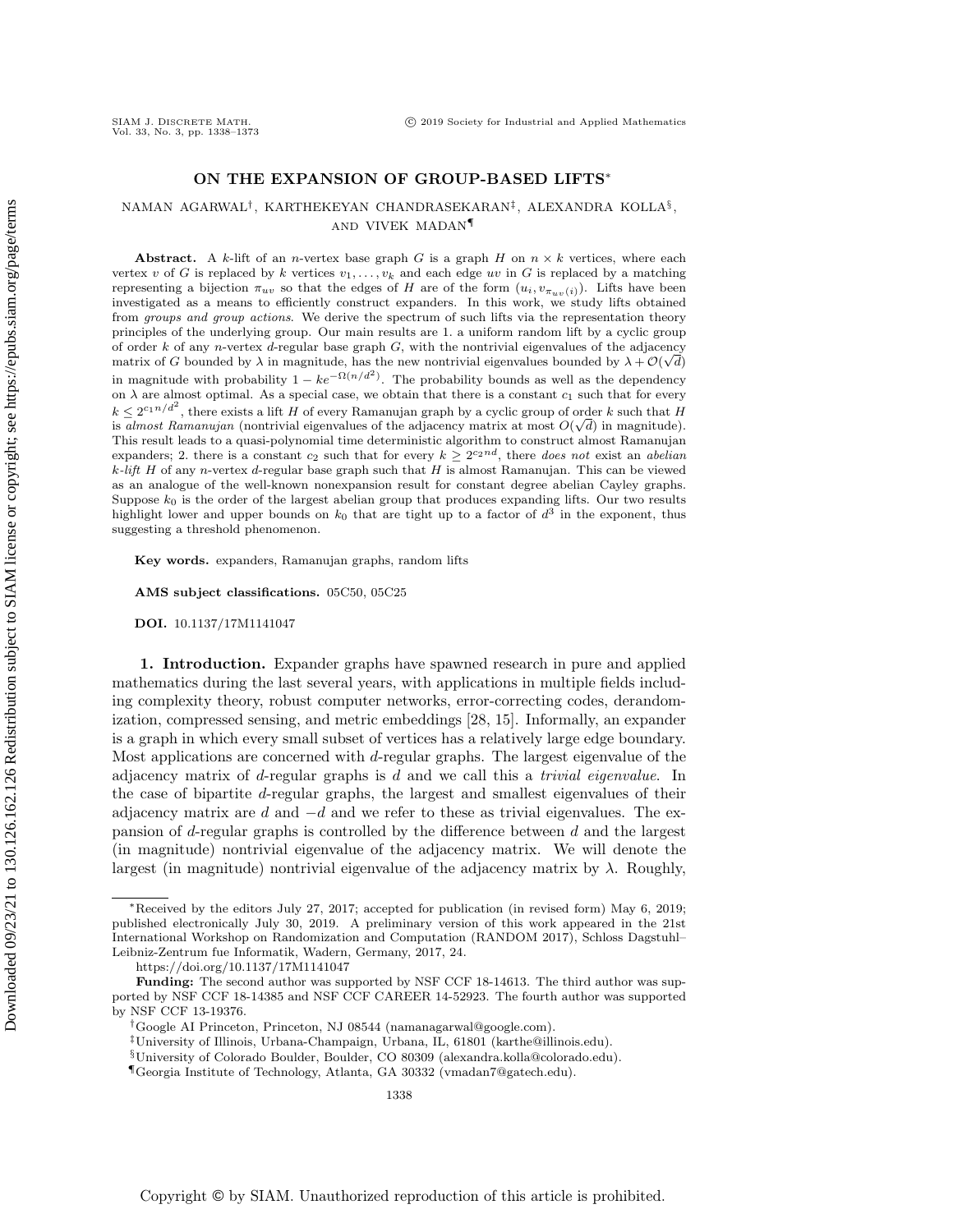the smaller  $\lambda$  is, the better the graph expansion. The Alon–Boppana bound [\[25\]](#page-35-1) states that  $\lambda \ge 2\sqrt{d-1} - o(1)$  (here,  $o(1)$  is with respect to n). Graphs with  $\lambda \le 2\sqrt{d-1}$ are known as Ramanujan graphs [\[19\]](#page-34-1).

A simple probabilistic argument shows the existence of infinite families of expander graphs [\[26\]](#page-35-2). However, constructing such infinite families explicitly has proven to be a challenging task. It is easy to construct Ramanujan graphs with a small number of vertices: d-regular complete graphs and complete bipartite graphs are Ramanujan. The challenge is to construct an infinite family of d-regular graphs that are all Ramanujan, which was first achieved by Lubotzky, Phillips, and Sarnak [\[19\]](#page-34-1) and Margulis [\[23\]](#page-35-3). They built Ramanujan graphs from Cayley graphs. For every prime p, they built Ramanujan graphs of degree  $p + 1$  by relying on deep number-theoretic facts. In two breakthrough papers, Marcus, Spielman, and Srivastava showed the existence of bipartite Ramanujan graphs of all degrees [\[21,](#page-34-2) [22\]](#page-34-3). However they do not provide an efficient algorithm to construct those graphs. Cohen [\[6\]](#page-34-4) adapted the techniques of [\[22\]](#page-34-3) to design an efficient algorithm to construct Ramanujan multigraphs. A striking result of Friedman [\[9,](#page-34-5) [3\]](#page-34-6) and a slightly weaker but more general result of Puder  $[27]$  show that almost every d-regular graph on n vertices is very close to being Ramanujan, i.e., for every  $\epsilon > 0$ , asymptotically almost surely,  $\lambda < 2\sqrt{d-1} + \epsilon$ . It is still unknown whether the event that a random d-regular graph is exactly Ramanujan happens with constant probability. Despite a large body of work on the topic, all attempts to efficiently construct large Ramanujan expander (simple) graphs of any given degree have failed, and exhibiting such a construction remains an intriguing open problem.

A combinatorial approach to constructing expanders, initiated by Friedman [\[8\]](#page-34-7), is to obtain new (larger) Ramanujan graphs from smaller ones. In this approach, we start with a base graph which is "lifted" to obtain a larger graph. Concretely, a  $k$ -lift of an n-vertex base graph G is a graph H on kn vertices, where each vertex u of G is replaced by k vertices  $u_1, \ldots, u_k$  and each edge uv in G is replaced by a matching between  $u_1, \ldots, u_k$  and  $v_1, \ldots, v_k$ . In other words, for each edge uv of G there is a permutation  $\pi_{uv}$  of k elements so that the corresponding k edges of H are of the form  $u_i v_{\pi_{uv}(i)}$ . The graph H is a (uniformly) random lift of G if for every edge uv the bijection  $\pi_{uv}$ is chosen uniformly at random from the set  $S_k$  of permutations of k elements.

Since we are focusing on Ramanujan graphs, we will restrict our attention to lifts of d-regular graphs. It is easy to see that any lift H of a d-regular base graph  $G$  is itself  $d$ -regular and inherits all the eigenvalues of  $G$ . We will refer to the inherited eigenvalues as "old" eigenvalues and the rest of the eigenvalues as "new" eigenvalues. In order to use the lifts approach for constructing expanders, it is necessary that the lift also inherits the expansion properties of the base graph. Naturally, one hopes that a random lift of a Ramanujan graph will also be (almost) Ramanujan with high probability.

Friedman [\[8\]](#page-34-7) first studied the eigenvalues of random k-lifts of regular graphs and proved that every new eigenvalue of H is  $O(d^{3/4})$  with high probability. He conjectured a bound of  $2\sqrt{d-1}+o(1)$ , which would be tight (see, e.g., [\[13\]](#page-34-8)). Linial and Puder [\[16\]](#page-34-9) improved Friedman's bound to  $O(d^{2/3})$ . Lubetzky, Sudakov, and Vu [\[18\]](#page-34-10) showed that the magnitude of every nontrivial eigenvalue of the lift is  $O(\lambda \log d)$ , where  $\lambda$  is the largest (in magnitude) nontrivial eigenvalue of the base graph, thus improving on the previous results when  $G$  is significantly expanding. Adarrio-Berry and Griffiths [\[1\]](#page-34-11) further improved the bounds above by showing that every new eigenvalue of H is  $O(\sqrt{d})$ , and Puder [\[27\]](#page-35-4) proved the nearly optimal bound of  $2\sqrt{d-1}+1$ . All those results hold with probability tending to 1 as  $k \to \infty$ , thus the order k of the lift in question needs to be large. Nearly no results were known in the regime where  $k$  is

Copyright © by SIAM. Unauthorized reproduction of this article is prohibited.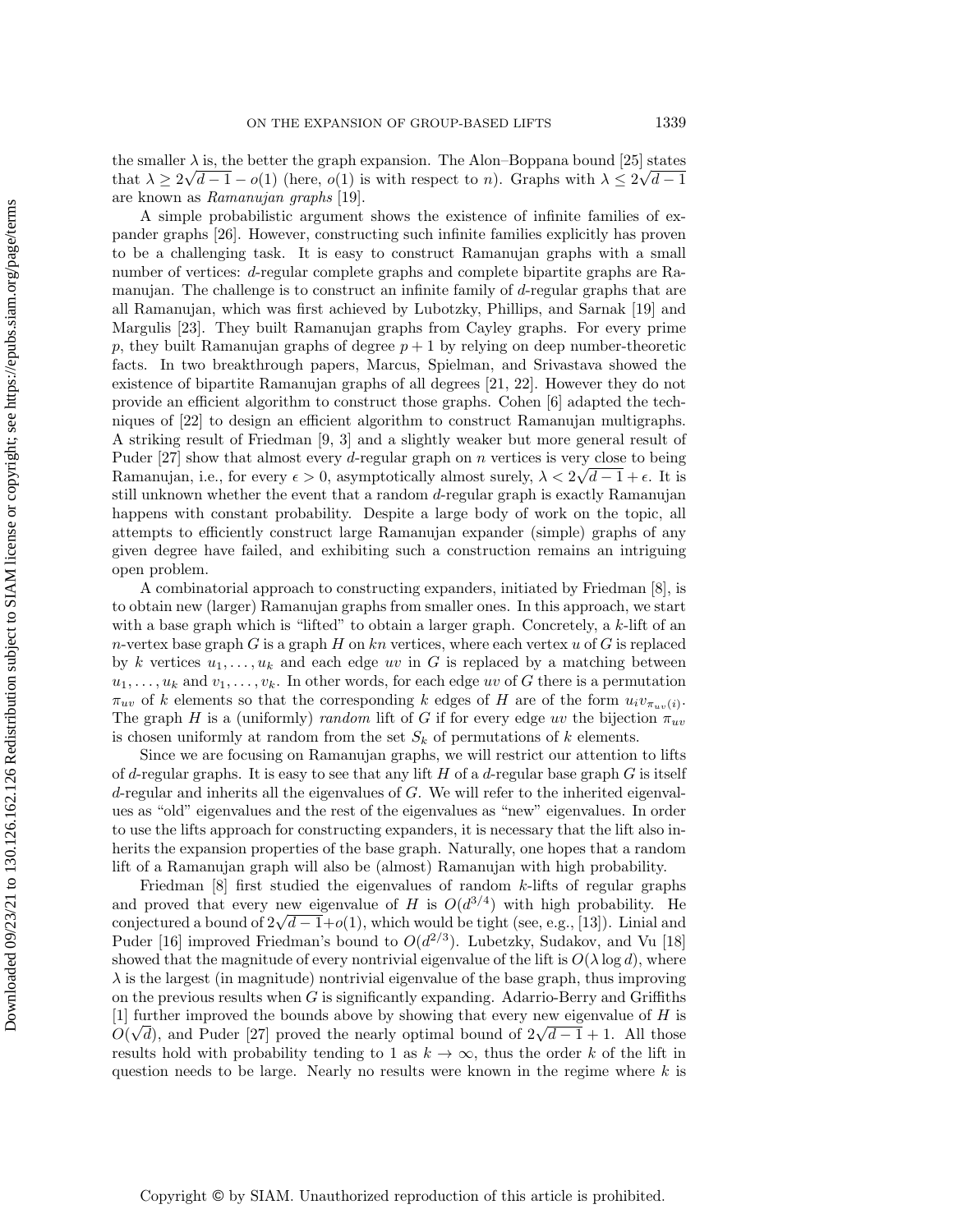bounded with respect to the number of nodes  $n$  of the graph. A "relativized" version of the Alon–Boppana conjecture regarding lower bounding the new eigenvalues of lifts was also recently shown in [\[11\]](#page-34-12) and [\[3\]](#page-34-6).

Bilu and Linial  $[2]$  were the first to study k-lifts of graphs with bounded k, and suggested constructing Ramanujan graphs through a sequence of 2-lifts of a base graph: start with a small d-regular Ramanujan graph on some finite number of nodes (e.g.,  $K_{d+1}$ ). Every 2-lift operation doubles the number of vertices in the graph. If there is a way to preserve expansion after lifting, then repeating this operation will give large good expanders of the same bounded degree  $d$ . Bilu and Linial [\[2\]](#page-34-13) showed that if the starting graph G is significantly expanding so that  $\lambda(G) = O(\sqrt{d \log d})$ , then there exists a random 2-lift of G that has all its new eigenvalues upper bounded in magnitude by  $O(\sqrt{d \log^3 d})$ . In a recent breakthrough work, Marcus, Spielman, and Srivastava [\[21\]](#page-34-2) showed that for every bipartite  $d$ -regular graph  $G$ , there exists a 2-lift of G, such that the new eigenvalues achieve the Ramanujan bound of  $2\sqrt{d-1}$ . But their result still does not provide an efficient algorithm to find such lifts.

1.1. Our contributions. In this work, we study the lifts approach to efficiently construct almost Ramanujan expanders of all degrees. We derive these lifts from groups. This is a natural generalization of Cayley graphs.

DEFINITION 1.1 (Γ-lift). Let  $\Gamma$  be a group of order k with  $\cdot$  denoting the group operation. A  $\Gamma$ -lift of an n-vertex base graph  $G = (V, E)$  is a graph  $H = (V \times \Gamma, E')$ obtained as follows: it has kn vertices, where each vertex  $u$  of  $G$  is replaced by  $k$ vertices  $\{u\}\times\Gamma$ . For each edge uv of G, we choose an element  $g_{uv}\in\Gamma$  and replace that edge by a perfect matching between  $\{u\}\times\Gamma$  and  $\{v\}\times\Gamma$  that is given by the edges  $u_i v_j$  for which  $g_{uv} \cdot i = j$ .

We denote the order k of the group  $\Gamma$  to be the order of the lift. We refer to  $\Gamma$ -lifts obtained using  $\Gamma = \mathbb{Z}/k\mathbb{Z}$ , the additive group of integers modulo k, as shift k-lifts. Since every cyclic group of order k is isomorphic to  $\mathbb{Z}/k\mathbb{Z}$ , we have that  $\Gamma$ -lifts are shift k-lifts whenever  $\Gamma$  is a cyclic group of order k.

A tight connection between the spectrum of Γ-lifts and the representation theory of the underlying group  $\Gamma$  is known [\[24,](#page-35-5) [7\]](#page-34-14). This connection tells us that the lift incurs the eigenvalues of the base graph, while its new eigenvalues are the union of eigenvalues of a collection of matrices arising from the group elements assigned to the edges and the irreducible representations of the group. We note that this connection has also been recently used in [\[14\]](#page-34-15) in the context of expansion of lifts, aiming to generalize the results in [\[22\]](#page-34-3). In this work, we address the expansion of Γ-lifts obtained from cyclic groups and abelian groups.

In order to understand the expansion properties of lifts, it suffices to focus on the new eigenvalues of the lifted graph by the above-mentioned connection. We present a high probability bound on the expansion of random shift  $k$ -lifts for bounded  $k$ .

<span id="page-2-0"></span>THEOREM 1.2. Let G be a d-regular n-vertex graph, where  $2 \leq d \leq \sqrt{n/(3 \ln n)}$ , with largest (in magnitude) nontrivial eigenvalue  $\lambda$ . Let H be a random shift k-lift of G with  $\lambda_{\text{new}}$  being the largest (in magnitude) new eigenvalue of H. Then

 $\lambda_{\text{new}} = O(\lambda)$ 

with probability  $1 - k \cdot e^{-\Omega(n/d^2)}$ . Moreover, if  $\lambda \le d/\log d$ , then

$$
\lambda_{\text{new}}-\lambda=O(\sqrt{d})
$$

with probability  $1 - k \cdot e^{-\Omega(n/d^2)}$ .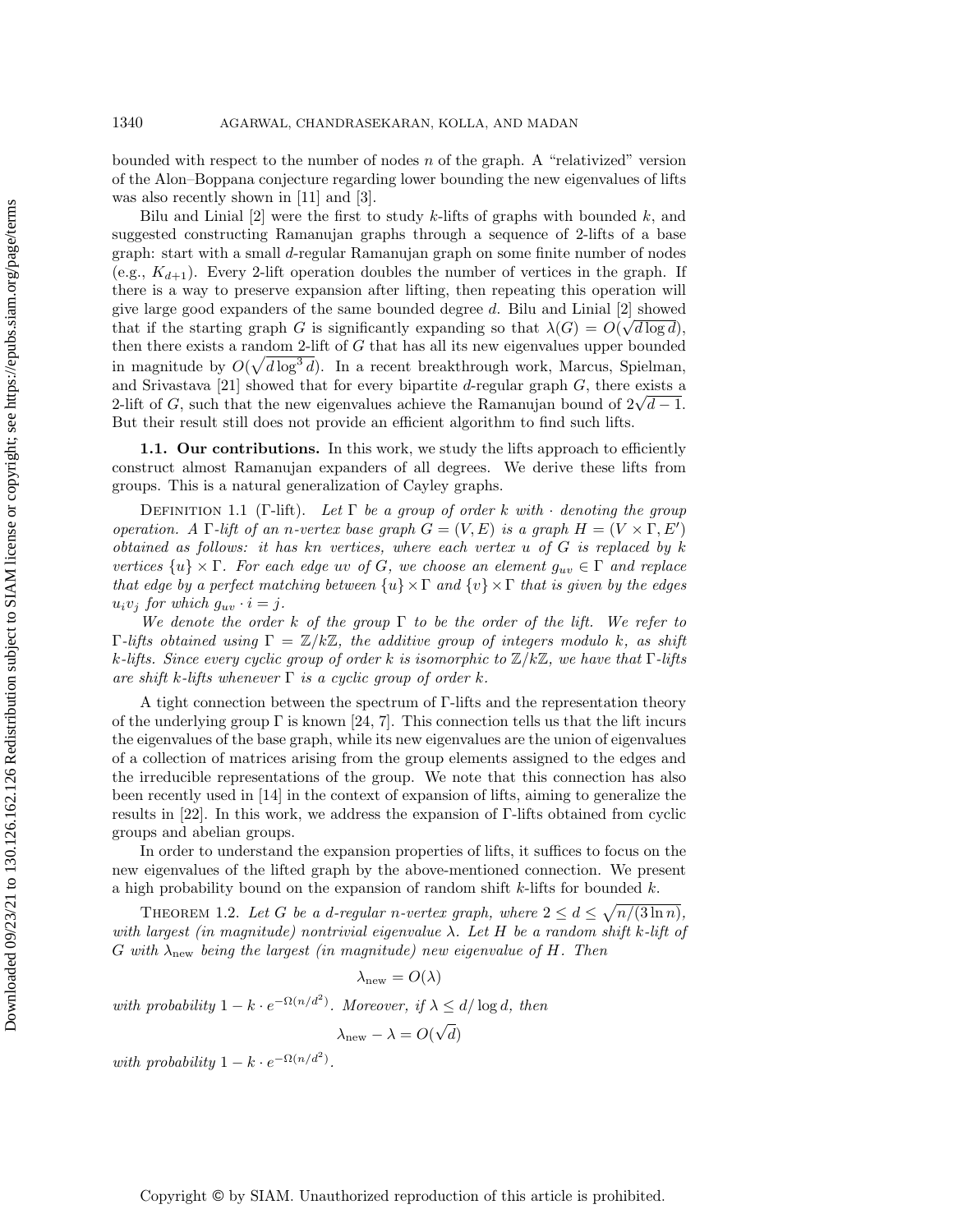We say that a graph is *almost Ramanujan* if all its nontrivial eigenvalues are bounded by  $O(\sqrt{d})$  in magnitude. By the above result, if the base graph G is Ramanujan, then the random shift k-lift will be almost Ramanujan with high probability.

Remark 1. In contrast to lifts of order k, where  $k \to \infty$  when  $n \to \infty$ , the dependency of  $\lambda_{\text{new}}$  on  $\lambda$  is necessary for the case of bounded k. This has previously been observed by the authors in [\[2\]](#page-34-13) who gave the following example: Let G be a disconnected graph on *n* vertices that consists of  $n/(d+1)$  copies of  $K_{d+1}$ , and let H be a random 2-lift of G. Then the largest nontrivial eigenvalue of G is  $\lambda = d$  and it can be shown that, with high probability,  $\lambda_{\text{new}} = \lambda = d$ . Therefore, our eigenvalue bounds are nearly tight.

Remark 2. Theorem [1.2](#page-2-0) involves a setting distinct from that of [\[10,](#page-34-16) [18,](#page-34-10) [1\]](#page-34-11) with some significant differences. To prove Theorem [1.2,](#page-2-0) in the case of  $k = 2$  (or 2-lifts), one seeks to estimate a Rayleigh quotient  $(y^TBy)/(y^Ty)$ , where y is an arbitrary vertex function and B is a random symmetric matrix which is  $\pm 1$  at the entries where A is 1, and 0 otherwise. There are two extreme cases that illustrate the crux of the argument, namely, (1) where  $y \in \{0, \pm 1\}^n$  and y has a large support, and (2) the same except that y has a small support (which we call mini support). In the case of large support, standard counting arguments suffice to bound the Rayleigh quotient; this is analogous to [\[10,](#page-34-16) [18,](#page-34-10) [1\]](#page-34-11), but the context is different because the randomness here comes from the many random  $\pm 1$  entries of B. The case of mini support is entirely new here: the Rayleigh quotient estimates here hold with probability one, using the fact that the base graph (with n vertices,  $n$  being large) is an expander; this argument can be found in Claim [4.3,](#page-12-0) whose proof is very short. The mini support situation in [\[10,](#page-34-16) [18,](#page-34-10) [1\]](#page-34-11) holds only with high probability, and requires much more involved and subtle calculations. In addition, just as in  $[10, 18, 1]$  $[10, 18, 1]$  $[10, 18, 1]$ , more work is required to analyze a general y, which is dyadically expanded to, roughly speaking, reduce the analysis of its Rayleigh quotient to cases at either extreme.

Specializing Theorem [1.2](#page-2-0) for the case of 2-lifts gives the following corollary which improves upon the multiplicative  $\log d$  factor in the eigenvalue bound that is present in the result of Bilu and Linial [\[2\]](#page-34-13).

<span id="page-3-0"></span>COROLLARY 1.3. Let G be a d-regular n-vertex graph, where  $2 \le d \le \sqrt{n/(3 \ln n)}$ , with largest (in magnitude) nontrivial eigenvalue  $\lambda$ . Let H be a random 2-lift of G with  $\lambda_{\text{new}}$  being the largest (in magnitude) new eigenvalue of H. Then

$$
\lambda_{\text{new}} = O(\lambda)
$$

with probability  $1 - e^{-\Omega(n/d^2)}$ . Moreover, if  $\lambda \le d/\log d$ , then

$$
\lambda_{\text{new}} - \lambda = O(\sqrt{d})
$$

with probability  $1 - e^{-\Omega(n/d^2)}$ .

*Remark* 3. The multiplicative  $\log d$  factor in the eigenvalue bound present in the result of Bilu and Linial [\[2\]](#page-34-13) arises due to the use of the converse of the expander mixing lemma along with an epsilon-net style argument in their analysis. The converse of the expander mixing lemma is provably tight, so straightforward use of the converse will indeed incur the  $log d$  factor. We are able to improve the eigenvalue bound by performing a fine-grained analysis of the epsilon-net argument, avoiding direct use of the converse.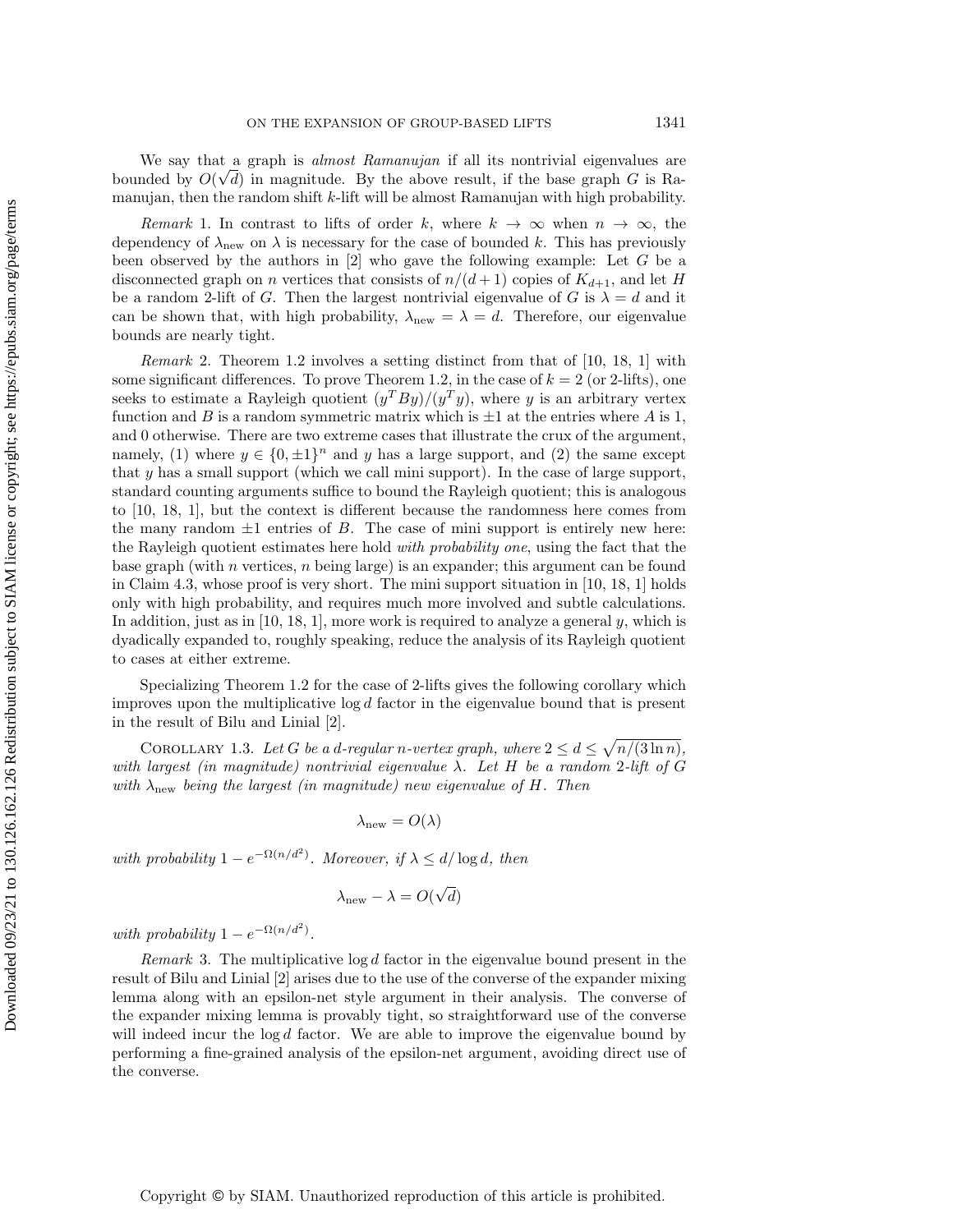Lifts based on groups immediately suggest an algorithm towards building dregular n-vertex Ramanujan expanders. In order to describe this algorithm, we first describe the brute-force algorithm that follows from the existential result of [\[21\]](#page-34-2). The approach is to start with the complete bipartite graph  $K_{d,d}$  and lift the graph  $\log_2(n/2d)$  times. At each stage, we do a brute-force search over the space of all possible 2-lifts and pick the best one (i.e., one with the smallest new maximum eigenvalue in magnitude). However, since a graph  $(V, E)$  has  $2^{|E|}$  possible 2-lifts, it follows that the final lift will be chosen from among  $2^{nd/4}$  possible 2-lifts, which means that the brute-force algorithm will run in time exponential in nd.

Next, suppose that for every  $k \geq 2$ , we are guaranteed the existence of a group Γ of order k such that for every base graph there exists a Γ-lift that has all its new eigenvalues at most  $2\sqrt{d-1}$  in magnitude. For example, [\[4\]](#page-34-17) suggests the possibility that for every  $k$  and for every base graph, there exists a shift  $k$ -lift that has all new eigenvalues with magnitude at most  $2\sqrt{d-1}$ . Then a brute-force algorithm similar to the one above, would perform only one lift operation of the base graph  $K_{d,d}$  to create a Γ-lift with  $n = 2dk$  vertices. This algorithm would only have to choose the best among  $k^{d^2}$  possibilities (k different choices of group element per edge of the base graph), which is polynomial in  $n$ , the size of the constructed graph (here we have assumed that  $d$  is a constant). This motivates the following question: what is the largest possible group  $\Gamma$  that might produce expanding  $\Gamma$ -lifts? Our next result rules out the existence of large abelian groups that might lead to (even slightly) expanding lifts.

<span id="page-4-0"></span>THEOREM 1.4. For every n-vertex d-regular graph G, every real value  $\epsilon \in (0,1/e)$ , and every abelian group  $\Gamma$  of size at least

$$
k = \exp\left(\frac{nd\log\frac{1}{\epsilon} + \log n}{\log\frac{1}{e\epsilon}}\right)
$$

,

all  $\Gamma$ -lifts H of G have  $\lambda_H$  at least  $\epsilon d$  in magnitude. In particular, when  $k = 2^{\Omega(nd)}$ , there is no  $\Gamma$ -lift H of any n-vertex d-regular graph G all of whose nontrivial eigenvalues are bounded by  $O(\sqrt{d})$  in magnitude whenever  $\Gamma$  is an abelian group of order k.

Theorem [1.4](#page-4-0) shows that we cannot expect to have arbitrarily large abelian groups with expanding lifts as suggested in [\[4\]](#page-34-17).

Remark 4. The first and only known efficient construction of Ramanujan expander simple graphs are Cayley graphs of certain groups [\[19\]](#page-34-1). We observe that a Cayley graph for a group  $\Gamma$  with generator set S can be obtained as a  $\Gamma$ -lift of the bouquet graph (a graph that consists of one vertex with multiple self-loops) [\[20\]](#page-34-18). Our nonexpansion result for abelian groups complements the known result on nonexpansion of abelian Cayley graphs [\[12\]](#page-34-19).

Remark 5. Our Theorems [1.4](#page-4-0) and [1.2](#page-2-0) can be viewed as lower and upper bounds on the largest order  $k_0$  of an abelian group  $\Gamma$  such that for every *n*-vertex graph, there exists a Γ-lift for which all new eigenvalues are  $O(\sqrt{d})$ . On the one hand, Theorem [1.2](#page-2-0) shows that, for  $k = 2^{O(n/d^2)}$ , most of the shift k-lifts of a Ramanujan graph have their new eigenvalues to be  $O(\sqrt{d})$ . On the other hand, Theorem [1.4](#page-4-0) shows that for  $k = 2^{\Omega(nd)}$ , there is no shift k-lift that achieves such eigenvalue bounds. This suggests a threshold behavior for  $k_0$ .

We observe that Theorem [1.2](#page-2-0) leads to a deterministic quasi-polynomial time algorithm for constructing almost Ramanujan families of graphs.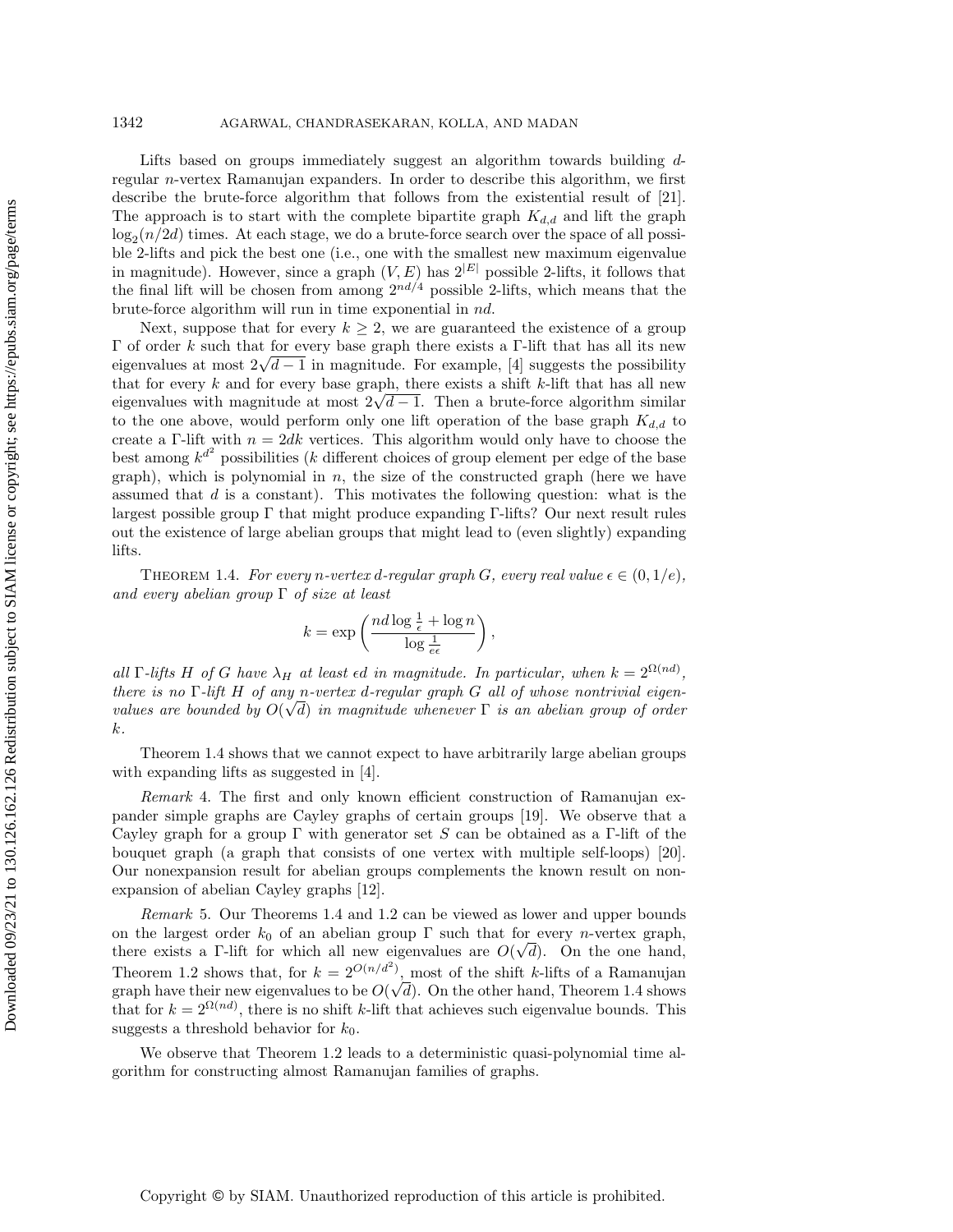THEOREM 1.5. There exists an algorithm that runs in time  $2^{O(d^4 \log^2 n)}$  to construct a d-regular n-vertex graph such that all its nontrivial eigenvalues are  $O(\sqrt{d})$  in magnitude.

Algorithm 1 Quasi-polynomial time algorithm to construct expanders of arbitrary size  $n$ .

- <span id="page-5-0"></span>1: Pick an r such that  $r2^{cr/d^2} = n$  for a constant c that appears in the eigenvalue bound in Theorem [1.2.](#page-2-0) Do an exhaustive search to find a  $d$ -regular graph  $G'$  on r vertices with  $\lambda = O(\sqrt{d}).$
- 2: For  $k = 2^{cr/d^2}$ , do an exhaustive search to find a shift k-lift G of the base graph  $G'$  with minimum new eigenvalue (in magnitude).

*Proof.* We use Algorithm [1.](#page-5-0) We note that the choice of  $r$  in the first step ensures that  $r = O(d^2 \log n)$ . By Theorem [1.2,](#page-2-0) there exists a lift G of the base graph G' such that  $\lambda(G) = O(\sqrt{d})$ . Thus, the exhaustive search in the second step gives a graph G whose nontrivial eigenvalues are  $O(\sqrt{d})$  in magnitude.

In order to bound the running time, we note that the first step can be implemented to run in time  $2^{O(r^2)} = 2^{O(d^4 \log^2 n)}$ . To bound the running time of the second step, we observe that for each edge in  $G'$ , there are k possible choices. Therefore, the size of the search space is at most  $k^{rd/2} = 2^{cr^2/2d} = 2^{O(d^3 \log^2 n)}$  and for each k-lift, it takes  $poly(n)$  time to compute  $\lambda(G)$ . Thus, the overall running time of the algorithm is  $2^{O(d^4 \log^2 n)}$ .  $\Box$ 

Organization. We give some preliminary definitions, notations, facts, and lemmas in section [2.](#page-5-1) We prove Theorem [1.4](#page-4-0) in section [3.](#page-10-0) We illustrate the techniques behind proving Theorem [1.2](#page-2-0) by presenting and proving a slightly weaker version of Theorem [1.2](#page-2-0) (see Theorem [4.1\)](#page-11-0) in section [4.](#page-11-1) We prove the concentration inequality (Lemma [4.2\)](#page-11-2) needed for the weaker version in section [5.](#page-15-0) We use a stronger version of the concentration inequality and prove Theorem [1.2](#page-2-0) in section [6.](#page-27-0)

<span id="page-5-1"></span>2. Preliminaries. In this section, we define certain notations and present the needed combinatorial inequalities and facts.

*Notations.* Let  $G := (V, E)$  be a d-regular graph with n vertices. If G is dregular bipartite, we will assume that the bipartition of the vertex set is given by  $({1, \ldots, n/2}, {n/2+1, \ldots, n})$ . Let A be the adjacency matrix of G. Since A is a real symmetric matrix, its eigenvalues are also real. Let the eigenvalues of A be  $\lambda_1 \geq \lambda_2 \geq \cdots \geq \lambda_n$ . For a d-regular graph G, it is well known that  $\lambda_1 = d$ . If G is bipartite, then  $\lambda_n = -d$  and we define  $\lambda_G := \max\{|\lambda_i| : i \in \{2, 3, ..., n-1\}\}\.$  If G is nonbipartite, we define  $\lambda_G := \max\{|\lambda_i| : i \in \{2, 3, ..., n\}\}\.$  Thus,  $\lambda_G$  denotes the largest (in magnitude) nontrivial eigenvalue of  $G$ . When  $G$  is clear from the context, we will drop the subscript and simply write  $\lambda$ . For subsets  $S, T \subseteq V$ , let  $E(S, T)$  be the number of edges  $uv \in E$  with  $u \in S$  and  $v \in T$ . We denote the largest eigenvalue of a matrix M by  $||M||$  and the support of a vector x by  $S(x)$ . We define log() to be the log function with base 2. We represent  $e^x$  by  $exp(x)$ . Given a vector x whose coordinates are from  $\{0, \pm 2^{-1}, \pm 2^{-2}, \dots, \pm 2^{-i}, \dots\}$  we define the dyadic decomposition of x as the collection of vectors  $\{2^{-i}u_i\}_{i\in\mathbb{Z}}$ , where each  $u_i$  is a vector whose jth coordinate is defined as

$$
[u_i]_j := \begin{cases} 1 & \text{if } x_j = 2^{-i}, \\ -1 & \text{if } x_j = -2^{-i}, \\ 0 & \text{otherwise.} \end{cases}
$$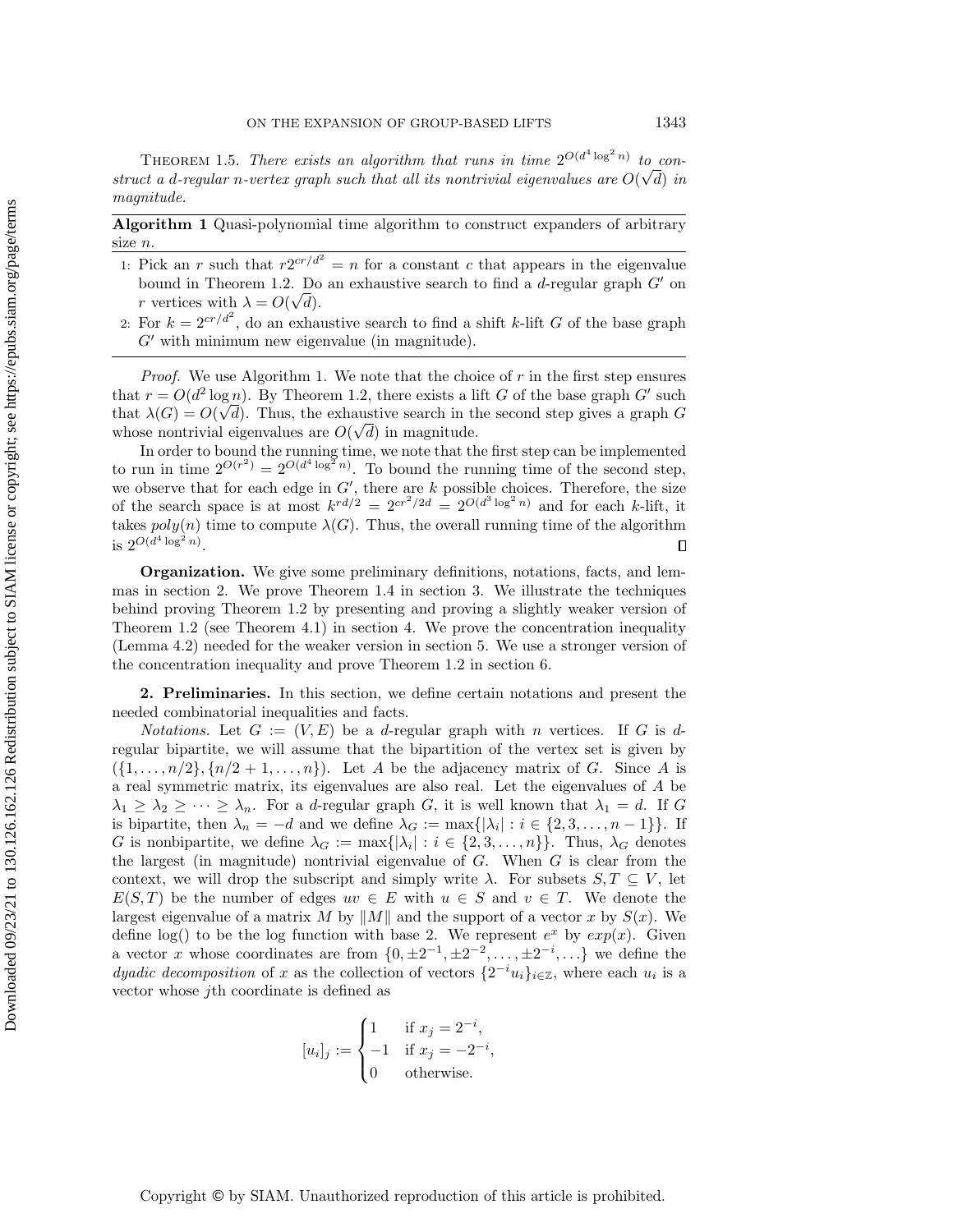2.1. Combinatorial inequalities. We will use the following combinatorial identity which was also used in earlier epsilon-net style arguments to bound eigenvalues [\[10,](#page-34-16) [18,](#page-34-10) [1\]](#page-34-11). We present its proof for the sake of completeness.

<span id="page-6-0"></span>LEMMA 2.1 (discretization lemma). Let  $M \in \mathbb{R}^{n \times n}$  be a matrix with diagonal entries being 0.

- 1. For every  $x \in \mathbb{R}^n$  with  $||x||_{\infty} \le 1/2$  there exists  $y \in \{0, \pm 2^{-1}, \pm 2^{-2}, \dots, \pm 2^{-i}, \dots, \pm 2^{-i}\}$  $\ldots$ }<sup>n</sup> such that  $|x^T Mx| \le |y^T M y|$  and  $||y||^2 \le 4||x||^2$ . Moreover, each coordinate of x between  $2^{-i}$  and  $2^{-(i-1)}$  is rounded to either  $2^{-i}$  or  $2^{-(i-1)}$  and between  $-2^{-i}$  and  $-2^{-(i-1)}$  is rounded to either  $-2^{-i}$  or  $-2^{-(i-1)}$  in y.
- 2. For every  $x_1, x_2 \in \mathbb{R}^n$  with  $||x_1||_{\infty}$ ,  $||x_2||_{\infty} \leq 1/2$ , there exist  $y_1, y_2 \in$  $\{0, \pm 2^{-1}, \pm 2^{-2}, \ldots, \pm 2^{-i}, \ldots\}^n$  such that  $|x_1^T M x_2| \le |y_1^T M y_2|, \|y_1\|^2 \le$  $\|A\|x_1\|^2$ ,  $\|y_2\|^2 \le 4\|x_2\|^2$  and for  $b \in \{1,2\}$  each coordinate of  $x_b$  between  $2^{-i}$  and  $2^{-(i-1)}$  is rounded to either  $2^{-i}$  or  $2^{-(i-1)}$  and between  $-2^{-i}$  and  $-2^{-(i-1)}$  is rounded to either  $-2^{-i}$  or  $-2^{-(i-1)}$  in  $y_b$ .

*Proof.* Let  $x \in \mathbb{R}^n$  with  $||x||_{\infty} \leq 1/2$ . We first give a randomized rounding rule that rounds each nonzero coordinate of x independently. Consider a nonzero coordinate  $x_j$ . Suppose  $|x_j| \in [2^{-i}, 2^{-(i-1)})$ . Let  $\delta_j \in [0, 1)$  be a real value such that  $x_j = sign(x_j)(1 + \delta_j)2^{-i}$ . We round  $x_j$  to  $sign(x_j)2^{-(i-1)}$  with probability  $\delta_j$  and  $sign(x_j) \cdot 2^{-i}$  with probability  $1 - \delta_j$ . Let the resulting rounded vector be z.

We note that  $E[z_j] = x_j$  for every  $j \in [n]$ . Since each coordinate is rounded independently and the diagonal entries of M are 0, we get that  $E[z^T M z] = x^T M x$ . Hence, there exists a vector  $y \in {\pm 2^{-1}, \pm 2^{-2}, \dots, \pm 2^{-i}, \dots}$ ,  $\frac{1}{x}$  that can be generated by derandomizing this rounding procedure such that  $|x^T M x| \le |y^T M y|$ . Furthermore,  $||y||^2 \le 4||x||^2$ . By definition every coordinate in x with value between  $2^{-i}$  and  $2^{-(i-1)}$  is rounded to either  $2^{-i}$  or  $2^{-(i-1)}$  and between  $-2^{-i}$  and  $-2^{-(i-1)}$  is rounded to either  $-2^{-i}$  or  $-2^{-(i-1)}$  in y.

The proof of the second part of the lemma is the same as the first part. Here we obtain  $z_1$  and  $z_2$  by the same procedure and follow the same argument to get  $y_1$  and  $\Box$  $y_2$ .

We will use the following inequality.

<span id="page-6-1"></span>LEMMA 2.2. Let  $r \geq 2, x > 1/2, z > 0$  be real values and t be a nonnegative integer such that  $r^t \leq z/2$ . Then,

$$
\sum_{i=0}^{t} (r^i \log(z/r^i))^x \le c(r) (r^t \log(z/r^t))^x
$$

for a value  $c(r)$  that depends only on r. Moreover,  $c(2) < 9$ .

*Proof.* Let  $a_i := (r^i \log(z/r^i))^x$  for all  $i \in \{0, 1, ..., t\}$ . Let us consider the ratio of consecutive terms  $a_{i+1}/a_i$  for  $i \in \{0, 1, \ldots, t-1\}$ :

$$
\frac{a_{i+1}}{a_i} = \left(\frac{r^{i+1}\log(z/r^{i+1})}{r^i\log(z/r^i)}\right)^x
$$
  
= 
$$
\left(r\left(1 - \frac{\log(r)}{\log(z) - i\log(r)}\right)\right)^x
$$
  

$$
\geq \left(r\left(1 - \frac{\log(r)}{1 + (t - i)\log(r)}\right)\right)^x
$$
 (since  $r^t \leq z/2$ ).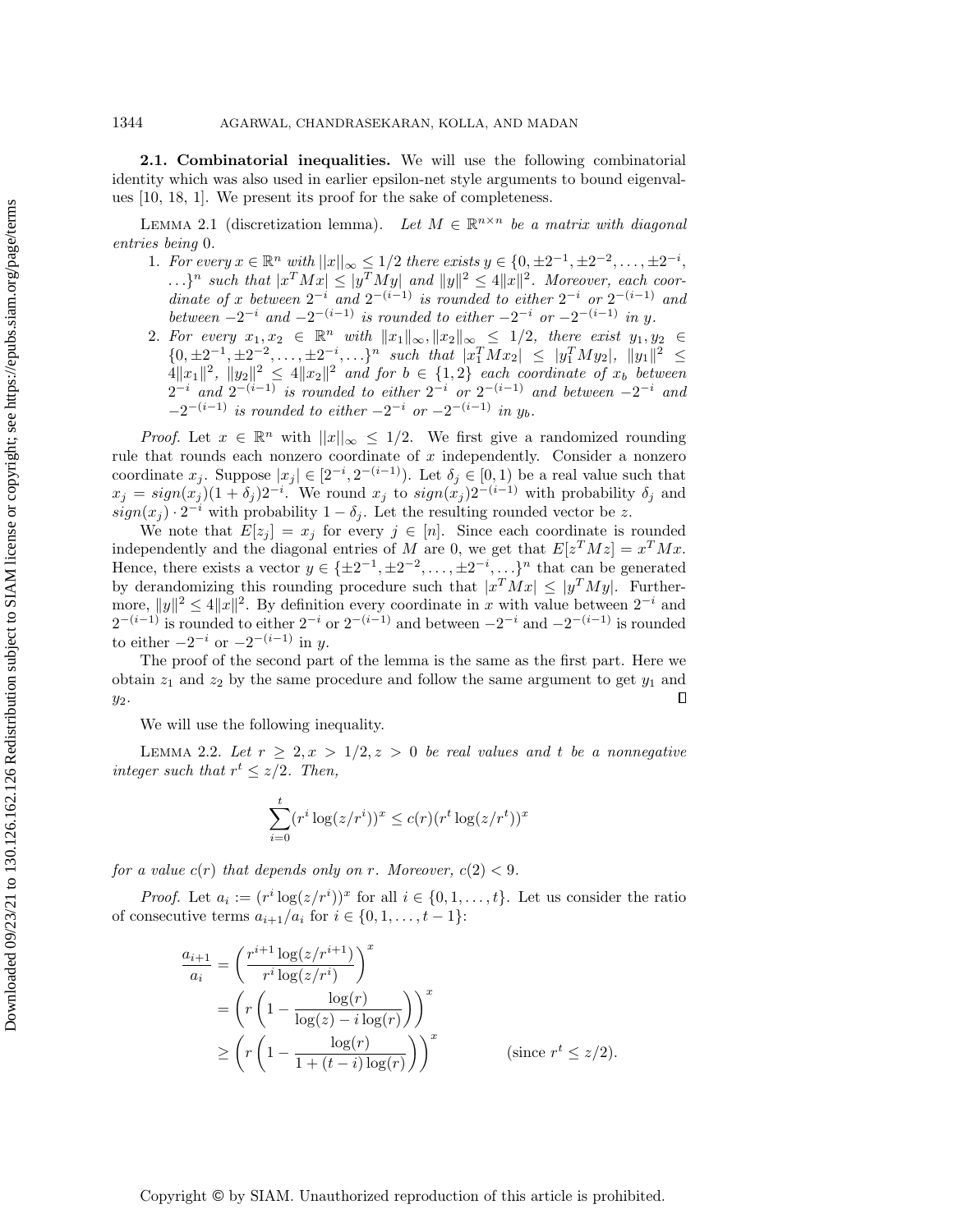If  $i \leq t-2$ , we get that  $a_{i+1}/a_i \geq r^x(\frac{1+\log(r)}{1+2\log(r)}$  $\frac{1+\log(r)}{1+2\log(r)})^x$ . Let  $\alpha(r) := r^x(\frac{1+\log(r)}{1+2\log(r)})$  $\frac{1+\log(r)}{1+2\log(r)})^x.$ Then  $\alpha(r) > \frac{2}{\sqrt{2}}$  $\frac{1}{3}$  > 1 for  $r \geq 2$ . Also for  $i = t - 1$ , we get that  $a_{i+1}/a_i \geq$  $(r/(1 + \log(r)))$ <sup>y</sup>  $\geq 1$ . Now consider

$$
S_{-1} := a_0 + a_1 + \cdots + a_{t-1}.
$$

Multiplying both sides by  $\alpha(r) - 1$ , we get

$$
(\alpha(r)-1)S_{-1} = (\alpha(r)-1)(a_0 + a_1 + \dots + a_{t-1})
$$
  
= -a\_0 + (\alpha(r)a\_0 - a\_1) + (\alpha(r)a\_1 - a\_2) + \dots + a\_{t-1}\alpha(r).

Since,  $a_{i+1} \ge \alpha(r)a_i$  for  $i \in \{0, 1, ..., t-2\}$  and  $a_0 \ge 0$ , we get

$$
(\alpha(r)-1)S_{-1} \le a_{t-1}\alpha(r).
$$

Hence,

$$
S_{-1} \le a_{t-1} \left( \frac{\alpha(r)}{\alpha(r) - 1} \right).
$$

Therefore

$$
\sum_{i \in [t]} a_i \leq S_{-1} + a_t \leq \left(1 + \left(\frac{\alpha(r)}{\alpha(r) - 1}\right)\right) a_t.
$$

Setting  $c(r) = (1 + (\frac{\alpha(r)}{\alpha(r)-1}))$  we get the identity. We observe that  $\alpha(2)$  is greater than  $\frac{2}{\sqrt{2}}$  $\Box$  $\frac{1}{3}$  which implies that  $c(2) < 9$ .

We also need the following lemma.

<span id="page-7-1"></span>LEMMA 2.3. For every  $c_1 > 0$ , there exists  $c_2$  s.t.  $\sqrt{\sqrt{x \log \frac{1}{x}}} \le c_1 + c_2 x$ , where  $0 \leq x \leq 1$ .

To prove this lemma, we first observe that  $\lim_{x\to 0} \sqrt{\sqrt{x} \log \frac{1}{x}} = 0$ . Hence, there exists  $x_0 > 0$  such that for  $x < x_0$ , we have  $\sqrt{\sqrt{x \log \frac{1}{x}}} < c_1$ . By setting  $c_2 = \sqrt{\frac{\log 1/x_0}{x_0^{3/2}}}$  $\frac{g 1/x_0}{x_0^{3/2}},$ we get the desired result.

We will use the following Hoeffding inequality for concentration bounds.

<span id="page-7-0"></span>LEMMA 2.4 (Hoeffding inequality). Let  $X_1, \ldots, X_n$  be independent random variables such that  $X_i$  is strictly bounded within the interval  $[a_i, b_i]$ , then

$$
\mathbb{P}\left(\left|\sum_{i=1}^n X_i - \sum_{i=1}^n E[X_i]\right| \ge t\right) \le 2e^{-\frac{2t^2}{\sum_{i=1}^n (b_i - a_i)^2}}.
$$

2.2. Spectral graph theory basics. Expander graphs have certain desirable properties that are also present in random graphs. This intuition is quantified by the following well-known fact known as the expander mixing lemma which bounds the deviation between the number of edges between two subsets and the expected number in a random graph.

THEOREM 2.5 (expander-mixing lemma; see [\[17,](#page-34-20) Lemma 2.5]). Let  $G = (V, E)$ be a nonbipartite graph. Then

$$
\left| E(S,T) - \frac{d|S||T|}{n} \right| \leq \lambda_G \sqrt{|S||T|} \quad \forall \ S,T \subseteq V.
$$

We also have an analogue for bipartite graphs (by proceeding along the lines of the proof of the expander mixing lemma). The following theorem states the general bound.

Copyright © by SIAM. Unauthorized reproduction of this article is prohibited.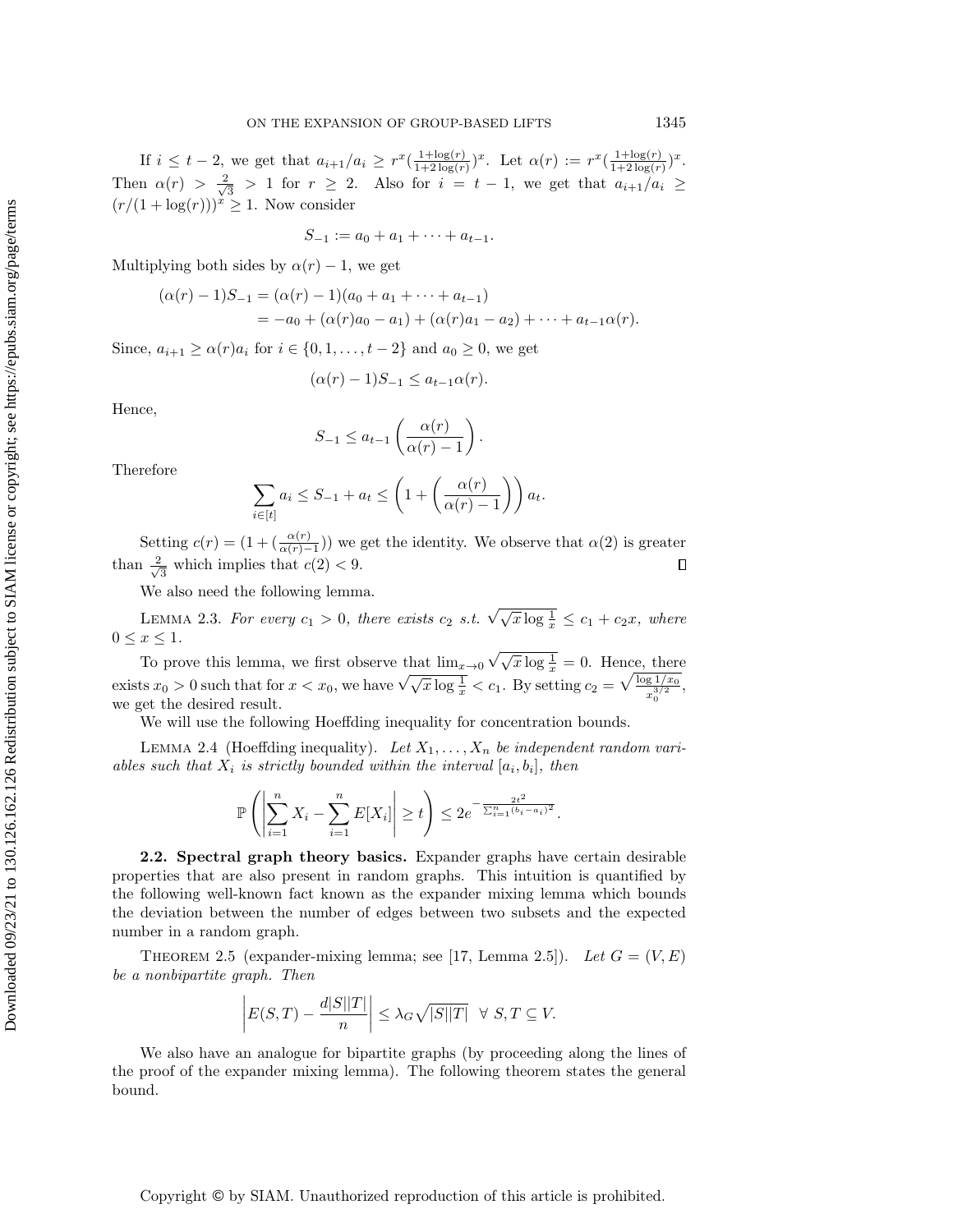<span id="page-8-2"></span>THEOREM 2.6. Let  $G = (V, E)$  be a graph. Then

$$
E(S,T) \le 2\frac{d|S||T|}{n} + \lambda_G \sqrt{|S||T|} \quad \forall \ S, T \subseteq V.
$$

We need the following theorem showing that expanders have a small diameter in order to show nonexpansion of large abelian lifts.

<span id="page-8-1"></span>THEOREM 2.7 (see [\[5,](#page-34-21) Theorem 1]). The diameter of a d-regular graph G with n vertices is at most  $(\log n)/\log(d/\lambda_G)$ .

2.3. Lifts. In this section we define lifts of graphs and state some of their properties.

<span id="page-8-0"></span>DEFINITION 2.8  $((\Gamma, S, \cdot)$ -lift). Let  $\Gamma$  be a group, S be a set of size k and  $\cdot$  be a group action of  $\Gamma$  on S. A  $(\Gamma, S, \cdot)$ -lift of an n-vertex base graph  $G = (V, E)$  is a graph  $H = (V \times S, E')$  obtained as follows: it has  $k \times n$  vertices, where each vertex u of G is replaced by k vertices  $\{u\} \times S$ . For each edge uv of G, we choose an element  $g_{uv} \in \Gamma$  and replace that edge by a perfect matching between  $\{u\} \times S$  and  $\{v\} \times S$  that is given by the edges  $u_i v_j$  for which  $g_{uv} \cdot i = j$ . We define the order of the lift to be k.

We note that if  $S = \Gamma$  and the group action  $\cdot$  is the left group multiplication itself, then  $(\Gamma, S, \cdot)$ -lifts are just Γ-lifts.

Remark 6 (group elements as permutations). An action of a group  $\Gamma$  on a set S induces an embedding from  $\Gamma$  to  $Sym(S)$ , where  $Sym(S)$  is the symmetric group of S (group of all permutations of S). Thus, we can identify group elements with permutations of  $|S| = k$  objects. By this perspective, the set of edges of the lift H can be rewritten as  $E' = \{u_i v_j | uv \in E, \pi_{uv}(i) = j\}$ , where  $\pi_{uv}$  is the permutation corresponding to the group element that we choose for edge uv.

Besides Γ-lifts another interesting case of  $(\Gamma, S, \cdot)$ -lifts is when  $\Gamma = Sym([k])$  (the symmetric group on k elements),  $S = [k]$ , and the group action  $\cdot : \Gamma \times S \to S$  is defined by  $\sigma \cdot t = \sigma(t)$ , i.e., the action of the permutation on the corresponding element. Such lifts are known as *general lifts* or simply  $k\text{-}lifts$ . Recall that shift k-lifts are Γ-lifts where the group  $\Gamma$  is a cyclic group. We will use the term *abelian lifts* to refer to Γ-lifts where the group Γ is an abelian group.

DEFINITION 2.9 (generalized signing). Let  $G = (V, E)$  be a base graph. Let  $E^f$ denote an arbitrary orientation of the edges of G (replace every edge uv  $\in E$  with a directed edge  $u \to v$  or  $v \to u$ ) and E<sup>r</sup> denote the reverse orientation. Given a group Γ, a set S, and an action  $·$  of Γ on S as in Definition [2.8,](#page-8-0) we define a generalized signing of G as a function  $s : E^f \cup E^r \to \Gamma$  with the property that if  $s(u, v) = g$ , then  $s(v, u) = g^{-1}.$ 

We observe that there is a bijection between generalized signings and  $(\Gamma, S, \cdot)$ -lifts.

**2.3.1.** Spectrum of shift lifts. In this section, we characterize the spectrum of shift k-lifts as a union of the spectrum of certain matrices. We will denote the cyclic group of order k as  $C_k$ . For a shift k-lift of a graph  $G = (V, E)$  with adjacency matrix A, which is given by the signing  $(s(i, j) = g_{i,j})_{(i,j)\in E}$ , define the following family of Hermitian matrices  $A_s(\omega)$  parameterized by  $\omega$ , where  $\omega$  is a primitive kth root of unity:

$$
[A_s(\omega)]_{ij} := \begin{cases} 0 & \text{if } A_{ij} = 0, and \\ \omega^{g_{i,j}} & \text{if } A_{ij} = 1. \end{cases}
$$

<span id="page-8-3"></span>We have the following lemma regarding the spectrum of shift  $k$ -lifts.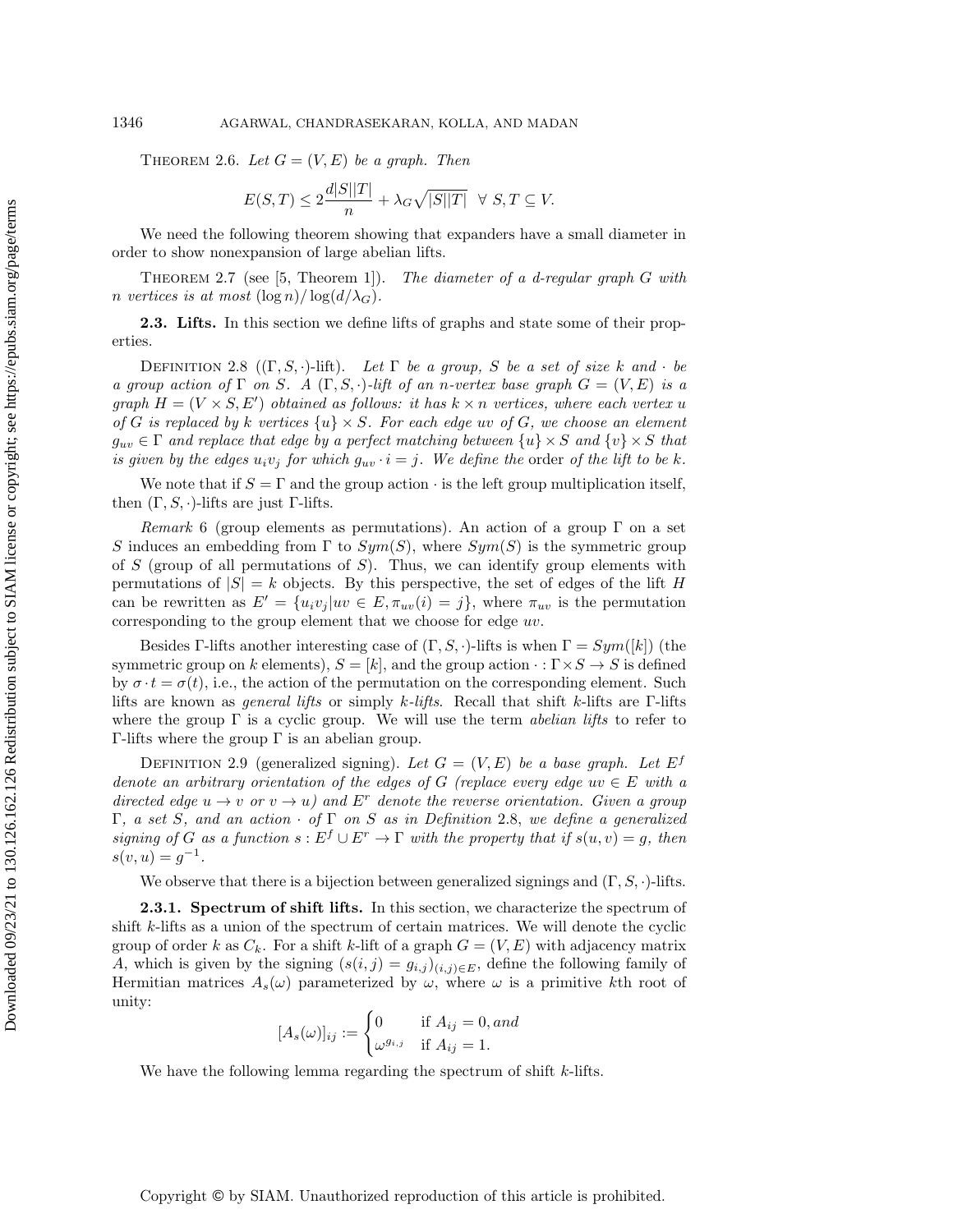LEMMA 2.10. Let  $G = (V, E)$  be a graph and H be a shift k-lift of G with the corresponding signing of the edges  $(s(i, j) = g_{i,j})_{(i,j) \in E}$ , where  $g_{i,j} \in C_k$ . Then the set of eigenvalues of H are given by

$$
\bigcup_{\omega:~\omega~is~ a~ primitive~ kth~root~ of~unity} \textit{eigenvalues} \left(A_s(\omega)\right).
$$

*Proof.* Let  $n := |V|$  and let  $A_H$  be the adjacency matrix of H. Then,

$$
A_H = \begin{bmatrix} A^{11} & A^{12} & \cdots & A^{1k} \\ A^{21} & A^{22} & \cdots & A^{2k} \\ \vdots & \vdots & \ddots & \vdots \\ A^{k1} & A^{k2} & \cdots & A^{kk} \end{bmatrix},
$$

where  $A^{ab} \in \{0,1\}^{n \times n}$  with  $A_{ij}^{ab} = 1$  if  $A_{ij} = 1$  and  $b \equiv a + g_{ij} \mod k$  and 0 otherwise. Let v be an eigenvector of  $A_s(\omega)$  with eigenvalue  $\lambda$ , where  $\omega$  is a primitive kth root of unity. That is,  $A_s(\omega)v = \lambda v$ . We will show that

$$
z := \left[ \begin{array}{c} v \\ \omega v \\ \vdots \\ \omega^{k-1}v \end{array} \right]
$$

is an eigenvector of  $A_H$  with eigenvalue  $\lambda$  and, moreover, the collection of eigenvectors created this way are orthogonal.

We first show that z is an eigenvector of  $A_H$  with eigenvalue  $\lambda$ . For this, we observe that

$$
A_H z = \begin{bmatrix} \sum_{b=1}^k \omega^{b-1} A^{1b} v \\ \sum_{b=1}^k \omega^{b-1} A^{2b} v \\ \vdots \\ \sum_{b=1}^k \omega^{b-1} A^{kb} v \end{bmatrix}
$$

.

Hence, it is enough to show that for every  $a \in [k]$ ,

$$
\sum_{b=1}^{k} \omega^{b-1} A^{ab} = \omega^{a-1} A_s(\omega).
$$

If  $A_{ij}$  is 0, then the *ij*th entry on both the left and right sides is 0. Suppose  $A_{ij}$  is 1. Then the *ij*th entry of  $A^{ab}$  is 1 if  $b \equiv a + g_{ij} \mod k$  and zero otherwise. So, the *ij*th entry on the left side is equal to  $\omega^{a+g_{ij}-1}$ . Moreover, the *ij*th entry of  $A_s(\omega)$  is equal to  $\omega^{g_{ij}}$ . So, the *ij*th entry on the right side is equal to  $\omega^{a+g_{ij}-1}$ . Thus, the matrices in the left and right sides are equal. Hence, any eigenvalue of  $A_s(\omega)$  is an eigenvalue of  $A_H$ , where  $\omega$  is a primitive kth root of unity.

Next, we show that these are the only eigenvalues of  $A_H$ . To prove this, it is enough to show that these nk eigenvectors are orthogonal to each other. Let  $\omega_1, \omega_2$  be primitive kth root of unity and  $v_1, v_2$  be eigenvectors of  $A_s(\omega_1), A_s(\omega_2)$ , respectively. Let  $z_1, z_2$  be defined as follows:

$$
z_1 := \left[\begin{array}{c}v_1\\ \omega_1v_1\\ \vdots\\ \omega_1^{k-1}v_1\end{array}\right], z_2 := \left[\begin{array}{c}v_2\\ \omega_2v_2\\ \vdots\\ \omega_2^{k-1}v_2\end{array}\right].
$$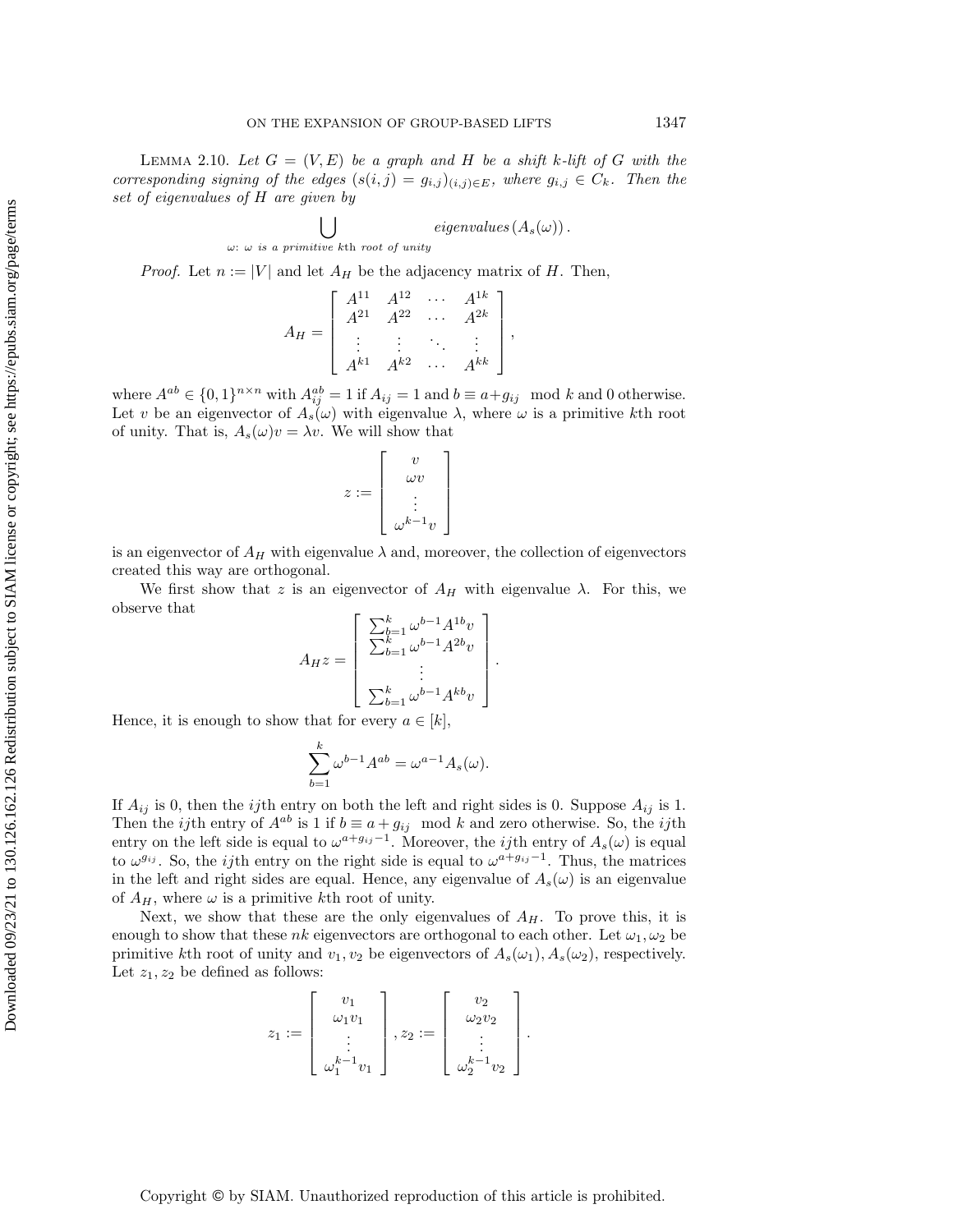We show that  $\langle z_1, z_2 \rangle = 0$ :

$$
\langle z_1, z_2 \rangle = \sum_{i=0}^{k-1} \langle \omega_1^i v_1, \omega_2^i v_2 \rangle = \sum_{i=0}^k \omega_1^i \omega_2^{-i} \langle v_1, v_2 \rangle.
$$

The last equality follows from the fact that for *n*-dimensional complex vectors  $a, b$ , the inner product  $\langle a, b \rangle$  is  $\sum_{t=1}^{n} a_t b_t^*$ , where  $b_i^*$  is the complex conjugate of  $b_i$ . If  $\omega_1 = \omega_2$ , then  $v_1, v_2$  are orthogonal. Hence,  $\langle v_1, v_2 \rangle = 0$  which also implies that  $\langle z_1, z_2 \rangle = 0$ . If  $\omega_1 \neq \omega_2$ , then  $\omega_1 \cdot \omega_2^{-1}$  is a primitive kth root of unity that is not equal to 1. Hence,

$$
\langle z_1, z_2 \rangle = \frac{(\omega_1 \omega_2^{-1})^k - 1}{\omega_1 \omega_2^{-1} - 1} \langle v_1, v_2 \rangle = 0.
$$

,

The above lemma simplifies significantly for 2-lifts as noted in the corollary below.

<span id="page-10-1"></span>COROLLARY 2.11. When  $k = 2$ , the set of eigenvalues of a 2-lift H is given by the eigenvalues of A and the eigenvalues of  $A_s$ , where  $A_s$  is the signed adjacency matrix corresponding to the signing s with entries from  $\{0, 1, -1\}.$ 

<span id="page-10-0"></span>3. Nonexpansion of abelian lifts. In this section we show that it is impossible to find (even slightly) expanding graphs using lifts in large abelian groups  $\Gamma$  and thus prove Theorem [1.4.](#page-4-0) By Theorem [2.7,](#page-8-1) we know that if a graph is an expander, then it has small diameter. We show that if the size of the (abelian) group  $\Gamma$  is large, then all Γ-lifts of any base graph have a large diameter and, hence, they cannot be expanders. We restate Theorem [1.4](#page-4-0) for convenience.

THEOREM 1.4. For every n-vertex d-regular graph G, every real value  $\epsilon \in (0,1/e)$ , and every abelian group  $\Gamma$  of size at least

$$
k = \exp\left(\frac{nd\log\frac{1}{\epsilon} + \log n}{\log\frac{1}{e\epsilon}}\right)
$$

all  $\Gamma$ -lifts H of G have  $\lambda_H$  at least  $\epsilon d$  in magnitude. In particular, when  $k = 2^{\Omega(nd)}$ , there is no  $\Gamma$ -lift H of any n-vertex d-regular graph G all of whose nontrivial eigenvalues are bounded by  $O(\sqrt{d})$  in magnitude whenever  $\Gamma$  is an abelian group of order k.

*Proof.* We prove the contrapositive. Let  $\Gamma$  be an abelian group of order k and  $G = (V, E)$  be a base graph on *n*-vertices that is d-regular. Let  $e_1, \ldots, e_{nd/2}$  be an arbitrarily chosen ordering of the edges  $E$ . Let  $H$  be a lift graph obtained using a Γ-lift. Recall that the signing of the edges of the base graph correspond to group elements, which in turn correspond to permutations of  $k$  elements. Let these signings of the edges be  $(\sigma_e)_{e \in E(G)}$ . Let us define a layer  $L_i$  of H to be the set of vertices  $\{v_i : v \in V\}$ . We note that H has k layers.

Let us fix an arbitrary vertex v in G. Let  $\Delta$  denote the diameter of H. Then, for every  $j \in \{2, ..., k\}$  there exists a path of length at most  $\Delta$  in H from  $v_1$  to a vertex in  $L_j$ . A layer j is reachable within distance  $\Delta$  in H iff there exists a walk  $e_1, e_2, \ldots, e_t$  from v of length  $t \leq \Delta$  in G such that  $\sigma_{e_t}\sigma_{e_{t-1}}\ldots\sigma_{e_2}\sigma_{e_1}(1) = j$ . Thus the set of layers reachable within distance  $\Delta$  in H is contained in the set  $S :=$  $\{\sigma_{e_t} \dots \sigma_{e_1}(1) : e_1, \dots, e_t \text{ is a walk from } v \text{ in } G \text{ of length } t \leq \Delta\}.$  Since the group  $\Gamma$ is abelian,  $S \subseteq \{ \sigma_{e_1}^{a_1} \sigma_{e_2}^{a_2} \dots \sigma_{e_{nd/2}}^{a_{nd/2}}(1) \mid \sum_{i=1}^{nd/2} |a_i| \leq \Delta \} =: T$ . Since H has k layers, the cardinality of  $S$  is at least  $k$ .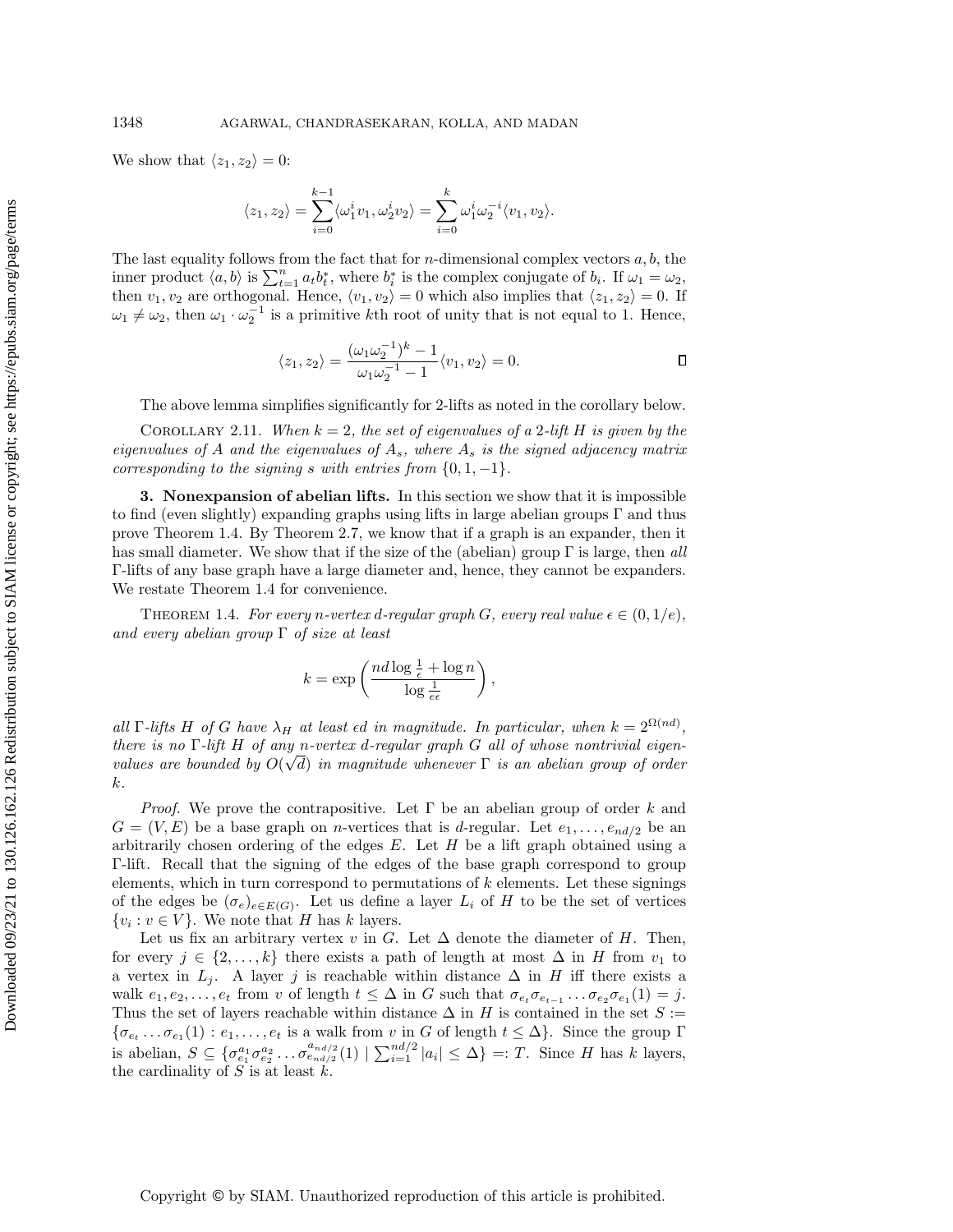The number of integral  $a_i$ 's satisfying  $\sum_{i=1}^{nd/2} |a_i| \leq \Delta$  is at most  $\binom{(nd/2)+\Delta}{(nd/2)}$  $\binom{nd/2+\Delta}{(nd/2)}$ .  $2^{(nd/2)}$ . Therefore,

$$
k\leq |T|\leq \binom{\frac{nd}{2}+\Delta}{\frac{nd}{2}}2^{\frac{nd}{2}}\leq \left(2e\left(1+\frac{2\Delta}{nd}\right)\right)^{\frac{nd}{2}}\leq (2e)^{\frac{nd}{2}}e^{\Delta}.
$$

Since H has nk vertices, using Theorem [2.7,](#page-8-1) we have  $\Delta \leq (\log nk)/\log(d/\lambda(H)).$ Thus, if  $\lambda(H) \leq \epsilon d$ , then  $\Delta \leq (\log nk)/\log(1/\epsilon)$  and, consequently,

$$
k \le (2e)^{\frac{nd}{2}} e^{\frac{\log nk}{\log \frac{1}{\epsilon}}}.
$$

Rearranging the terms, we obtain that

$$
k \le (2e)^{\frac{nd}{2\left(1-\frac{1}{\log\frac{1}{\epsilon}}\right)}}\exp\left(\frac{\log n}{\left(\log\frac{1}{\epsilon}\right)\left(1-\frac{1}{\log\frac{1}{\epsilon}}\right)}\right) \le \exp\left(\frac{nd\log\frac{1}{\epsilon}+\log n}{\log\frac{1}{\epsilon\epsilon}}\right).
$$

<span id="page-11-1"></span>4. Expansion of random 2-lifts: Overview. In this section, we illustrate the main techniques involved in proving Theorem [1.2](#page-2-0) by stating and proving a slightly weaker version, namely, Theorem [4.1.](#page-11-0) It focuses only on 2-lifts akin to Corollary [1.3](#page-3-0) and is weaker in comparison to the eigenvalue bound in Corollary [1.3](#page-3-0) by a multiplicative factor of four. The proof of this weaker result captures the main ideas involved in the proof of Theorem [1.2.](#page-2-0)

<span id="page-11-0"></span>THEOREM 4.1. Let G be a d-regular n-vertex graph, where  $2 \leq d \leq \sqrt{n/(3 \ln n)}$ with largest (in magnitude) nontrivial eigenvalue  $\lambda$ . Let H be a random 2-lift of G with  $\lambda_{\text{new}}$  being the largest (in magnitude) new eigenvalue of H. Then,

$$
\lambda_{\text{new}} \leq 4\lambda + 10^{14} \max\left(\sqrt{\lambda \log d}, \sqrt{d}\right)
$$

with probability at least  $1 - e^{-n/d^2}$ .

In order to prove this theorem, we use the concentration inequality in Lemma [4.2](#page-11-2) (recall that for a vector x, its support is denoted by  $S(x)$ ).

<span id="page-11-2"></span>LEMMA 4.2. Let G be a d-regular n-vertex graph, where  $2 \leq d \leq \sqrt{n/(3\ln n)}$ , with largest (in magnitude) nontrivial eigenvalue  $\lambda$ . Let H be a random 2-lift of G with corresponding signed adjacency matrix  $A_s$ . The following statements hold with probability at least  $1 - e^{-n/d^2}$ .

1. For all  $u_1, \ldots, u_r \in \{0, \pm 1\}^n$ , and  $v_1, \ldots, v_\ell \in \{0, \pm 1\}^n$  satisfying

- (I)  $S(u_i) \cap S(u_j) = \emptyset$  for every  $i, j \in [r]$  and  $S(v_i) \cap S(v_j) = \emptyset$  for every  $i, j \in [\ell], \text{ and}$
- (II) either  $|S(u_i)| > n/d^2$  for every  $i \in [r]$  with nonzero  $u_i$ , or  $|S(v_i)| > n/d^2$ for every  $i \in [\ell]$  with nonzero  $v_i$ ,

we have

$$
\left| \sum_{i \le j} (2^{-i} u_i^T) A_s(2^{-j} v_j) \right| \le 377 \max(\sqrt{\lambda \log d}, \sqrt{d}) \sum_{i=1}^r |S(u_i)| 2^{-2i}
$$

$$
+ \left(\frac{\lambda}{5} + 10^{12} \sqrt{d}\right) \sum_{j=1}^\ell |S(v_j)| 2^{-2j}.
$$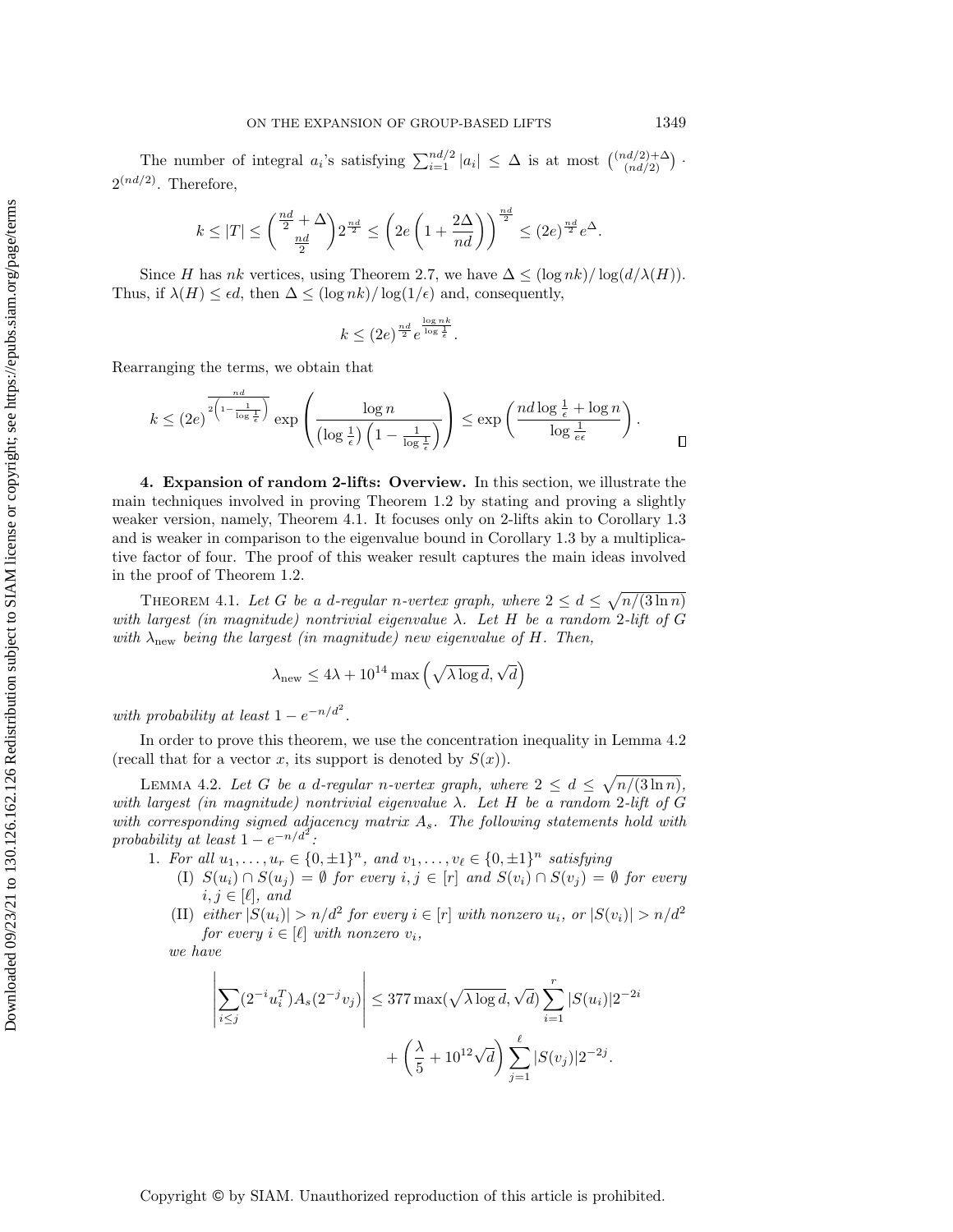2. For all  $u_1, \ldots, u_r \in \{0, \pm 1\}^n$  and  $v_1, \ldots, v_\ell \in \{0, \pm 1\}^n$  satisfying (I), (II), and

(III)  $|S(u_i)| > |S(v_j)|$  for every  $i \in [r], j \in [\ell]$  with nonzero  $u_i$ , we have

$$
\left| \sum_{i \leq j} (2^{-i} u_i^T) A_s (2^{-j} v_j) \right|
$$
  
 
$$
\leq 31 \max \left( \sqrt{\lambda \log d}, \sqrt{d} \right) \left( \sum_{i=1}^r |S(u_i)| 2^{-2i} + \sum_{j=1}^\ell |S(v_j)| 2^{-2i} \right).
$$

We show the concentration inequality in Lemma [4.2](#page-11-2) from Hoeffding's inequality by taking a suitable union bound (see section [5](#page-15-0) for a complete proof). We will now prove Theorem [4.1](#page-11-0) using the lemma above.

*Proof of Theorem [4.1](#page-11-0).* Let s denote the signing corresponding to H and  $A_s$  denote the signed adjacency matrix. By Corollary [2.11,](#page-10-1) the largest (in magnitude) new eigenvalue of the lift is  $\lambda_{new} = \max_{x \in \mathbb{R}^n} |x^T A_s x| / x^T x$ . To prove an upper bound on  $\lambda_{new}$ , we will bound  $|x^T A_s x| / x^T x$  for all x with high probability. In particular, assuming that the events given by Lemma [4.2](#page-11-2) hold, we will show that

$$
\left| x^T A_s x \right| \le 4\left(\lambda + 10^{13} \sqrt{d}\right) \|x\|^2.
$$

By rescaling we may assume that the maximum entry of x is less than  $1/2$  in ab-solute value. By Lemma [2.1,](#page-6-0) there exists a vector  $y \in \{0, \pm 2^{-1}, \pm 2^{-2}, \dots, \pm 2^{-i}, \dots\}^n$ such that  $|x^T A_s x| \le |y^T A_s y|$  and  $||y||^2 \le 4||x||^2$ . We will prove a bound on  $|y^T A_s y|$ for every  $y \in \{0, \pm 2^{-1}, \pm 2^{-2}, \ldots, \pm 2^{-i}, \ldots\}^n$ , which in turn will imply the desired bound on  $|x^T A_s x|$ . Let us consider the dyadic decomposition of  $y = \sum_{i=1}^{\infty} 2^{-i} u_i$  obtained as follows: a coordinate of  $u_i$  is 1 if the corresponding coordinate of y is  $2^{-i}$ , it is  $-1$  if the corresponding coordinate of y is  $-2^{-i}$ , and is zero otherwise. We note that  $S(u_i) \cap S(u_j) = \emptyset$  for every pair  $i, j \in \mathbb{N}$ .

Next, we partition the set of vectors  $u_i$ 's based on their support sizes. Let  $M :=$  ${i \in \mathbb{N} : |S(u_i)| \le n/d^2}$  and  $L := {i \in \mathbb{N} : |S(u_i)| > n/d^2}$  (we abbreviate M and L for mini and large supports, respectively). Correspondingly, define  $y_M := \sum_{i \in M} 2^{-i} u_i$ and  $y_L = \sum_{i \in L} 2^{-i} u_i$ . We note that  $y = y_M + y_L$ ,  $||y||^2 = ||y_M||^2 + ||y_L||$ <br> $\sum_{i \in \mathbb{N}} |S(u_i)| 2^{-2i}$ , and  $2 =$  $_{i\in\mathbb{N}} |S(u_i)| 2^{-2i}$ , and

$$
|y^T A_s y| \le |y_M^T A_s y_M| + 2|y_M^T A_s y_L| + |y_L^T A_s y_L|.
$$

We next bound each term in the right-hand side (RHS) using the following three claims.

<span id="page-12-0"></span>Claim 4.3.

$$
|y_M^T A_s y_M| \le \left(\lambda + \frac{8}{d}\right) \|y_M\|^2.
$$

*Proof.* Let  $y'_M$  be a vector obtained from  $y_M$  by taking the absolute values of each entry. Then  $||y_M||^2 = ||y'_M||^2$  and  $|y_M^T A_s y_M| \le y_M^T A y'_M$ . Let  $J = v v^T$  and  $J' = v' v'^T$ , where v is the all-ones vector and v' is defined as follows:  $v_i' = 1$  for  $1 \le i \le n/2$  and  $v_i' = -1$  for  $n/2 + 1 \le i \le n$ . For nonbipartite graph G, we have

$$
y_M^{\prime T}Ay_M^{\prime} = y_M^{\prime T}\left(A - \frac{d}{n}J\right)y_M^{\prime} + y_M^{\prime T}\left(\frac{d}{n}J\right)y_M^{\prime} \leq \lambda \|y_M^{\prime}\|^2 + y_M^{\prime T}\left(\frac{d}{n}J\right)y_M^{\prime}.
$$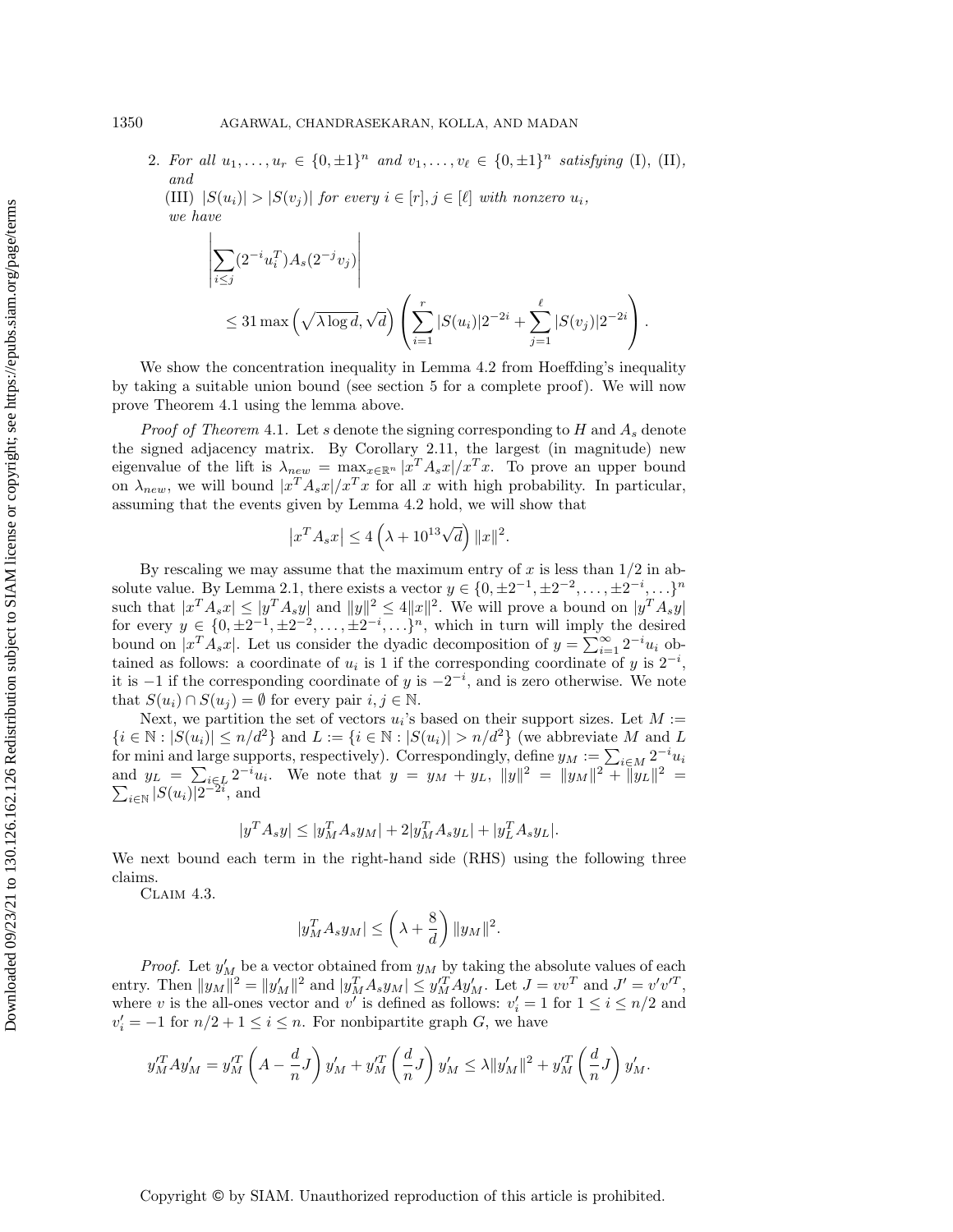Above, we have used the fact that  $A - \frac{d}{n}J$  has the same set of eigenvalues as A except for one—the eigenvalue  $d$  for the matrix  $A$  is translated to zero for the matrix  $A - \frac{d}{n}J$ . Similarly, for bipartite graphs, we have

$$
y_M^{'T}Ay'_M = y_M^{'T} \left( A - \frac{d}{n}J + \frac{d}{n}J' \right) y'_M + y_M^{'T} \left( \frac{d}{n}J \right) y'_M - y_M^{'T} \left( \frac{d}{n}J' \right) y'_M \n\leq \lambda \|y'_M\|^2 + y_M^{'T} \left( \frac{d}{n}J \right) y'_M - y_M^{'T} \left( \frac{d}{n}J' \right) y'_M.
$$

Above, we have used the fact that  $A - \frac{d}{n}J + \frac{d}{n}J'$  has the same set of eigenvalues as A except for two—the largest (in magnitude) two eigenvalues  $d$  for the matrix  $A$  are translated to zero for the matrix  $A - \frac{d}{n}J + \frac{d}{n}J'$ . It remains to bound  $|y_M^T(\frac{d}{n}J)y_M'|$ and  $|y_M^T(\frac{d}{n}J')y_M'|\right.$  Consider the dyadic decomposition of  $y_M' = \sum_{i \in M} 2^{-i}u_i'$ , where the coordinates of  $u'_i$  are the absolute values of the coordinates of  $u_i$ .

$$
\left| y_M^{\prime T} \left( \frac{d}{n} J \right) y_M^{\prime} \right|, \left| y_M^{\prime T} \left( \frac{d}{n} J' \right) y_M^{\prime} \right|
$$
  
\n
$$
\leq 2 \sum_{i \in M} \sum_{j \in M : j \geq i} \frac{d}{n} 2^{-i} |S(u_i)| 2^{-j} |S(u_j)|
$$
  
\n
$$
\leq 2 \sum_{i \in M} \frac{1}{d} 2^{-2i} |S(u_i)| \sum_{j \in M : j \geq i} 2^{i-j} \qquad (\text{since } |S(u_j)| \leq n/d^2 \ \forall \ j \in M)
$$
  
\n
$$
\leq \frac{4}{d} ||y_M^{\prime}||^2.
$$

Remark 7. The bound in Claim [4.3](#page-12-0) does not rely on the high probability event given by Lemma [4.2.](#page-11-2) Hence, in contrast to [\[10,](#page-34-16) [18,](#page-34-10) [1\]](#page-34-11) our bound for the mini support case is valid with probability one and follows directly from the expansion of the base graph.

Claim 4.4.

$$
|y_L^T A_s y_L| \leq \left(\frac{2\lambda}{5} + (3\cdot 10^{12})\max\left(\sqrt{\lambda \log d}, \sqrt{d}\right)\right) \|y_L\|^2.
$$

Proof. By the triangle inequality,

$$
|y_L^T A_s y_L| = \left| \sum_{i,j \in L} (2^{-i} u_i^T) A_s (2^{-j} u_j) \right|
$$
  
 
$$
\leq \left| \sum_{i,j \in L: i \leq j} (2^{-i} u_i) A_s (2^{-j} u_j) \right| + \left| \sum_{i,j \in L: i > j} (2^{-i} u_i) A_s (2^{-j} u_j) \right|.
$$

We bound each term using the first part of Lemma [4.2.](#page-11-2) We now clarify our choice of parameters to apply Lemma [4.2.](#page-11-2) For both terms, our choice is  $r \leftarrow \max\{i \in L\}$ ,  $\ell = r, u_i \leftarrow u_i$  if  $i \in L$  and  $u_i \leftarrow \overline{0}$  if  $i \notin L$ ,  $v_i = u_i$  for every  $i \in [r]$ , where  $\overline{0}$  is the all-zeroes vector. We note that the conditions (I) and (II) of Lemma [4.2](#page-11-2) are satisfied by this choice since every pair  $S(u_i), S(u_j)$  is mutually disjoint and  $|S(u_i)| > n/d^2$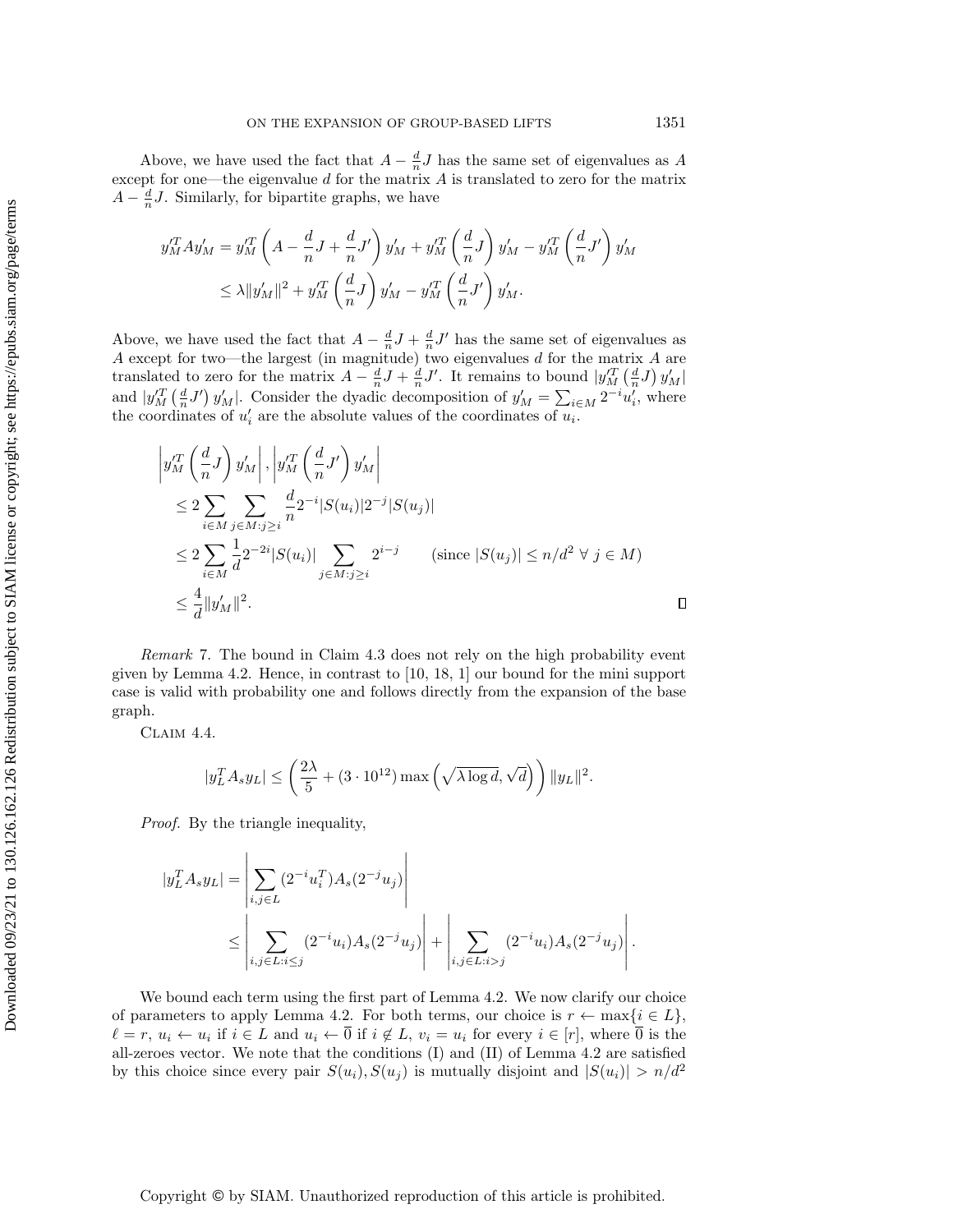for all  $i \in L$ . Consequently,

$$
|y_L^T A_s y_L| \le 754 \max \left( \sqrt{\lambda \log d}, \sqrt{d} \right) \sum_{i \in L} |S(u_i)| 2^{-2i}
$$
  
+  $\left( \frac{\lambda}{5} + 2 \cdot 10^{12} \sqrt{d} \right) \sum_{j \in L} |S(u_j)| 2^{-2j}$   
 $\le \left( \frac{2\lambda}{5} + (2 \cdot 10^{12} + 754) \max \left( \sqrt{\lambda \log d}, \sqrt{d} \right) \right) ||y_L||^2.$ 

Claim 4.5.

$$
|y_M^T A_s y_L| \le 408 \max \left( \sqrt{\lambda \log d}, \sqrt{d} \right) \|y_M\|^2 + \left( \frac{\lambda}{5} + (2 \cdot 10^{12}) \max \left( \sqrt{\lambda \log d}, \sqrt{d} \right) \right) \|y_L\|^2.
$$

 $\overline{1}$ 

Proof. By the triangle inequality,

 $\mathbf{r}$ 

$$
|y_M^T A_s y_L| = \left| \sum_{i \in M, j \in L} (2^{-i} u_i^T) A_s (2^{-j} u_j) \right|
$$
  
 
$$
\leq \left| \sum_{i \in M, j \in L: i \leq j} (2^{-i} u_i) A_s (2^{-j} u_j) \right| + \left| \sum_{i \in M, j \in L: i > j} (2^{-i} u_i) A_s (2^{-j} u_j) \right|.
$$

We bound the first and second terms by the first and second parts of Lemma [4.2,](#page-11-2) respectively. Let  $\overline{0}$  be the all-zeroes vector. We now clarify our choice of parameters to apply Lemma [4.2.](#page-11-2) For the first term, our choice is  $r \leftarrow \max\{i \in M\}, \ell \leftarrow \max\{i \in L\}$ ,  $u_i \leftarrow u_i$  if  $i \in M$  and  $u_i \leftarrow \overline{0}$  if  $i \notin M$ , and  $v_i \leftarrow u_i$  if  $i \in L$  and  $v_i \leftarrow \overline{0}$  if  $i \notin L$ . For the second term, our choice is  $r \leftarrow \max\{i \in L\}, \ell \leftarrow \max\{i \in M\}, u_i \leftarrow u_i$ if  $i \in L$  and  $u_i \leftarrow 0$  if  $i \notin L$ , and  $v_i \leftarrow u_i$  if  $i \in M$  and  $v_i \leftarrow 0$  if  $i \notin M$ . The conditions (I), (II), and (III) of Lemma [4.2](#page-11-2) are satisfied for the respective choices since every pair  $S(u_i)$ ,  $S(u_j)$  is mutually disjoint,  $|S(u_i)| > n/d^2$  for all  $i \in L$ , and  $|S(u_i)| > n/d^2 \geq |S(u_j)|$  for every  $i \in L, j \in M$ . Consequently,

$$
|y_M^T A_s y_L| \le 377 \max \left(\sqrt{\lambda \log d}, \sqrt{d}\right) \sum_{i \in M} |S(u_i)| 2^{-2i} + \left(\frac{\lambda}{5} + 10^{12} \sqrt{d}\right) \sum_{j \in L} |S(u_j)| 2^{-2j}
$$
  
+ 31 max  $\left(\sqrt{\lambda \log d}, \sqrt{d}\right) \left(\sum_{j \in L} |S(u_j)| 2^{-2j} + \sum_{j \in M} |S(u_j)| 2^{-2j}\right)$   

$$
\le 408 \max \left(\sqrt{\lambda \log d}, \sqrt{d}\right) \|y_M\|^2
$$
  
+  $\left(\frac{\lambda}{5} + (10^{12} + 31) \max \left(\sqrt{\lambda \log d}, \sqrt{d}\right)\right) \|y_L\|^2.$ 

From the above three claims, we have

$$
|y^T A_s y| \le \left(\lambda + 817 \max \left(\sqrt{\lambda \log d}, \sqrt{d}\right)\right) ||y_M||^2
$$
  
+ 
$$
\left(\frac{4\lambda}{5} + (7 \cdot 10^{12}) \max \left(\sqrt{\lambda \log d}, \sqrt{d}\right)\right) ||y_L||^2
$$
  

$$
\le \left(\lambda + 8 \cdot 10^{12} \max \left(\sqrt{\lambda \log d}, \sqrt{d}\right)\right) ||y||^2.
$$

Copyright © by SIAM. Unauthorized reproduction of this article is prohibited.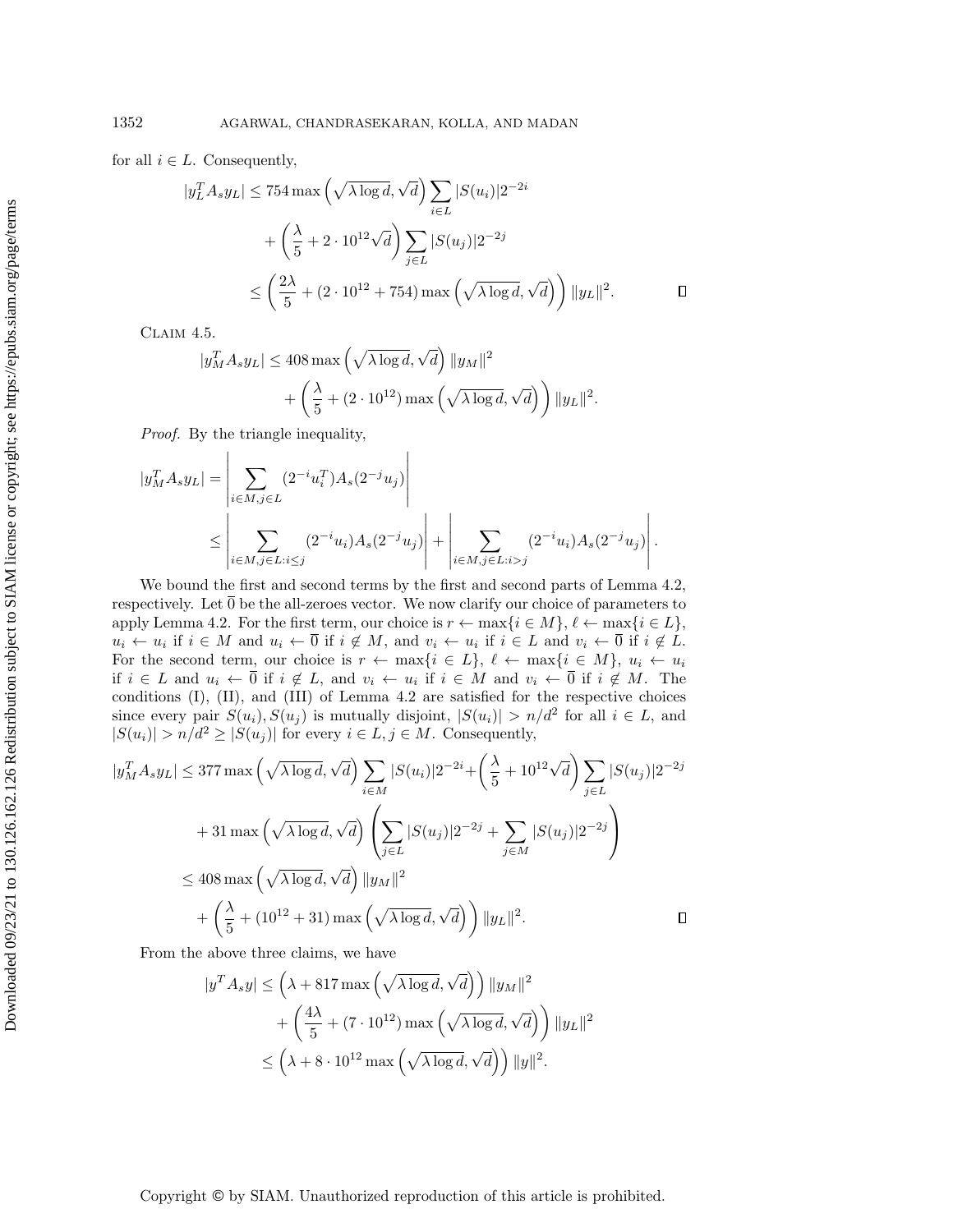$$
A_s x \le |y^* A_s y|
$$
  
\n
$$
\le \left(\lambda + 8 \cdot 10^{12} \max\left(\sqrt{\lambda \log d}, \sqrt{d}\right)\right) ||y||^2
$$
  
\n
$$
\le 4 \left(\lambda + 8 \cdot 10^{12} \max\left(\sqrt{\lambda \log d}, \sqrt{d}\right)\right) ||x||^2.
$$

We note that in the above proof, the multiplicative factor of 4 is a by product of the discretization of x. This can be avoided if we do not discretize x straightaway, but instead "push" the discretization a little deeper into the proof. Indeed, we can see that the proof of Claim [4.3](#page-12-0) where we bound  $|y_M^T(A-(d/n)J)y_M|$  by  $\lambda ||y_M||^2$  does not require  $y_M$  to be a discretized vector. This is how we are able to prevent the multiplicative factor loss so as to obtain Theorem [1.2.](#page-2-0)

<span id="page-15-0"></span>5. Concentration inequality. In this section, we prove Lemma [4.2.](#page-11-2) Our proof based on case analysis to bound the quadratic form of a random matrix closely resembles a similar proof given in [\[10\]](#page-34-16). Our random matrix distribution is different from the one that was of interest in [\[10\]](#page-34-16) and moreover our probability bounds are stronger.

In order to prove Lemma [4.2](#page-11-2) we need to upper bound

$$
\left|\sum_{i\leq j}2^{-i-j}u_i^TA_sv_j\right|
$$

for all sets of vectors  $\{u_1, \ldots, u_r\}, \{v_1, \ldots, v_\ell\}$  satisfying the assumptions of the lemma over random choices of  $A_s$ . A natural approach is to use the triangle inequality and upper bound each term  $|u_i^T A_s v_j|$  separately for each i, j. We note that  $u_i^T A_s v_j$  is a sum of  $|E(S(u_i), S(v_i))|$  independent and identically ditributed random variables with mean zero (one for each edge between  $S(u_i)$  and  $S(v_i)$ ). By the expander mixing lemma (Theorem [2.6\)](#page-8-2), we may upper bound the size of  $E(S(u_i), S(v_j))$  by  $2d|S(u_i)||S(v_j)|/n + \lambda \sqrt{|S(u_i)||S(v_j)|}$ . Depending on which of these two terms in the RHS dominates, we have two cases. For each case, we use a different concentration bound (Lemma [5.1](#page-15-1) and Corollary [5.3\)](#page-18-0). We begin with the needed concentration bounds.

## <span id="page-15-1"></span>5.1. Concentration bounds.

LEMMA 5.1. Let G be a d-regular, n-vertex graph, where  $2 \leq d \leq \sqrt{n/3 \ln n}$ , with largest (in magnitude) nontrivial eigenvalue  $\lambda$ . Let H be a uniformly random 2-lift of  $G$  with corresponding signed adjacency matrix  $A_s$ . The following property holds with probability at least  $1 - e^{-(n \log d)/\sqrt{d}}$  (over the random choice of signings).

For every  $r \in \{0, 1, \ldots, (1/2) \log d\}$ , every  $a, b_0, b_1, \ldots, b_r \in \{0, \pm 1\}^n$  satisfying

(i)  $S(b_i) \cap S(b_j) = \emptyset$  for all  $i, j \in [r], i \neq j$ ,

(ii)  $|S(a)| \geq 2^{2i}|S(b_i)|$  for all  $i \in [r]$ , and

(iii)  $\frac{d}{\lambda} \sqrt{|S(b_i)||S(a)|} \geq n$  for all  $i \in [r]$  with nonzero  $b_i$ , we have

$$
\left|a^T A_s\left(\sum_{i=0}^r 2^i b_i\right)\right| \leq 14\sqrt{\frac{d}{n}|S(a)|^2 \left(\sum_{i=0}^r |S(b_i)| 2^{2i}\right) \log\left(\frac{2n}{|S(a)|}\right)}.
$$

*Proof.* For notational convenience, let  $b = \sum_{i=0}^{r} 2^{i}b_{i}$ . Fix  $a, b_1, b_2, \ldots, b_r \in$  $\{0, \pm 1\}^n$ . Then  $a^T A_s b$  is a sum of independent random variables (one for each edge

Copyright © by SIAM. Unauthorized reproduction of this article is prohibited.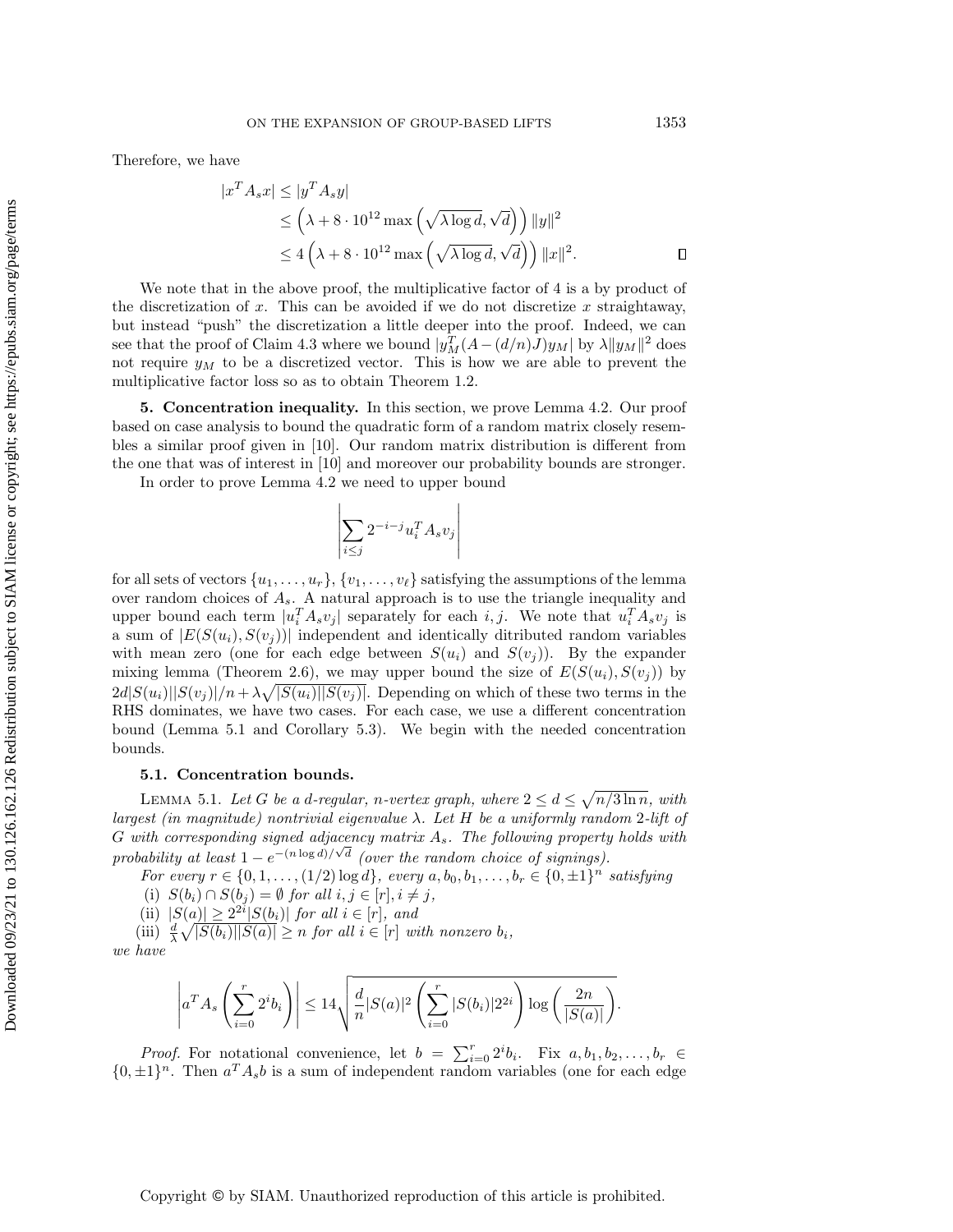between  $S(a)$  and  $S(b<sub>i</sub>)$ ) with mean 0. This is because the intersection between the support of any two vectors  $b_i$  and  $b_j$  is empty. The sum of squares of the difference between the maximum and the minimum values of these variables is at most  $\sum_{i=1}^r 4E(S(b_i), S(a))2^{2i}$ . For vectors  $a, b_1, \ldots, b_r$  satisfying (ii) and (iii), by the expander mixing lemma, we have  $E(S(b_i), S(a)) \leq 3 \frac{d|S(b_i)||S(a)|}{n}$ . We note that this inequality holds even if  $b_i$  is a zero vector.

By Lemma [2.4,](#page-7-0)

$$
Pr\left(|a^T A_s b| > 14\sqrt{\frac{d}{n}|S(a)|^2 \left(\sum_i |S(b_i)| 2^{2i}\right) \log\left(\frac{2n}{|S(a)|}\right)} \right) \le 2 \exp\left(-\frac{98|S(a)|}{3} \log\left(\frac{2n}{|S(a)|}\right)\right).
$$

Now fixing the values of the support sizes  $\alpha = |S(a)|$ ,  $\beta_i = |S(b_i)|$ , the number of possible choices for a is at most  $\binom{n}{\alpha} \cdot 2^{\alpha} \leq \exp(3\alpha \log(\frac{2n}{\alpha}))$ . Similarly the number of possible choices for a is at most  $\left(\frac{\alpha}{\alpha}\right)^2 \geq \frac{1}{\alpha} \exp(\frac{2n}{\beta_i})$ . Therefore the total number of possible choices for each  $b_i$  is at most  $\exp(3\beta_i \log(\frac{2n}{\beta_i}))$ . Therefore the total number of choices for  $b_1, \ldots, b_r$  is at most  $\exp(\sum_{i=1}^r 3\beta_i \log(\frac{2n}{\beta_i}))$ . Since each  $\alpha, \beta_i \leq n$ , we can replace each  $\beta_i$  by its upper bound  $\alpha 2^{-2i}$ . Hence, using Lemma [2.2,](#page-6-1)

$$
\exp\left(\sum_{i=1}^r 3\beta_i \log\left(\frac{2n}{\beta_i}\right)\right) \le \exp\left(3\sum_{i=1}^r \alpha 2^{-2i} \log\left(\frac{2n}{\alpha 2^{-2i}}\right)\right) \le \exp\left(27\alpha \log\left(\frac{2n}{\alpha}\right)\right).
$$

Therefore, the total number of choices of  $a, b_1, \ldots, b_r$  of sizes  $\alpha, \beta_1, \ldots, \beta_r$ , respectively, is at most

$$
\exp\left(30\alpha\log\left(\frac{2n}{\alpha}\right)\right).
$$

By taking a union bound over the choices of vectors with the fixed support sizes, the probability of the existence of a set of vectors  $a, b_1, \ldots, b_r$  with sizes  $\alpha, \beta_1, \ldots, \beta_r$ , respectively, satisfying (i), (ii), and (iii), but violating the conclusion is bounded by

$$
2\exp\left(-\frac{8\alpha}{3}\log\left(\frac{2n}{\alpha}\right)\right) \leq 2\exp\left(-\frac{8n}{3\sqrt{d}}\log\left(2\sqrt{d}\right)\right).
$$

Above, we have used that  $\alpha \ge n/\sqrt{d}$  which follows since  $\alpha = |S(a)| \ge n/\sqrt{d}$ by (ii) and (iii). Next, let us bound the number of choices for the support sizes of the vectors  $a, b_1, \ldots, b_r$ . The number of choices for the support sizes is at most  $n^{2+(1/2)\log d}$ . Therefore taking the union bound over the choice of the support sizes, we get that the total probability is at most

$$
2\exp\left(\left(2+\frac{1}{2}\log d\right)\ln n\right)\exp\left(-\frac{8n}{3\sqrt{d}}\log(2\sqrt{d})\right)\leq \exp\left(-\frac{n\log d}{\sqrt{d}}\right).
$$

In the next lemma, let  $N_G(S) := \{v : \exists u \in S \text{ with } (u, v) \in E(G)\}\$  denote the set of neighbors for a set  $S$  of nodes in  $G$ .

<span id="page-16-0"></span>LEMMA 5.2. Let G be a d-regular, n-vertex graph, where  $2 \leq d \leq \sqrt{n/3 \ln n}$  with largest (in magnitude) nontrivial eigenvalue  $\lambda$  and H be a uniformly random 2-lift of G with corresponding signed adjacency matrix  $A_s$ . The following property holds with probability at least  $1 - e^{-3n/d^2}$  (over the random choice of signings).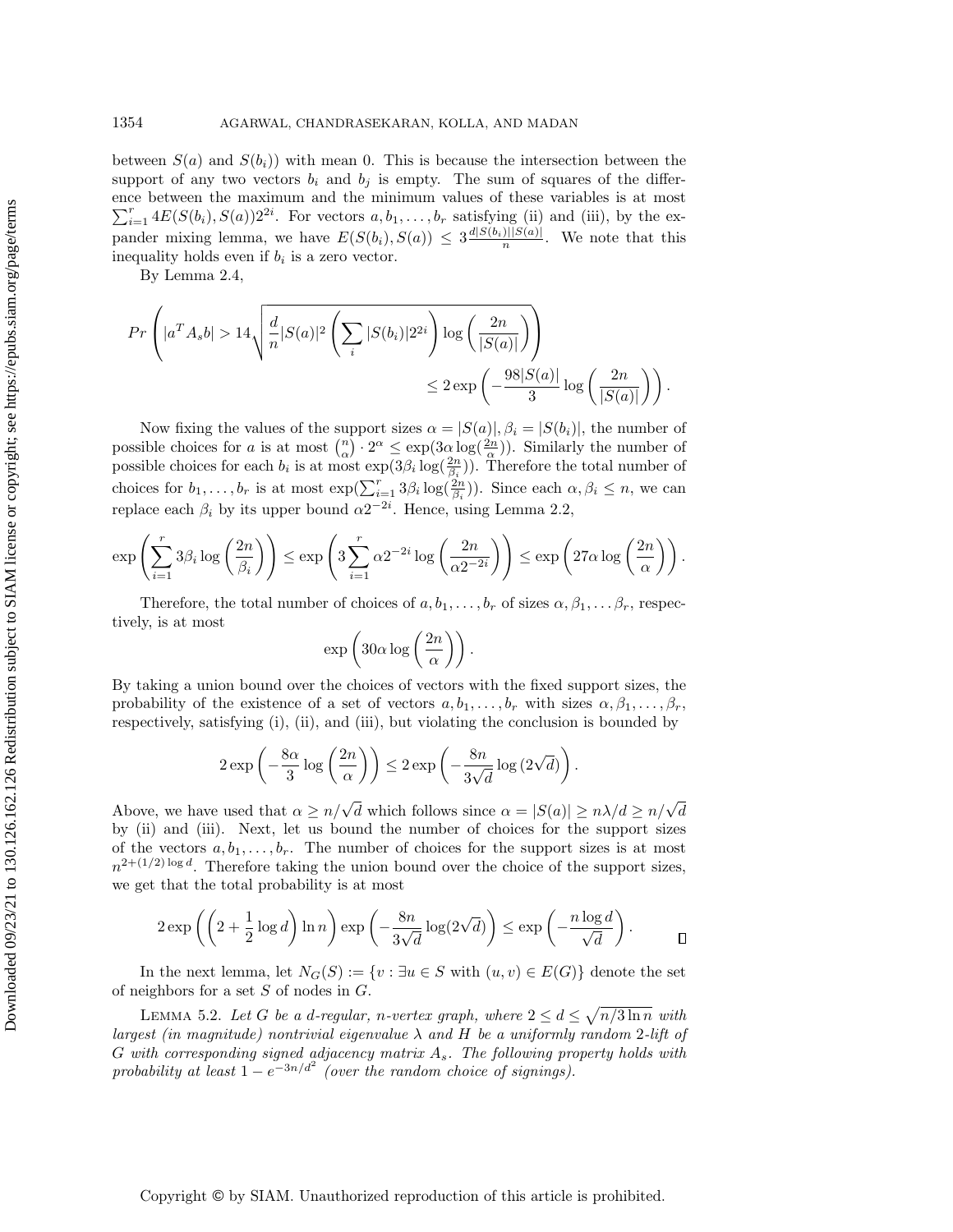For every  $a, b \in \{0, \pm 1\}^n, q, w \in \{1, \ldots, n\}$  satisfying (i)  $|S(a)| \le q$ ,  $|S(b)| \le w$ ,  $S(b) \subset N_G(S(a))$ , (ii)  $q \leq w \leq dq$ , (iii)  $w > \frac{n}{d^2}$ , and (iv)  $\frac{d}{\lambda}\sqrt{qw} < n$ ,

we have

<span id="page-17-0"></span>(5.1) 
$$
|a^T A_s b| \le 10 \sqrt{\lambda \sqrt{q w^3} \log \left(\frac{2dq}{w}\right)}.
$$

*Proof.* For a pair of vectors  $a, b \in \{0, \pm 1\}^n$  and  $q, w \in \{1, \ldots, n\}$ , let  $Bad(a, b, q, w)$ denote the event that inequality [\(5.1\)](#page-17-0) is violated. We need to upper bound the probability that there exists  $(a, b, q, w)$  satisfying (i), (ii), (iii), and (iv) such that  $Bad(a, b, q, w)$  happens. We note that the sum  $a<sup>T</sup>A<sub>s</sub>b$  over random choices of  $A<sub>s</sub>$  is a sum of independent random variables chosen from  $\{\pm 2, \pm 1\}$ , all of which have mean 0. The number of such random variables being summed is at most  $E(S(a), S(b))$ , i.e., the number of edges between  $S(a)$  and  $S(b)$ .

Therefore for a fixed  $a, b, q, w$ , by applying the Hoeffding inequality (Lemma [2.4\)](#page-7-0), we get that

$$
P(Bad(a, b, q, w)) \leq 2 \exp \left(-\frac{50\lambda\sqrt{qw^3}\log\left(\frac{2dq}{w}\right)}{E(S(a), S(b))}\right).
$$

Now using (iv) and the expander mixing lemma (Theorem [2.6\)](#page-8-2), we have

 $E(S(a), S(b)) \leq 2d|S(a)||S(b)|/n + \lambda \sqrt{|S(a)||S(b)|} \leq 2dqw/n + \lambda \sqrt{qw} \leq 3\lambda \sqrt{qw}.$ 

Substituting this into the previous expression, we obtain

$$
P(Bad(a, b, q, w)) \le 2 \exp\left(-(50/3)w \log\left(\frac{2dq}{w}\right)\right).
$$

We will use the union bound now. For this purpose, we will first fix  $q, w$ , and the size of the support of a and b. We take a union bound over all possible choices of  $a, b$ of that fixed size, and then take a union bound over all choices of the support sizes. For fixed support sizes  $\alpha = |S(a)|$ ,  $\beta = |S(b)|$ , we observe that the total number of choices for the support sets for a are  $\binom{n}{\alpha}$ . Now, since  $S(b)$  is a subset of  $N_G(S(a))$ , the number of choices of  $S(b)$  is bounded by  $\binom{d\alpha}{\beta}$ . Also, since each entry in a, b is 0 or  $\pm 1$  the total number of choices for a and b is at most

$$
{\binom{n}{\alpha}}2^{\alpha}\binom{d\alpha}{\beta}2^{\beta} \le \exp\left(3\alpha\log\left(\frac{2n}{\alpha}\right)\right)\exp\left(3\beta\log\left(\frac{2d\alpha}{\beta}\right)\right).
$$

We will first show upper bounds on each of these terms. Since  $w \geq \frac{n}{d^2}$ , by (ii), we have  $q \geq \frac{n}{d^3}$ . Also,  $\alpha = |S(a)| \leq q, \beta = |S(b)| \leq w$ . Therefore,

$$
\exp\left(3\alpha\log\left(\frac{2n}{\alpha}\right)\right) \le \exp\left(3q\log\left(\frac{2n}{q}\right)\right)
$$
  

$$
\le \exp\left(9q\log(2d)\right)
$$
  

$$
= \exp\left(9\frac{\frac{q}{w}\log(2d)}{\log\left(2d\frac{q}{w}\right)} \cdot w \log\left(2d\frac{q}{w}\right)\right)
$$
  

$$
\le \exp\left(9w\log\left(2d\frac{q}{w}\right)\right).
$$

Copyright © by SIAM. Unauthorized reproduction of this article is prohibited.

Downloaded 09/23/21 to 130.126.162.126 Redistribution subject to SIAM license or copyright; see https://epubs.siam.org/page/terms Downloaded 09/23/21 to 130.126.162.126 Redistribution subject to SIAM license or copyright; see https://epubs.siam.org/page/terms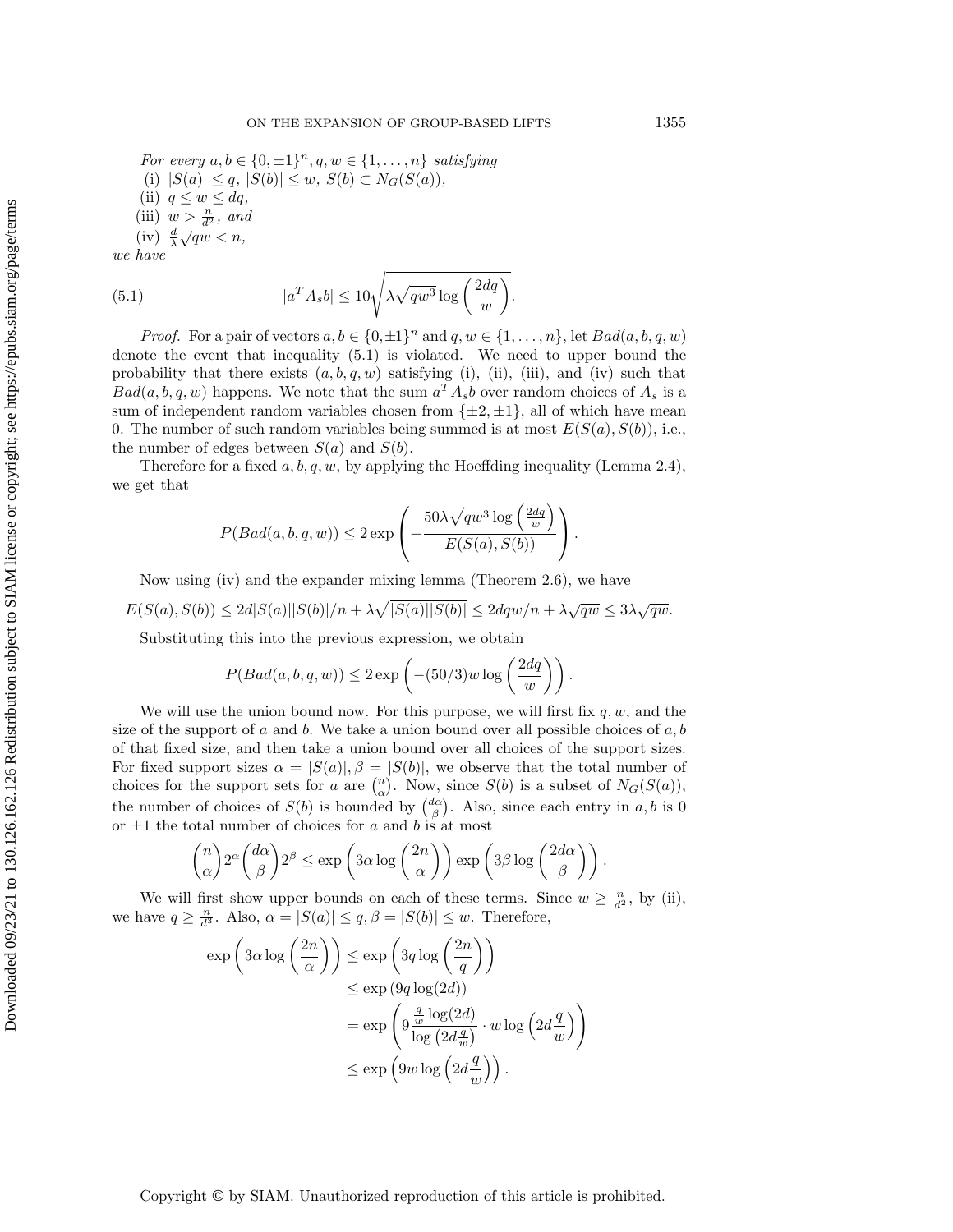The last line follows from the fact that  $x \log(d) / \log(2dx)$  is bounded by 1 for  $x \in [1/d, 1]$  and that  $\frac{q}{w} \in [1/d, 1]$ . Further,

$$
\exp\left(3\beta \log\left(\frac{2d\alpha}{\beta}\right)\right) \le \exp\left(3\beta \log\left(\frac{2dq}{\beta}\right)\right) \le \exp\left(3w \log\left(\frac{2dq}{w}\right)\right).
$$

The last inequality follows by the fact that  $x \log \frac{2c}{x}$  is an increasing function if  $x < c$ . Therefore, by the union bound we get that the probability of a bad event for fixed q, w and support sizes  $\alpha = |S(a)|$ ,  $\beta = |S(b)|$  is at most

$$
2\exp\left(-(14/3)w\log\frac{4dq}{w}\right)\leq 2\exp\left(-\frac{14n}{3d^2}\log\frac{4dq}{w}\right)\leq 2\exp\left(-\frac{14n}{3d^2}\log 2\right).
$$

Now the number of choices of the support sizes of a and b is at most  $n^2$ , and the number of choices for q and w is at most  $n^2$  and, therefore,

 $P(\exists (a, b, q, w)$  satisfying (i), (ii), (iii), and (iv):  $Bad(a, b, q, w)$ )

$$
\leq 2n^4 \exp\left(-\frac{14n}{3d^2}\log 2\right) \leq \exp\left(-\frac{3n}{d^2}\right). \quad \Box
$$

<span id="page-18-0"></span>COROLLARY 5.3. Let G be a d-regular, n-vertex graph, where  $2 \leq d \leq \sqrt{n/3 \ln n}$ , with largest (in magnitude) nontrivial eigenvalue  $\lambda$  and H be a uniformly random 2lift of G with corresponding signed adjacency matrix  $A_s$ . The following property holds with probability at least  $1 - e^{-3n/d^2}$  (over the random choice of signings).

For every  $a, b \in \{0, \pm 1\}^n$  satisfying

(i)  $|S(a)| \leq |S(b)| \leq d|S(a)|$ ,

(ii)  $|S(b)| > \frac{n}{d^2}$ , and

(iii)  $\frac{d}{\lambda} \sqrt{|S(a)||S(b)|} < n,$ 

we have

(5.2) 
$$
|a^T A_s b| \le 10 \sqrt{\lambda \sqrt{|S(a)||S(b)||S(b)||\log\left(\frac{2d|S(a)|}{|S(b)|}\right)}}.
$$

*Proof.* For every a, b, we apply the bound from Lemma [5.2](#page-16-0) on  $|a^T A_s b'|$  with  $q = |S(a)|, w = |S(b)|$ , where b' is the same as b restricted to the coordinates in  $S(b) \cap N_G(S(a))$ . We observe that  $|a^T A_s b| = |a^T A_s b'|$  and hence the corollary.  $\Box$ 

5.2. Proof of Lemma [4.2.](#page-11-2) Next, we use Corollary [5.3](#page-18-0) and Lemma [5.1](#page-15-1) to prove Lemma [4.2.](#page-11-2) We restate the lemma below for the benefit of the reader.

LEMMA 4.2. Let G be a d-regular n-vertex graph, where  $2 \leq d \leq \sqrt{n/(3\ln n)}$ , with largest (in magnitude) nontrivial eigenvalue  $\lambda$ . Let H be a random 2-lift of G with corresponding signed adjacency matrix  $A_s$ . The following statements hold with probability at least  $1 - e^{-n/d^2}$ .

- 1. For all  $u_1, \ldots, u_r \in \{0, \pm 1\}^n$ , and  $v_1, \ldots, v_\ell \in \{0, \pm 1\}^n$  satisfying
	- (I)  $S(u_i) \cap S(u_j) = \emptyset$  for every  $i, j \in [r]$  and  $S(v_i) \cap S(v_j) = \emptyset$  for every  $i, j \in [\ell], \text{ and}$
	- (II) either  $|S(u_i)| > n/d^2$  for every  $i \in [r]$  with nonzero  $u_i$ , or  $|S(v_i)| > n/d^2$ for every  $i \in [\ell]$  with nonzero  $v_i$ ,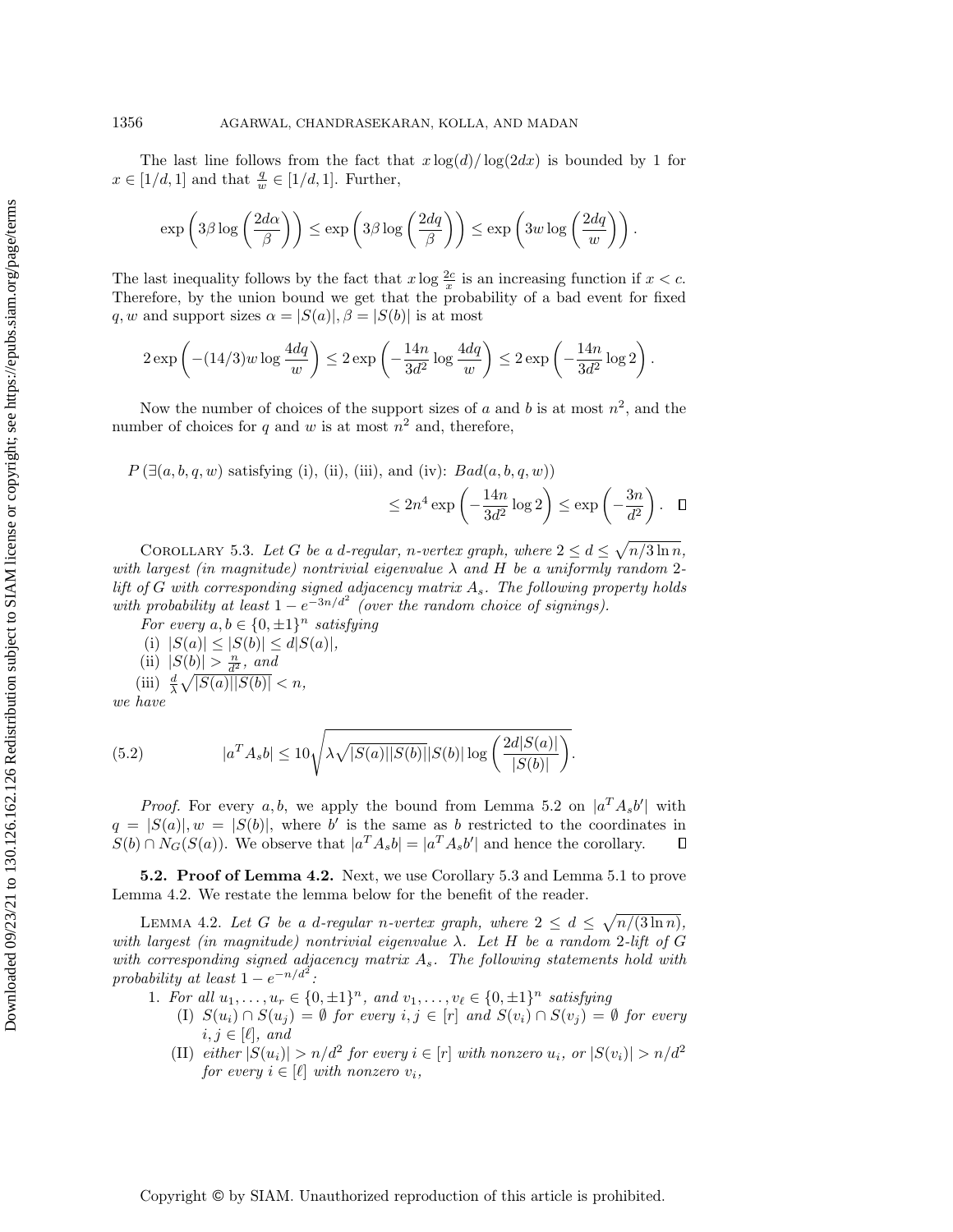we have

$$
\left| \sum_{i \le j} (2^{-i} u_i^T) A_s (2^{-j} v_j) \right| \le 377 \max(\sqrt{\lambda \log d}, \sqrt{d}) \sum_{i=1}^r |S(u_i)| 2^{-2i}
$$

$$
+ \left(\frac{\lambda}{5} + 10^{12} \sqrt{d}\right) \sum_{j=1}^\ell |S(v_j)| 2^{-2j}.
$$

2. For all  $u_1, \ldots, u_r \in \{0, \pm 1\}^n$  and  $v_1, \ldots, v_\ell \in \{0, \pm 1\}^n$  satisfying (I), (II), and

(III)  $|S(u_i)| > |S(v_j)|$  for every  $i \in [r], j \in [\ell]$  with nonzero  $u_i$ , we have

$$
\left| \sum_{i \leq j} (2^{-i} u_i^T) A_s (2^{-j} v_j) \right|
$$
  
 
$$
\leq 31 \max \left( \sqrt{\lambda \log d}, \sqrt{d} \right) \left( \sum_{i=1}^r |S(u_i)| 2^{-2i} + \sum_{j=1}^\ell |S(v_j)| 2^{-2i} \right).
$$

*Proof.* For notational convenience, we will replace  $|S(u_i)|$  by  $s_i$  and  $|S(v_i)|$  by  $t_i$ . We split the sum

$$
\sum_{i \le j} (2^{-i} u_i^T) A_s(2^{-j} v_j)
$$

into several subcases depending on i, j and the sizes of  $S(u_i)$  and  $S(v_i)$ . Figure [1](#page-19-0) summarizes the splitting of  $(i, j)$  into various terms depending on the various values of  $i, j, s_i$ , and  $t_j$ . Next, we bound each of the terms separately. By Lemma [5.1](#page-15-1) and Corollary [5.3,](#page-18-0) we know that  $A_s$  satisfies the property mentioned in both of them with

<span id="page-19-0"></span>

Fig. 1.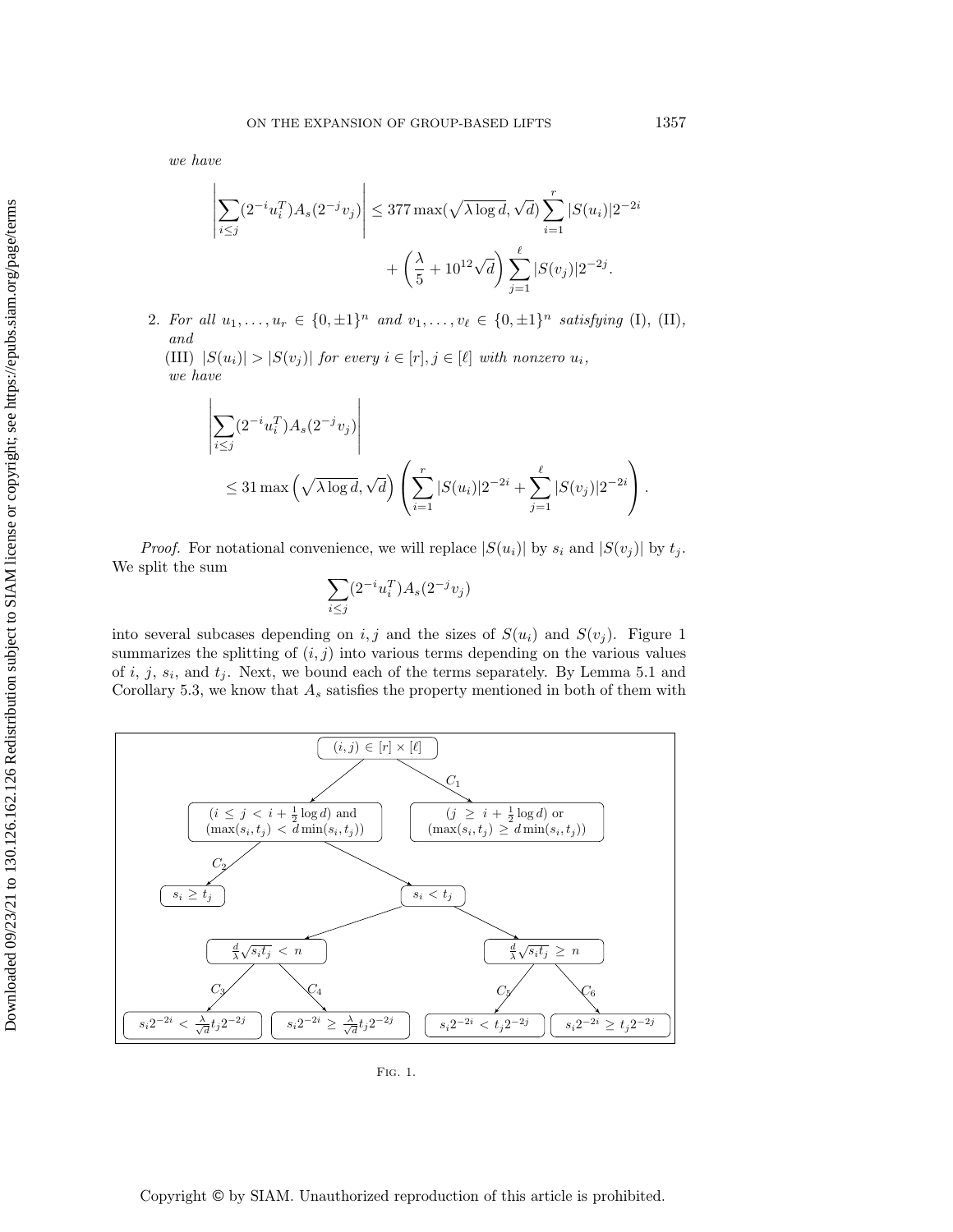probability at least  $1 - 2e^{-3n/d^2}$ . We bound the terms assuming that  $A_s$  satisfies the property mentioned in Lemma [5.1](#page-15-1) and Corollary [5.3.](#page-18-0)

<span id="page-20-0"></span>Claim 5.4.

$$
\left| \sum_{(i,j) \in C_1} (2^{-i} u_i^T) A_s(2^{-j} v_j) \right| \leq 3 \sqrt{d} \left( \sum_{i \in [r]} s_i 2^{-2i} + \sum_{j \in [\ell]} t_j 2^{-2j} \right).
$$

*Proof.* The sum is conditioned over the set of tuples  $(i, j)$  in  $C_1$ , where

$$
C_1 = \left\{ (i \in [r], j \in [\ell]) \mid \left( j \geq i + \frac{1}{2} \log d \right) \text{ or } (\max(s_i, t_j) \geq d \min(s_i, t_j)) \right\}.
$$

Let

$$
C'_1 := \left\{ (i,j) \in [r] \times [\ell] : j \ge i + \frac{1}{2} \log d \right\} \text{ and}
$$
  

$$
C''_1 := \left\{ (i,j) \in [r] \times [\ell] : i \le j < i + \frac{1}{2} \log d, \max(s_i, t_j) \ge d \min(s_i, t_j) \right\}.
$$

By the triangle inequality,

$$
\left| \sum_{(i,j) \in C_1} 2^{-i-j} u_i^T A_s v_j \right| \le \left| \sum_{(i,j) \in C'_1} 2^{-i-j} u_i^T A_s v_j \right| + \left| \sum_{(i,j) \in C''_1} 2^{-i-j} u_i^T A_s v_j \right|.
$$

We note that the number of edges out of any set S is bounded by  $d|S|$ . So,  $|u_i^T A_s v_j| \le$  $d \min(s_i, t_j)$  for any  $u_i, v_j \in \{-1, 0, +1\}^n$ . We now bound the two terms above. For the first term,

$$
\left| \sum_{(i,j)\in[r] \times [\ell]:j\geq i+\frac{1}{2}\log d} 2^{-i-j} u_i^T A_s v_j \right| \leq \sum_{i\in[r]} \sum_{j=i+\frac{1}{2}\log d}^{\ell} 2^{-i-j} |u_i^T A_s v_j|
$$
  

$$
\leq \sum_{i\in[r]} \sum_{j=i+\frac{1}{2}\log d}^{\ell} 2^{-i-j} d \cdot \min(s_i, t_j)
$$
  

$$
\leq \sum_{i\in[r]} \sum_{j=i+\frac{1}{2}\log d}^{\ell} 2^{-i-j} d \cdot s_i
$$
  

$$
\leq 2\sqrt{d} \sum_{i\in[r]} 2^{-2i} s_i.
$$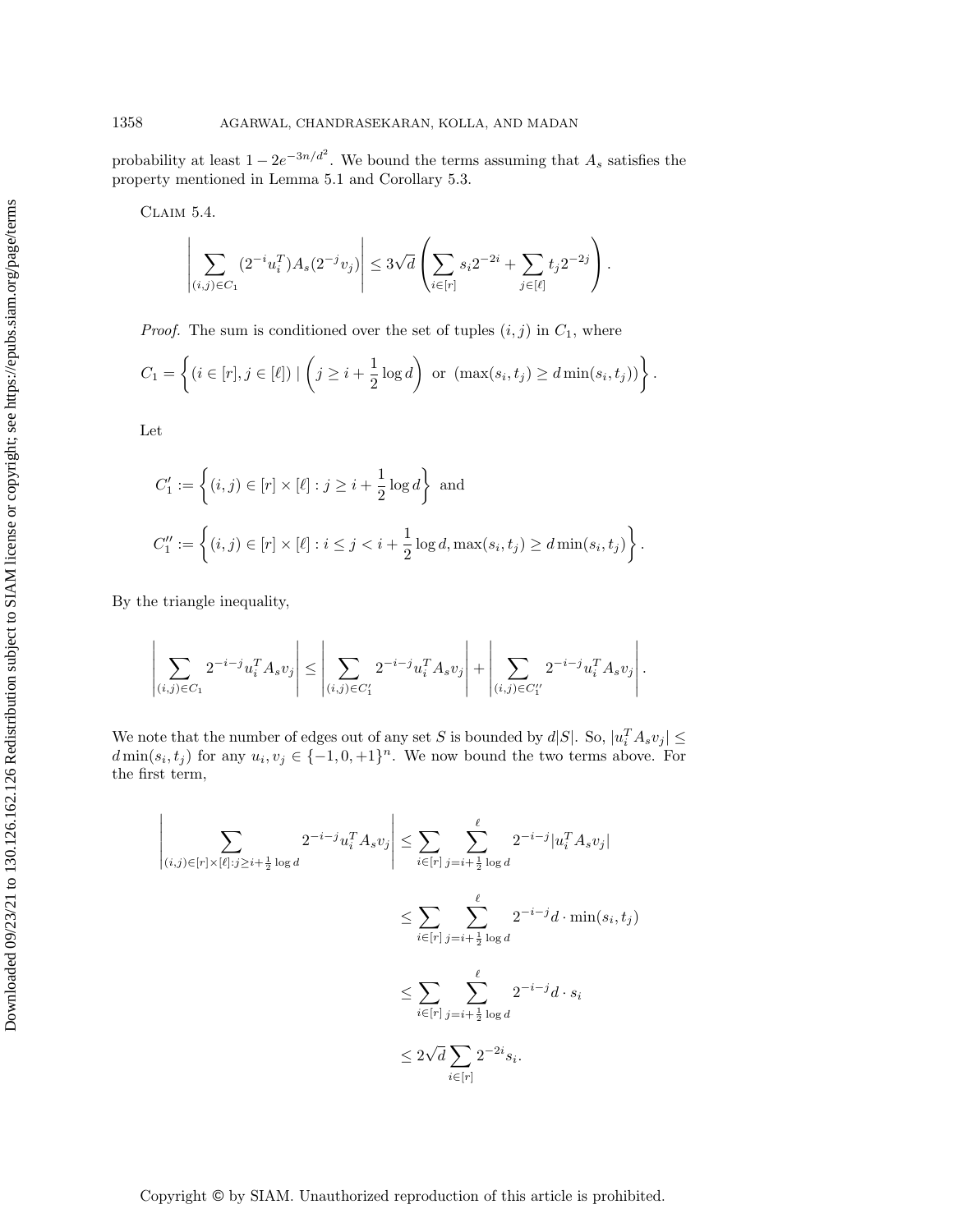$\overline{1}$ 

For the second term,

 $\overline{\phantom{a}}$  $\downarrow$  $\mathsf{I}$  $\overline{\phantom{a}}$  $\overline{\phantom{a}}$  $\overline{\phantom{a}}$  $\overline{\phantom{a}}$  $\begin{array}{c} \end{array}$ 

$$
\sum_{\substack{(i,j)\in [r]\times [\ell]:i\leq j\leq \sum_{\substack{i\in [r],j\in [\ell]:i\leq j\leq \sum_{\substack{i\in [r],j\in [\ell]:i\leq j\leq \sum_{\substack{i\in [r],j\in [\ell]:i\leq j\leq \sum_{\substack{i\in [r],j\in [\ell]:i\leq j\leq 2 \sum_{i\in [r]} s_i 2^{-2i} + 2\sqrt{d} \sum_{j\in [\ell]} t_j 2^{-2j}.
$$

<span id="page-21-0"></span>Claim 5.5.

$$
\left| \sum_{(i,j)\in C_2} (2^{-i} u_i^T) A_s(2^{-j} v_j) \right| \le 28 \max \left( \sqrt{d}, \sqrt{\lambda \log d} \right) \sum_{i\in [r]} s_i 2^{-2i}.
$$

*Proof.* The sum is conditioned over the set of tuples  $(i, j)$  in  $C_2$ , where

$$
C_2 = \left\{ (i,j) \in [r] \times [\ell] \mid \left( i \leq j < i + \frac{1}{2} \log d \right) \text{ and } (t_j \leq s_i < d \cdot t_j) \right\}.
$$

By the triangle inequality the required sum is at most  $\sum_{(i,j)\in C_2} 2^{-i-j} |u_i^T A_s v_j|$ . We note that  $u_i, v_j \neq \overline{0}$  since  $t_j \leq s_i < dt_j$ . Consider the term  $|u_i^T A_s v_j|$ , where  $(i, j)$  is in  $C_2$ . We have two cases:

Case 1: If  $(d/\lambda)\sqrt{s_it_j} \geq n$ , then we use Lemma [5.1](#page-15-1) for the choice  $a \leftarrow u_i, b_0 \leftarrow v_j$ . This choice satisfies the conditions of Lemma [5.1.](#page-15-1) Hence,

$$
|u_i^T A_s v_j| \le 14\sqrt{d \cdot s_i^2 \cdot \frac{t_j}{n} \log\left(\frac{2n}{t_j}\right)} \le 14\sqrt{d} s_i.
$$

Here, the last inequality follows by using  $x \log(\frac{2}{x}) \leq 1$  for  $x < 1$ .

Case 2: If  $(d/\lambda)\sqrt{s_it_j} < n$ , then we use Corollary [5.3](#page-18-0) for the choice  $a \leftarrow v_j, b \leftarrow u_i$ . This choice satisfies the conditions of Corollary [5.3](#page-18-0) since  $t_j \leq s_i \lt dt_j$ , condition (II) of the lemma implies  $s_i > n/d^2$ , and  $(d/\lambda)\sqrt{s_i t_j} < n$ . Hence,

$$
|u_i^T A_s v_j| \le 14 \sqrt{\lambda \sqrt{t_j s_i} s_i \log \left( \frac{2 \cdot d \cdot t_j}{s_i} \right)} \le 14 \sqrt{\lambda \log d s_i}.
$$

The last inequality follows since  $t_j \leq s_i$ .

 $\Box$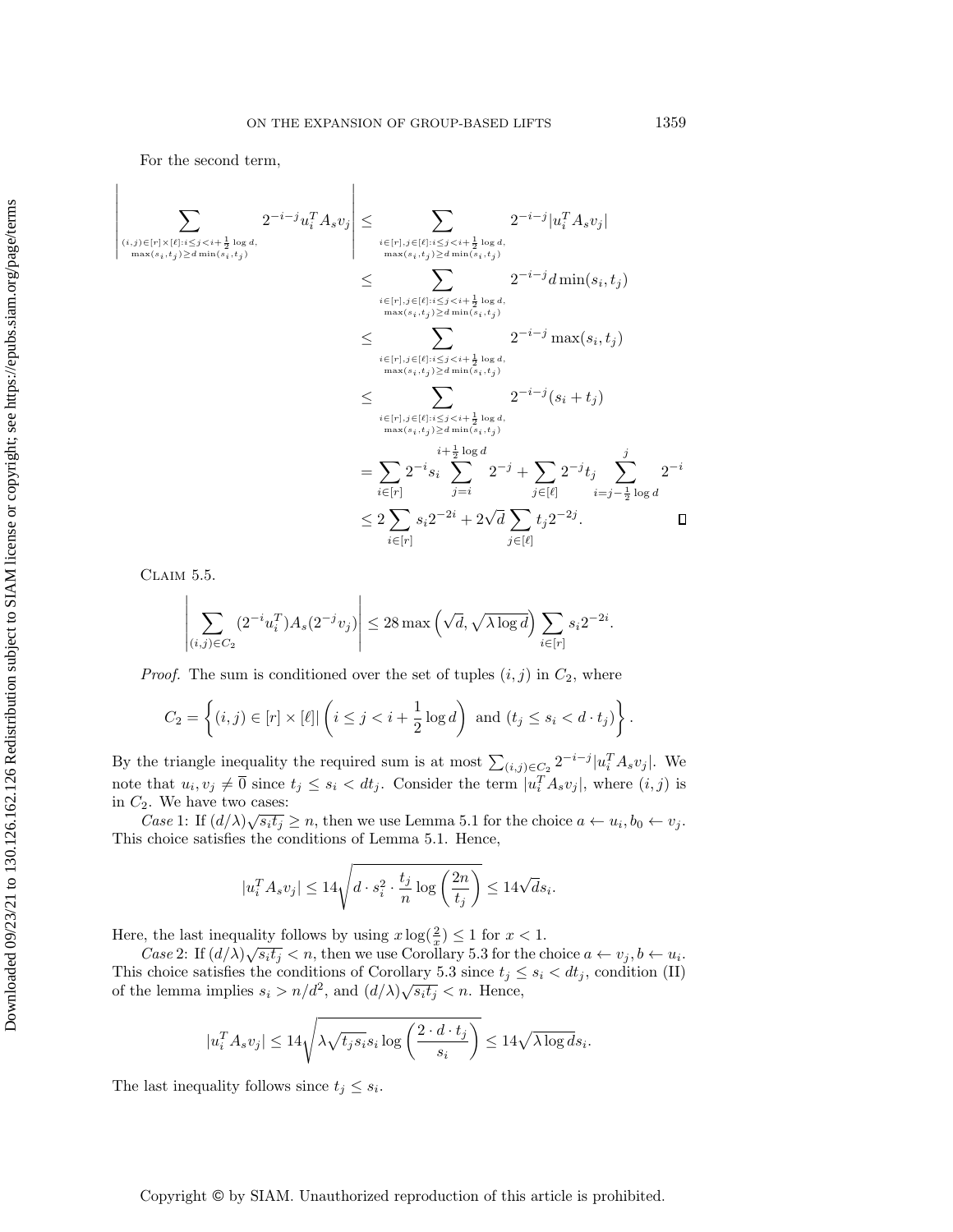Thus, for  $(i, j) \in C_2$ , we have  $|u_i^T A_s v_j| \leq 14 \max(\sqrt{d}, \sqrt{\lambda \log d}) s_i$ . Therefore,

$$
\left| \sum_{(i,j)\in C_2} (2^{-i}u_i^T)A_s(2^{-j}v_j) \right| \leq \sum_{(i,j)\in C_2} 2^{-i-j}|u_i^T A_s v_j|
$$
  

$$
\leq 14 \sum_{i\in[r]} \sum_{j=i}^{\infty} 2^{-i-j} \max(\sqrt{d}, \sqrt{\lambda \log d})s_i
$$
  

$$
\leq 28 \max(\sqrt{d}, \sqrt{\lambda \log d}) \sum_{i\in[r]} s_i 2^{-2i}.
$$

<span id="page-22-0"></span>Claim 5.6.

$$
\left| \sum_{(i,j) \in C_3} (2^{-i} u_i^T) A_s(2^{-j} v_j) \right| = \left( \frac{\lambda}{5} + 0.95 \cdot 10^{12} \sqrt{d} \right) \sum_{j \in [\ell]} t_j 2^{-2j}.
$$

*Proof.* The sum is conditioned over the set of tuples  $(i, j)$  in  $C_3$ , where

$$
C_3 = \left\{ (i,j) | \left( i \le j \le i + \frac{1}{2} \log d \right) \land (s_i \le t_j < ds_i) \land \left( \frac{d}{\lambda} \sqrt{s_i t_j} < n \right) \land \left( s_i 2^{-2i} < \frac{\lambda}{\sqrt{d}} t_j 2^{-2j} \right) \right\}.
$$

By the triangle inequality,

$$
\left| \sum_{(i,j) \in C_3} (2^{-i} u_i^T) A_s(2^{-j} v_j) \right| \le \sum_{(i,j) \in C_3} 2^{-i-j} |u_i^T A_s v_j|.
$$

We note that  $u_i, v_j \neq 0$  since  $s_i \leq t_j < ds_i$ . We use Corollary [5.3](#page-18-0) to bound each term  $|u_i^T A_s v_j|$ . We use Corollary [5.3](#page-18-0) with the choice  $a \leftarrow u_i$  and  $b \leftarrow v_j$ . This choice satisfies the conditions of Corollary [5.3](#page-18-0) since  $s_i \le t_j \le ds_i$ , condition (II) of the lemma implies  $t_j > n/d^2$ , and  $(d/\lambda)\sqrt{s_i t_j} < n$ . Hence,

$$
\sum_{(i,j)\in C_3} 2^{-i-j} |u_i^T A_s v_j|
$$
\n
$$
\leq 10 \sum_{(i,j)\in C_3} 2^{-i-j} \sqrt{\lambda \sqrt{s_i t_j} t_j \log\left(\frac{2ds_i}{t_j}\right)}
$$
\n
$$
< 10 \sum_{(i,j)\in C_3} \frac{\lambda^{3/4}}{d^{1/8}} t_j 2^{-i-j} \sqrt{2^{-(j-i)} \log\left(\frac{2\lambda\sqrt{d}}{2^{2j-2i}}\right)} \qquad \left(\text{since } s_i 2^{-2i} < \frac{\lambda}{\sqrt{d}} t_j 2^{-2j}\right)
$$
\n
$$
\leq 10 \frac{\lambda^{3/4}}{d^{1/8}} \sum_{j \in [\ell]} t_j 2^{-2j} \sum_{i=j-\frac{1}{2}\log d+1}^{i=j} \sqrt{2^{j-i} \log\left(\frac{2\lambda\sqrt{d}}{2^{2j-2i}}\right)}.
$$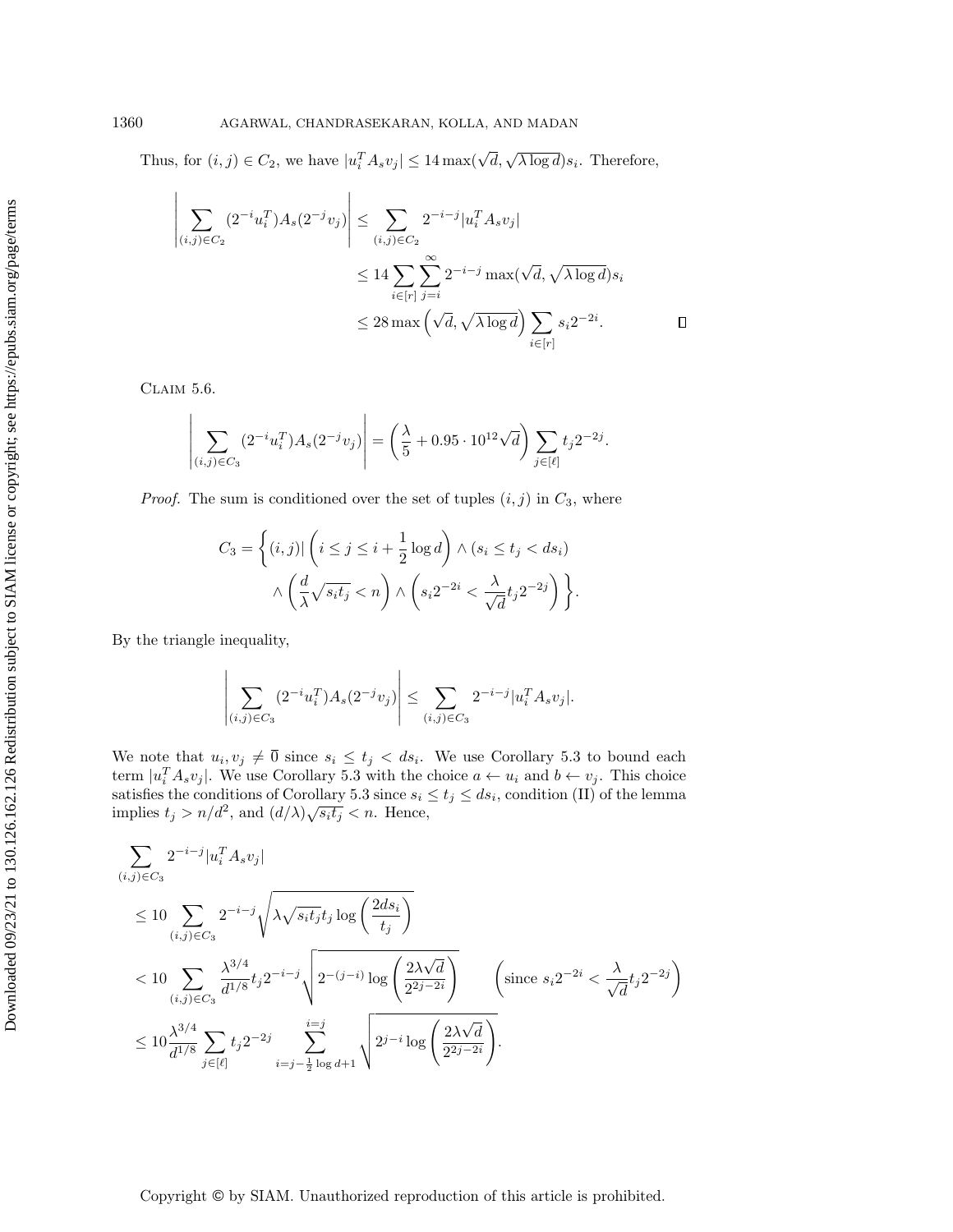By assumption,  $n \ge 9d^2$ . Hence,  $\lambda \ge \sqrt{d \cdot \frac{n-d}{n-1}} > \sqrt{d} - 1$ . Applying Lemma [2.2,](#page-6-1) we get

$$
\sum_{(i,j)\in C_3} 2^{-i-j}|u_i^T A_s v_j| \leq 90 \frac{\lambda^{3/4}}{d^{1/8}} \sqrt{\sqrt{d} \log\left(\frac{2(\lambda+1)}{\sqrt{d}}\right)} \sum_{j\in[\ell]} t_j 2^{-2j}
$$

$$
= 90\lambda \sqrt{\sqrt{\frac{\sqrt{d}}{\lambda}} \log\left(\frac{2(\lambda+1)}{\sqrt{d}}\right)} \sum_{j\in[\ell]} t_j 2^{-2j}.
$$

By Lemma [2.3,](#page-7-1) we can chose an appropriate constant  $c_1$  such that the above quantity is bounded by

$$
\left(\frac{\lambda}{5} + 0.95 \cdot 10^{12} \sqrt{d}\right) \sum_{j \in [\ell]} t_j 2^{-2j}.
$$

<span id="page-23-0"></span>Claim 5.7.

$$
\left| \sum_{(i,j) \in C_4} (2^{-i} u_i^T) A_s(2^{-j} v_j) \right| = 136 \sqrt{d} \sum_{i \in [r]} s_i 2^{-2i}.
$$

*Proof.* The sum is conditioned over the set of tuples  $(i, j)$  in  $C_4$ , where

$$
C_4 = \left\{ (i,j) | \left( i \le j < i + \frac{1}{2} \log d \right) \land (s_i \le t_j < ds_i) \land \left( \frac{d}{\lambda} \sqrt{s_i t_j} < n \right) \land \left( s_i 2^{-2i} \ge \frac{\lambda}{\sqrt{d}} t_j 2^{-2j} \right) \right\}.
$$

By the triangle inequality,

$$
\left| \sum_{(i,j) \in C_4} (2^{-i} u_i^T) A_s(2^{-j} v_j) \right| \le \sum_{(i,j) \in C_4} 2^{-i-j} |u_i^T A_s v_j|.
$$

We note that  $u_i, v_j \neq 0$  since  $s_i \leq t_j < ds_i$ . We use Corollary [5.3](#page-18-0) to bound each term  $|u_i^T A_s v_j|$ . We use Corollary [5.3](#page-18-0) with the choice  $a \leftarrow u_i$  and  $b \leftarrow v_j$ . This choice satisfies the conditions of Corollary [5.3](#page-18-0) since  $s_i \le t_j \le ds_i$ , condition (I) of the lemma implies  $t_j > n/d^2$ , and  $(d/\lambda)\sqrt{s_i t_j} < n$ . Hence,

$$
\left| \sum_{(i,j)\in C_4} (2^{-i}u_i^T)A_s(2^{-j}v_j) \right| \leq \sum_{(i,j)\in C_4} 2^{-i-j}|u_i^T A_s v_j|
$$
  
\n
$$
\leq 10 \sum_{(i,j)\in C_4} 2^{-i-j} \sqrt{\lambda \sqrt{s_i t_j} t_j \log \left(\frac{2ds_i}{t_j}\right)}
$$
  
\n
$$
= 10 \sum_{(i,j)\in C_4} 2^{-i-j} \sqrt{\lambda s_i} \sqrt{\left(\frac{t_j}{s_i}\right)^{\frac{3}{2}} \log \left(\frac{2ds_i}{t_j}\right)}
$$
  
\n
$$
\leq 10 \sum_{(i,j)\in C_4} 2^{-i-j} \frac{d^{3/8}}{\lambda^{1/4}} s_i \sqrt{2^{3j-3i} \log \left(\frac{2\lambda\sqrt{d}}{2^{2j-2i}}\right)}.
$$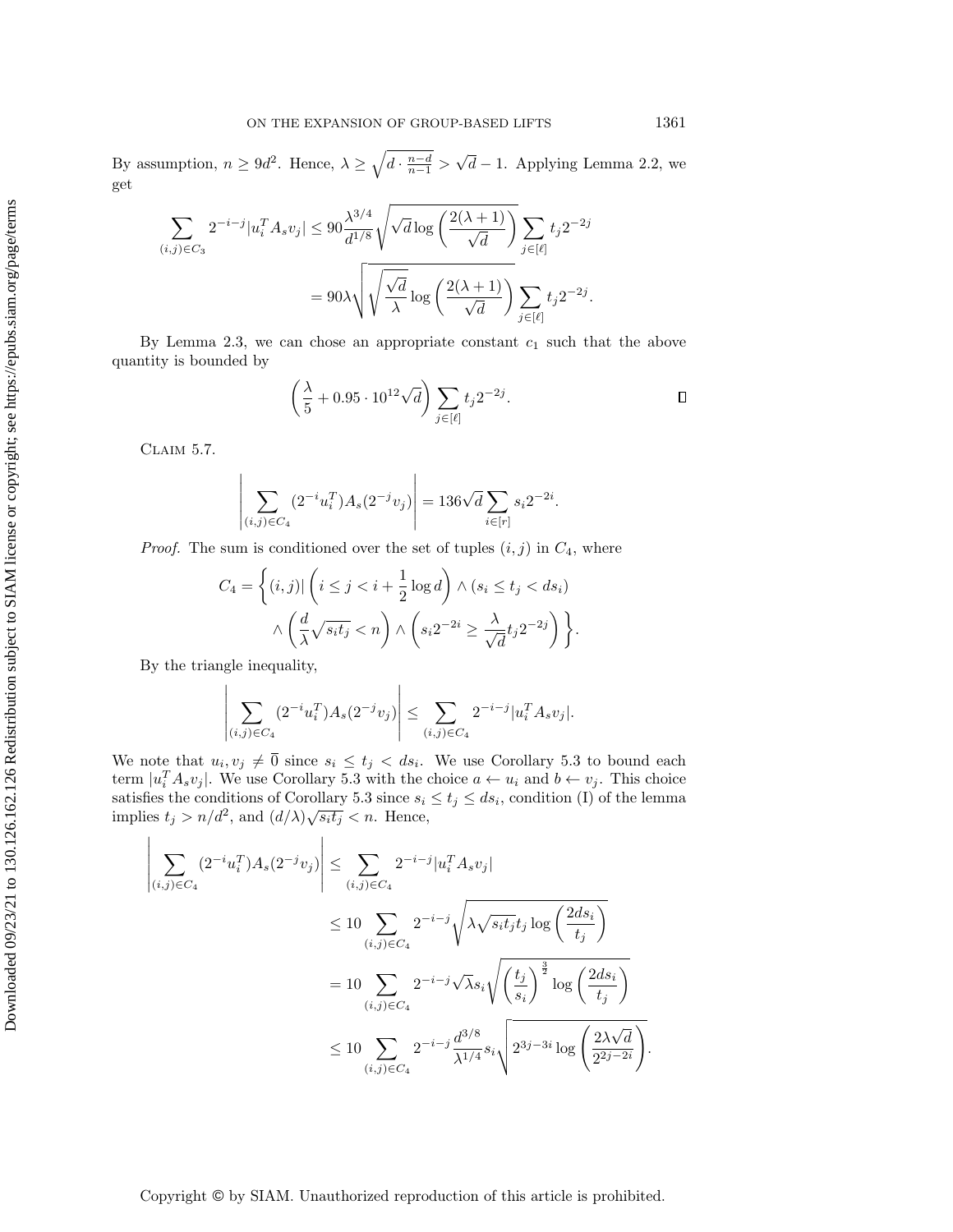Above we use the fact that  $x^{\frac{3}{2}} \log(\frac{c}{x})$  is an increasing function if  $x \leq \frac{c}{2}$  and  $s_i 2^{-2j} \geq$ √ λ  $\frac{1}{d}t_j 2^{-2j}$ . Therefore,

$$
\begin{vmatrix}\n\sum_{(i,j)\in C_4} (2^{-i}u_i^T) A_s(2^{-j}v_j)\n\end{vmatrix}\n= 90 \sum_{i\in [r]} \frac{d^{3/8}}{\lambda^{1/4}} s_i 2^{-2i} \sum_{j=i}^{i+\frac{1}{2}\log d-1} \sqrt{2^{j-i}2\log\left(\frac{2\lambda\sqrt{d}}{2^{2j-2i}}\right)}\n= 90 \sum_{i\in [r]} d^{\frac{3}{2}/8} s_i 2^{-2i} \sqrt{\sqrt{d}\log\left(\frac{2\lambda}{\sqrt{d}}\right)}\n\text{By assumption, } n \geq 9d^2. \text{ Hence, } \lambda \geq \sqrt{d \cdot \frac{n-d}{n}} > \frac{\sqrt{d}}{\sqrt{d}}. \text{ It can be verified that } x > \frac{1}{2}, \frac{1}{z^{1/4}} (\log 2x)^{1/2} \leq 1.502. \text{ Substituting this bound in the above equation, we have}
$$
\n
$$
\begin{vmatrix}\n\sum_{(i,j)\in C_4} (2^{-i}u_i^T) A_s(2^{-j}v_j)\n\end{vmatrix}\n\leq 136\sqrt{d} \sum_{i\in [r]} s_i 2^{-2i}.
$$
\nCLAM 5.8.

\n
$$
\begin{vmatrix}\n\sum_{(i,j)\in C_5} (2^{-i}u_i^T) A_s(2^{-j}v_j)\n\end{vmatrix}\n\leq 56\sqrt{d} \left(\sum_{j\in [l]} t_j 2^{-2j} + \sum_{i\in [r]} s_i 2^{-2i}\right).
$$
\nProof. The sum is conditioned over the set of tuples  $(i, j)$  in  $C_5$ , where

\n
$$
C_5 = \left\{ (i, j) \left( i \leq j < i + \frac{1}{2} \log d \right) \wedge (s_i \leq t_j < ds)\n\end{vmatrix} \times \begin{vmatrix}\n\sum_{(i,j)\in C_5} (2^{-i}u_i^T) A_s(2^{-j}v_j)\n\end{vmatrix}\n\leq 56\sqrt{d} \left(\sum_{j\in [l]} t_j 2^{-2j} + \sum_{i\in [r]} s_i 2^{-2i}\right).
$$
\nProof. The sum is conditioned over the set of tuples  $(i, j)$  in  $C_5$ ,

By assumption,  $n \geq 9d^2$ . Hence,  $\lambda \geq \sqrt{d \cdot \frac{n-d}{n-1}} > \frac{\sqrt{d}}{2}$ . It can be verified that for  $x > \frac{1}{2}, \frac{1}{x^{1/4}}(\log 2x)^{1/2} \leq 1.502$ . Substituting this bound in the above equation, we get

$$
\left| \sum_{(i,j)\in C_4} (2^{-i} u_i^T) A_s(2^{-j} v_j) \right| \le 136\sqrt{d} \sum_{i\in [r]} s_i 2^{-2i}.
$$

<span id="page-24-0"></span>Claim 5.8.

$$
\left| \sum_{(i,j) \in C_5} (2^{-i} u_i^T) A_s(2^{-j} v_j) \right| \leq 56 \sqrt{d} \left( \sum_{j \in [l]} t_j 2^{-2j} + \sum_{i \in [r]} s_i 2^{-2i} \right).
$$

*Proof.* The sum is conditioned over the set of tuples  $(i, j)$  in  $C_5$ , where

$$
C_5 = \left\{ (i,j) | \left( i \le j < i + \frac{1}{2} \log d \right) \land (s_i \le t_j < ds_i) \land \left( \frac{d}{\lambda} \sqrt{s_i t_j} \ge n \right) \land (s_i 2^{-2i} < t_j 2^{-2j}) \right\}.
$$

By the triangle inequality,

$$
\left|\sum_{(i,j)\in C_5} (2^{-i}u_i^T)A_s(2^{-j}v_j)\right|\leq \sum_{j\in [\ell]: \exists i\in[r] \text{ with } (i,j)\in C_5} 2^{-2j}\left|\sum_{i:(i,j)\in C_5} 2^{-i+j}u_i^T A_s v_j\right|.
$$

We note that  $u_i, v_j \neq 0$  since  $s_i \leq t_j < ds_i$  for every  $(i, j) \in C_5$ . Let us fix j such that there exists  $(i, j) \in C_5$ . We bound

$$
\left|\sum_{\substack{i \in \{j-(1/2)\log d,\ldots,j\}: \\(i,j) \in C_5}} 2^{-i+j} u_i^T A_s v_j\right|
$$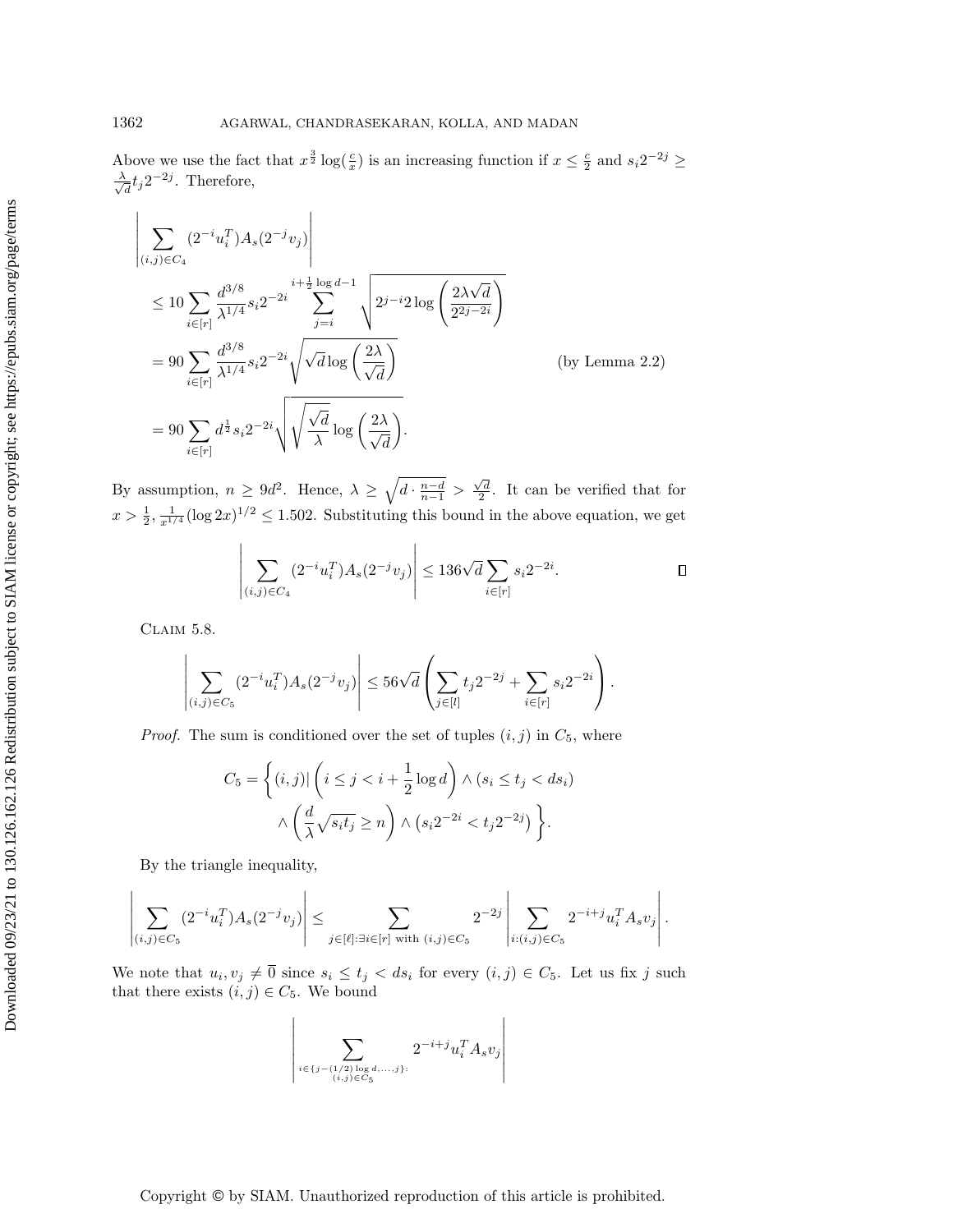using Lemma [5.1.](#page-15-1) We will use Lemma [5.1](#page-15-1) for the choice  $a \leftarrow v_j$  and for every  $k = 0, 1, \ldots, (1/2) \log d$ , we take  $b_k \leftarrow u_{j-k}$  if  $(j - k, j) \in C_5$  and  $b_k \leftarrow \overline{0}$  if  $(j - k, j) \notin C_5$ . This choice satisfies the conditions of Lemma [5.1](#page-15-1) since (i) condition (I) of the lemma implies the  $S(b_k)$  are mutually nonintersecting, (ii)  $|S(v_j)| =$  $t_j \geq 2^{2j-2i} s_i = 2^{2j-2i} |S(u_i)|$  for every  $(i, j) \in C_5$  implies  $|S(a)| \geq 2^{2k} |S(b_k)|$  for every  $k = 0, 1, \ldots, (1/2) \log d$ , and (iii)  $b_k$  is nonzero iff  $(j - k, j) \in C_5$  implies  $\left(\frac{d}{\lambda}\right)\sqrt{|S(b_k)||S(a)|} \geq n$  for every nonzero  $b_k$ . Hence, by Lemma [5.1,](#page-15-1) we have

$$
\sum_{j \in [\ell]} 2^{-2j} \left| \sum_{i:(i,j) \in C_5} 2^{-i+j} u_i^T A_s v_j \right| \le 14 \sum_{j \in [\ell]} 2^{-2j} \sqrt{\frac{dt_j^2}{n} \sum_{i=j-\frac{1}{2} \log d} \frac{i}{s_i 2^{-2i+2j} \log \left(\frac{2n}{t_j}\right)}}\right|
$$
  
=  $14\sqrt{d} \sum_{j \in [\ell]} \sqrt{2^{-2j} \frac{t_j^2}{n} \log \left(\frac{2n}{t_j}\right)} \sum_{i=j-\frac{1}{2} \log d} \frac{i}{s_i 2^{-2i}}.$ 

Next, we group the  $v_j$  according to their support sizes and then sum them together. For  $c = 0, 1, 2, ..., \log(n)$ , let  $J_c$  be the set of indices  $j \in [\ell]$  s.t.  $n/2^c \le t_j <$  $2n/2^c$  and for nonempty sets  $J_c$ , define  $j_c := \min(j \in J_c)$ . With this notation, the above sum is

$$
\leq 14\sqrt{d} \sum_{c=0}^{\log n} \sum_{j \in J_c} \sqrt{4n2^{-2j-2c} \log(2 \cdot 2^c) \sum_{i=j-1/2}^{i=j} s_i 2^{-2i}} \left( \text{since } \frac{n}{2^c} \leq t_j < \frac{2n}{2^c} \right)
$$
  

$$
\leq 14\sqrt{d} \sum_{c=0}^{\log n} \sum_{j \in J_c} \frac{1}{2} \left( 4n2^{-j-j_c-c} + 2^{-j+j_c-c} \log(2 \cdot 2^c) \sum_{i=j-1/2}^{i=j} s_i 2^{-2i} \right)
$$

(since geometric mean is at most arithmetic mean)

$$
= 28\sqrt{d} \sum_{c=0}^{\log n} \sum_{j \in J_c} n2^{-j-j_c-c} + 7\sqrt{d} \sum_{c=0}^{\log n} \sum_{j \in J_c} \sum_{i=j-1/2 \log d+1}^{i=j} 2^{-j+j_c-c} \log(2 \cdot 2^c) s_i 2^{-2i}
$$
  

$$
\leq 28\sqrt{d} \sum_{c=0}^{\log n} \sum_{j \in J_c} \frac{n}{2^c} 2^{-j-j_c} + 7\sqrt{d} \sum_{i \in [r]} s_i 2^{-2i} \sum_{c=0}^{\log n} \frac{\log(2 \cdot 2^c)}{2^c} \sum_{j \in J_c} 2^{-j+j_c}.
$$

We observe that

$$
\sum_{c=0}^{\log n} \sum_{j \in J_c} \frac{n}{2^c} 2^{-j-j_c} \le \sum_{c=0}^{\log n} \sum_{j \in J_c} t_j 2^{-j-j_c} \le \sum_{c=0}^{\log n} \sum_{j \in J_c} t_j 2^{-2j} = \sum_{j \in [\ell]} t_j 2^{-2j}.
$$

Moreover,  $\sum_{j\in J_c} 2^{-j+j_c} \leq 2$  and  $\sum_{c=0}^{\log n} \frac{\log(2.2^c)}{2^c}$  $\frac{(2.2^{\degree})}{2^c} \leq 4$ . Substituting these we have the claim.

<span id="page-25-0"></span>Claim 5.9.

$$
\left| \sum_{(i,j) \in C_6} (2^{-i} u_i^T) A_s (2^{-j} v_j) \right| = 154 \sqrt{d} \sum_{i \in [r]} s_i 2^{-2i}.
$$

Downloaded 09/23/21 to 130.126.162.126 Redistribution subject to SIAM license or copyright; see https://epubs.siam.org/page/terms Downloaded 09/23/21 to 130.126.162.126 Redistribution subject to SIAM license or copyright; see https://epubs.siam.org/page/terms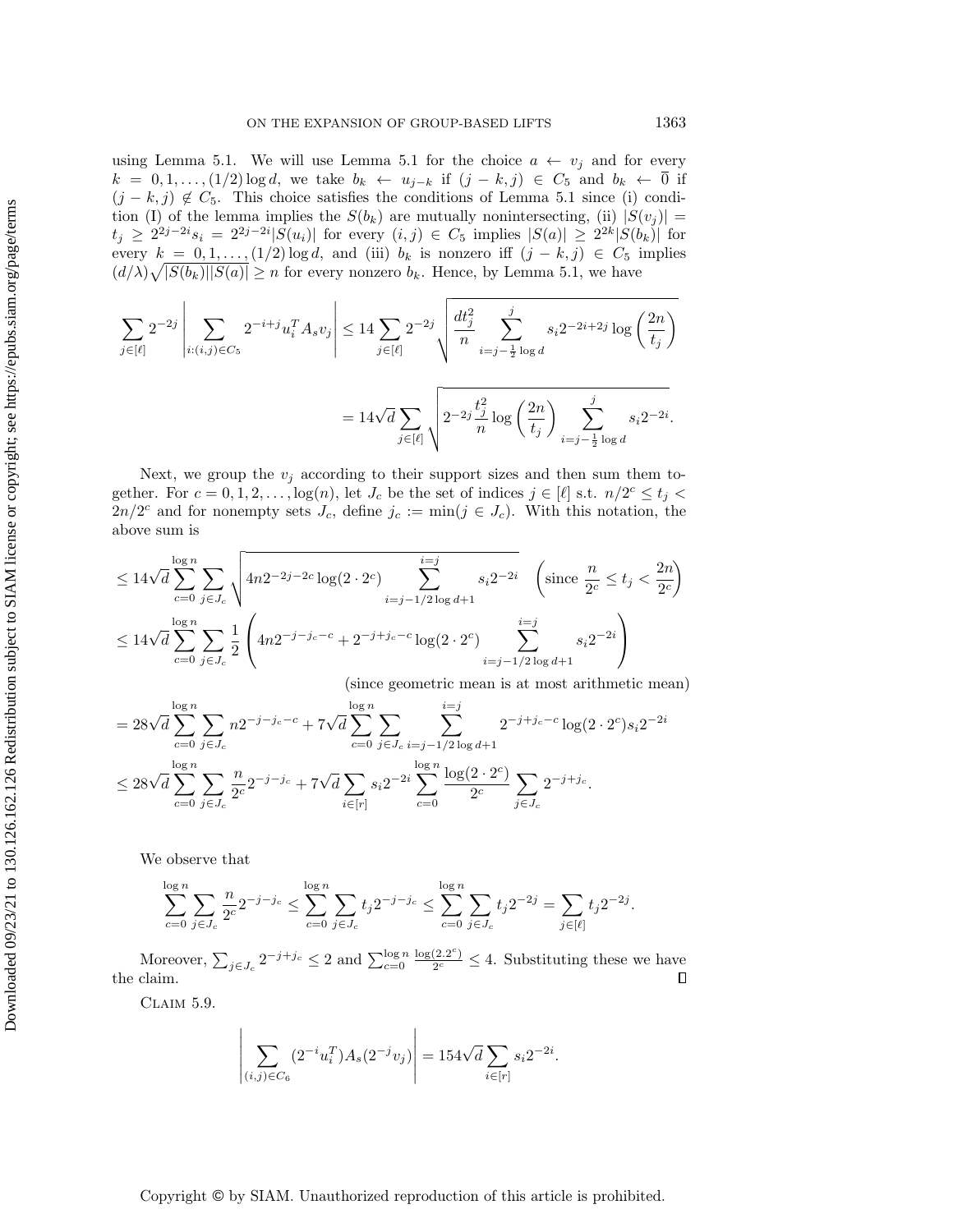*Proof.* The sum is conditioned over the set of tuples  $(i, j)$  in  $C_6$ , where

$$
C_6 = \left\{ (i,j) | \left( i \le j \le i + \frac{1}{2} \log d \right) \land (s_i \le t_j < ds_i) \right\}
$$

$$
\land \left( \frac{d}{\lambda} \sqrt{s_i t_j} \ge n \right) \land (s_i 2^{-2i} \ge t_j 2^{-2j}) \right\}.
$$

By the triangle inequality,

$$
\left| \sum_{(i,j) \in C_6} (2^{-i} u_i^T) A_s(2^{-j} v_j) \right| \le \sum_{(i,j) \in C_6} 2^{-i-j} |u_i^T A_s v_j|.
$$

We will use Lemma [5.1](#page-15-1) to bound each term  $|u_i^T A_s v_j|$ . We use Lemma 5.1 with the choice  $a \leftarrow v_j, b_0 \leftarrow u_i$ . This choice satisfies the conditions of Lemma [5.1](#page-15-1) since  $s_i \le t_j < ds_i$  and  $(d/\lambda)\sqrt{s_i t_j} \ge n$ . Hence,

$$
\sum_{(i,j)\in C_6} 2^{-i-j}|u_i^T A_s v_j| \le 14 \sum_{(i,j)\in C_6} 2^{-i-j} \sqrt{\frac{ds_i t_j^2}{n} \log\left(\frac{2n}{t_j}\right)}.
$$

Next, we divide the tuples in  $C_6$  into two parts depending on the values of i and j:

$$
C'_6 := \left\{ (i,j) | (i,j) \in C_6, \left( i \le j < i + \frac{1}{2} \log(n/s_i) \right) \right\} \text{ and }
$$
\n
$$
C''_6 := \left\{ (i,j) | (i,j) \in C_6, \left( j \ge i + \frac{1}{2} \log(n/s_i) \right) \right\}.
$$

Let us consider the above RHS sum over tuples  $(i, j)$  in  $C'_6$ :

$$
14 \sum_{(i,j)\in C'_6} 2^{-i-j} \sqrt{\frac{ds_i t_j^2}{n} \log\left(\frac{2n}{t_j}\right)}
$$
  
=  $14\sqrt{d} \sum_{(i,j)\in C'_6} 2^{-2i} s_i \sqrt{2^{-2j+2i} \frac{1}{ns_i} t_j^2 \log\left(\frac{2n}{t_j}\right)}$   
 $\leq 14\sqrt{d} \sum_{(i,j)\in C'_6} s_i 2^{-2i} \sqrt{\frac{s_i 2^{2j-2i}}{n} \log\left(\frac{2n}{s_i 2^{2j-2i}}\right)}$   $(t_j 2^{-2j} \leq s_i 2^{-2i})$   
 $\leq 14\sqrt{d} \sum_{i\in[r]} s_i 2^{-2i} \sum_{j=i}^{j=i+\frac{1}{2}\log\left(\frac{n}{s_i}\right)} \sqrt{\frac{s_i 2^{2j-2i}}{n} \log\left(\frac{2n}{s_i 2^{2j-2i}}\right)}$   
 $\leq 126\sqrt{d} \sum_{i\in[r]} s_i 2^{-2i}.$ 

In the above, the last inequality is by using Lemma [2.2](#page-6-1) for  $\sum_{i=i}^{j=i+\frac{1}{2}\log(\frac{n}{s_i})}$  $j = i$ 

Copyright © by SIAM. Unauthorized reproduction of this article is prohibited.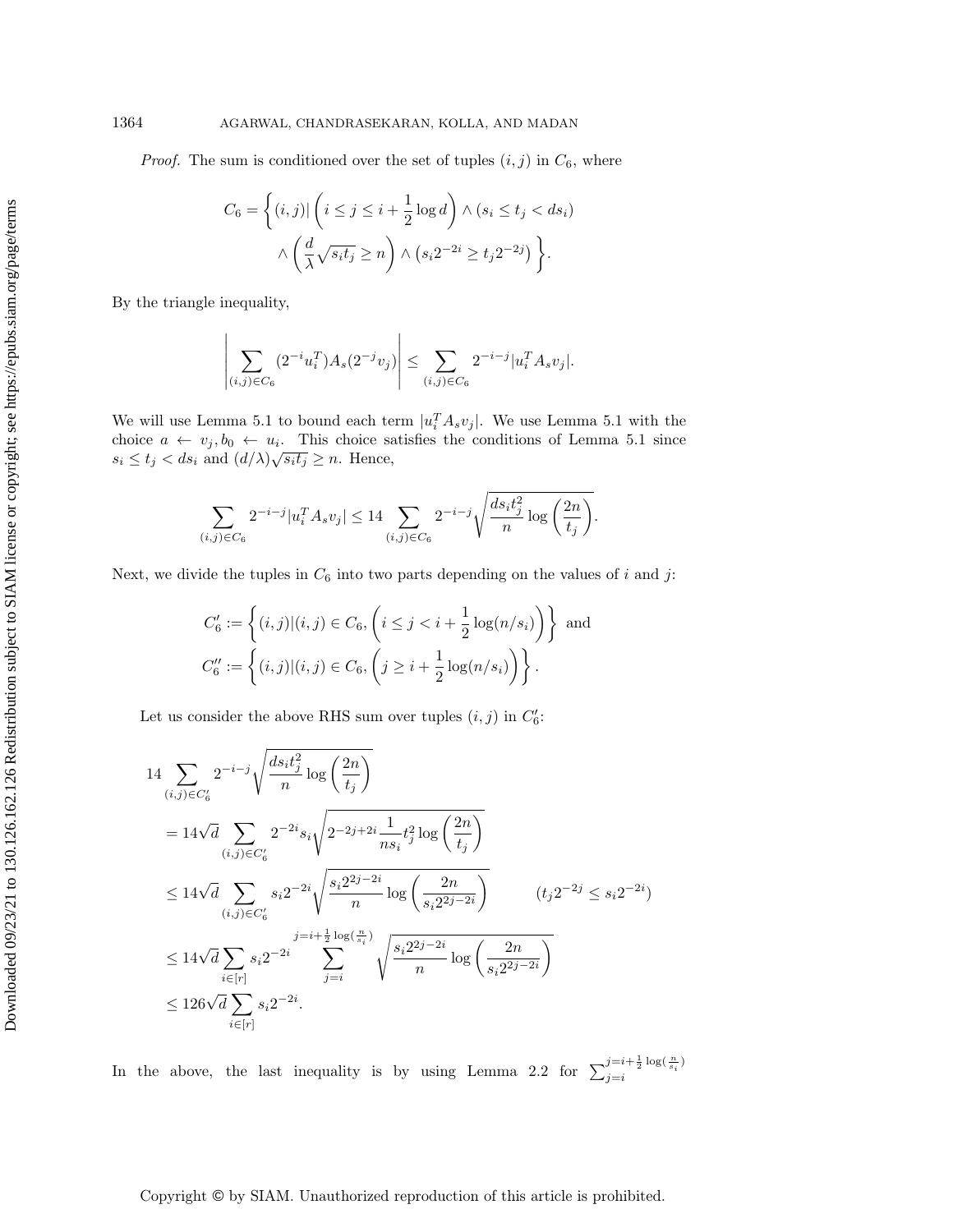$$
(i,j)\in C''_6 \t\t V^n \t\t (i,j)
$$
  
=  $14\sqrt{d} \sum_{(i,j)\in C''_6} s_i 2^{-i-j} \sqrt{\frac{t_j}{s_i}} \sqrt{\frac{t_j}{n} \log\left(\frac{2n}{t_j}\right)}$   
 $\leq 14\sqrt{d} \sum_{(i,j)\in C''_6} s_i 2^{-i-j} \sqrt{\frac{n}{s_i}}$   $(t_j \leq n, x \log \frac{2}{x} \leq 1)$   
 $\leq 14\sqrt{d} \sum_{i\in[r]} s_i 2^{-2i} \sum_{j=i+\frac{1}{2} \log(n/s_i)} 2^{-j+i} \sqrt{\frac{n}{s_i}}$   
 $\leq 28\sqrt{d} \sum_{i\in[r]} s_i 2^{-2i}.$ 

The claim follows from the above two bounds.

 $\Box$ 

We now obtain the required bound for conclusion 1 of the lemma from Claims [5.4,](#page-20-0) [5.5,](#page-21-0) [5.6,](#page-22-0) [5.7,](#page-23-0) [5.8,](#page-24-0) and [5.9:](#page-25-0)

$$
\left| \sum_{(i,j)\in[r]\times[\ell]} (2^{-i}u_i^T)A_s(2^{-j}v_j) \right|
$$
  
 
$$
\leq 377 \max \left( \sqrt{\lambda \log d}, \sqrt{d} \right) \sum_{i\in[r]} s_i 2^{-2i} + \left( \frac{\lambda}{5} + 10^{12} \sqrt{d} \right) \sum_{j\in[\ell]} t_j 2^{-2j}.
$$

For conclusion 2 of the lemma, we observe that if  $s_i \ge t_j$  for all  $i \in [r], j \in [\ell],$ then  $C_3, C_4, C_5, C_6$  are empty. Thus the bound follows from Claims [5.4](#page-20-0) and [5.5:](#page-21-0)

$$
\left| \sum_{(i,j)\in[r]\times[\ell]} (2^{-i}u_i^T)A_s(2^{-j}v_j) \right|
$$
  
 
$$
\leq 31 \max\left(\sqrt{\lambda \log d}, \sqrt{d}\right) \left(\sum_{i\in[r]} s_i 2^{-2i} + \sum_{j\in[l]} t_j 2^{-2j}\right). \quad \Box
$$

<span id="page-27-0"></span>6. Proof of Theorem [1.2.](#page-2-0) In this section, we prove Theorem [1.2.](#page-2-0) We need the following modified version of Lemma [4.2.](#page-11-2)

<span id="page-27-1"></span>LEMMA 6.1. Let G be a d-regular n-vertex graph, where  $2 \le d \le \sqrt{n/3 \ln n}$ , with largest (in magnitude) nontrivial eigenvalue  $\lambda$ , and let A be the adjacency matrix of G. Let  $A'$  be a random  $n \times n$  real matrix whose entries  $A'(i, j)$  are random variables with mean 0,  $|A'(i,j)| \leq A(i,j)$  for all i, j, and the entries  $A'(i,j)$  are independent of all other entries except  $A'(j, i)$ . There exist constants  $c_1, c_2 \geq 1000, c_3, c_4$  such that the following statements hold with probability at least  $1 - e^{-(n/d^2)}$  (over the random choice of  $A'$ ).

1. For all  $u_1, u_2, \ldots, u_r \in \{0, \pm 1, \pm 2^{-1}\}^n$ ,  $v_1, v_2 \ldots, v_\ell \in \{0, \pm 1, \pm 2^{-1}\}^n$  satisfying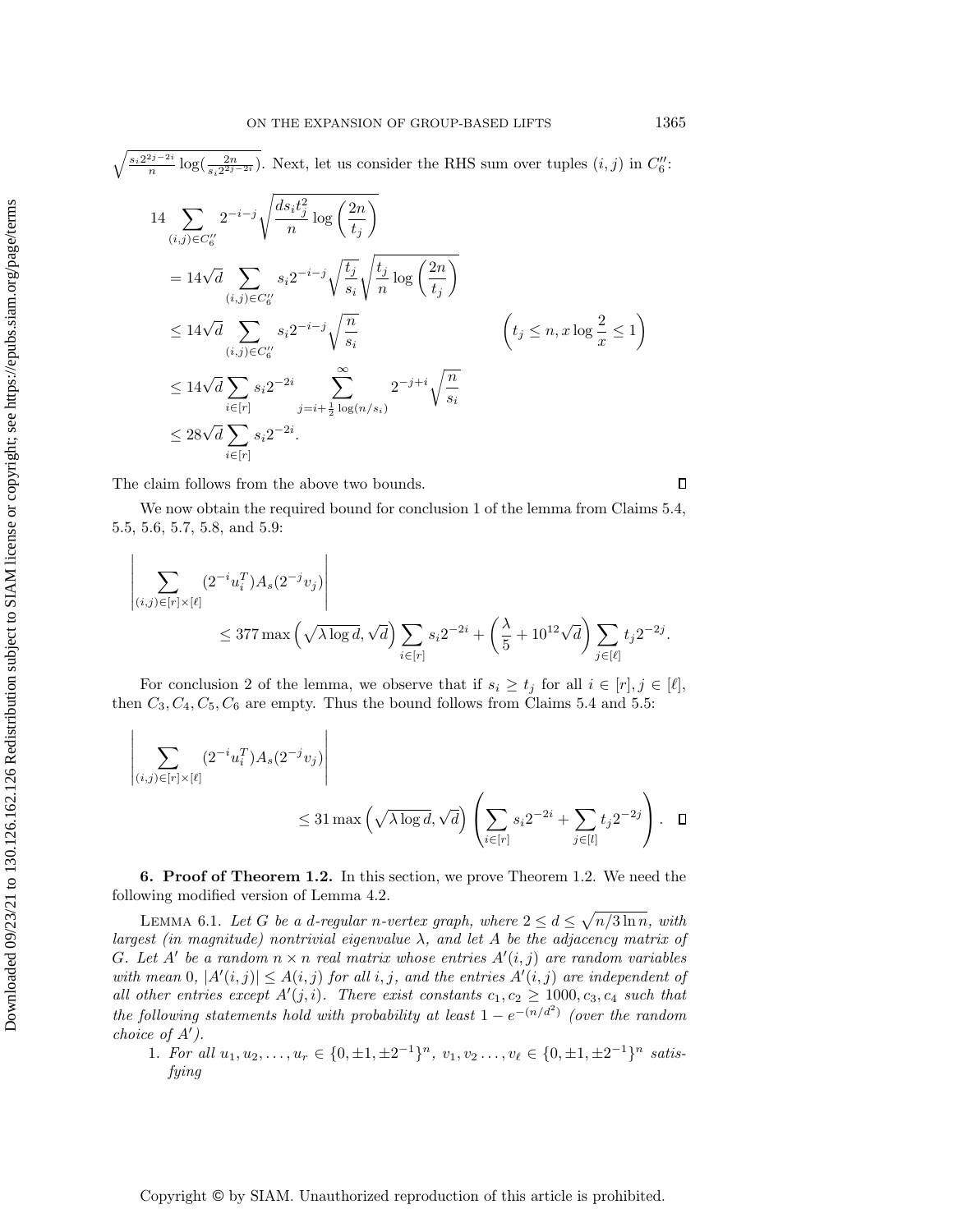- (I)  $S(u_i) \cap S(u_j) = \phi$  for every  $i, j \in [r]$  and  $S(v_i) \cap S(v_j) = \phi$  for every  $i, j \in [\ell], \text{ and}$
- (II) either  $|S(u_i)| > n/d^2$  for every  $i \in [r]$  with nonzero  $u_i$ , or  $|S(v_i)| > n/d^2$ for every  $i \in [\ell]$  with nonzero  $v_i$ ,

we have

 $\overline{\phantom{a}}$  $\overline{\phantom{a}}$  $\overline{\phantom{a}}$  $\overline{\phantom{a}}$  $\overline{\phantom{a}}$  $\overline{\phantom{a}}$ 

$$
\left| \sum_{i \le j} (2^{-i} u_i^T) A'(2^{-j} v_j) \right| \le c_1 \max \left( \sqrt{\lambda \log d}, \sqrt{d} \right) \sum_{i=1}^r |S(u_i)| 2^{-2i}
$$

$$
+ \left( \frac{\lambda}{c_2} + c_3 \sqrt{d} \right) \sum_{j=1}^\ell |S(v_j)| 2^{-2j}.
$$

2. For all  $u_1, u_2, \ldots, u_r \in \{0, \pm 1, \pm 2^{-1}\}^n$ ,  $v_1, v_2, \ldots, v_\ell \in \{0, \pm 1, \pm 2^{-1}\}^n$  satisfying  $(I)$ ,  $(II)$ , and

(III)  $|S(u_i)| > |S(v_i)|$  for every  $i \in [r], j \in [\ell]$  with nonzero  $u_i$ , we have

$$
\sum_{i \leq j} (2^{-i} u_i^T) A'(2^{-j} v_j) \Bigg|
$$
  
 
$$
\leq c_4 \max \left( \sqrt{\lambda \log d}, \sqrt{d} \right) \left( \sum_{i=1}^r |S(u_i)| 2^{-2i} + \sum_{j=1}^\ell |S(v_j)| 2^{-2j} \right).
$$

The proof of Lemma [6.1](#page-27-1) is identical to that of Lemma [4.2.](#page-11-2) In the proof of Lemma [4.2,](#page-11-2) we used the concentration inequalities from Lemma [5.1](#page-15-1) and Corollary [5.3.](#page-18-0) We note that these concentration inequalities were obtained using Hoeffding's inequality. Since Hoeffding's inequality is applicable when the random variables are bounded, we have the version of Lemma [5.1](#page-15-1) and Corollary [5.3](#page-18-0) applicable to the random matrix  $A'$ . As a consequence, we obtain Lemma [6.1](#page-27-1) by following the same proof as that of Lemma [4.2.](#page-11-2) We avoid repeating the proof in the interests of brevity.

*Proof of Theorem* [1.2](#page-2-0). The proof is very similar to the proof of Theorem [4.1.](#page-11-0) However, in order to avoid a loss of factor 4, we avoid discretizing in the first step, but discretize only for certain cases. Using Lemma [2.10,](#page-8-3) we know that for a shift k-lift,  $\lambda_{\text{new}}$  is the maximum absolute value in the set

$$
\bigcup_{\omega:~\omega~\textrm{is a }k\textrm{th primitive root of unity},~\omega\neq 1}~\textrm{eigenvalues} \left(A_s(\omega)\right).
$$

We will bound the probability that the maximum eigenvalue of  $A_s(\omega)$  is large for  $\omega$ being a fixed primitive kth root of unity. A union bound over the  $k-1$  primitive kth roots of unity bounds the maximum eigenvalues of all  $k - 1$  matrices simultaneously.

Let us fix  $\omega$  to be a primitive kth root of unity and bound the eigenvalues of  $A_s(\omega)$ . We need to bound  $\max_{x \in \mathbb{C}^n} |x^* A_s(\omega) x| / x^* x$ , where  $x^*$  denotes the complex conjugate of vector x. Let  $x = q + iw \in \mathbb{C}^n$ , where  $q, w \in \mathbb{R}^n$ . By rescaling we may assume that the absolute value of every coordinate of  $x$  is at most  $1/2$ . We consider a decomposition of  $q, w$  (similar to but not the same as the dyadic decomposition) into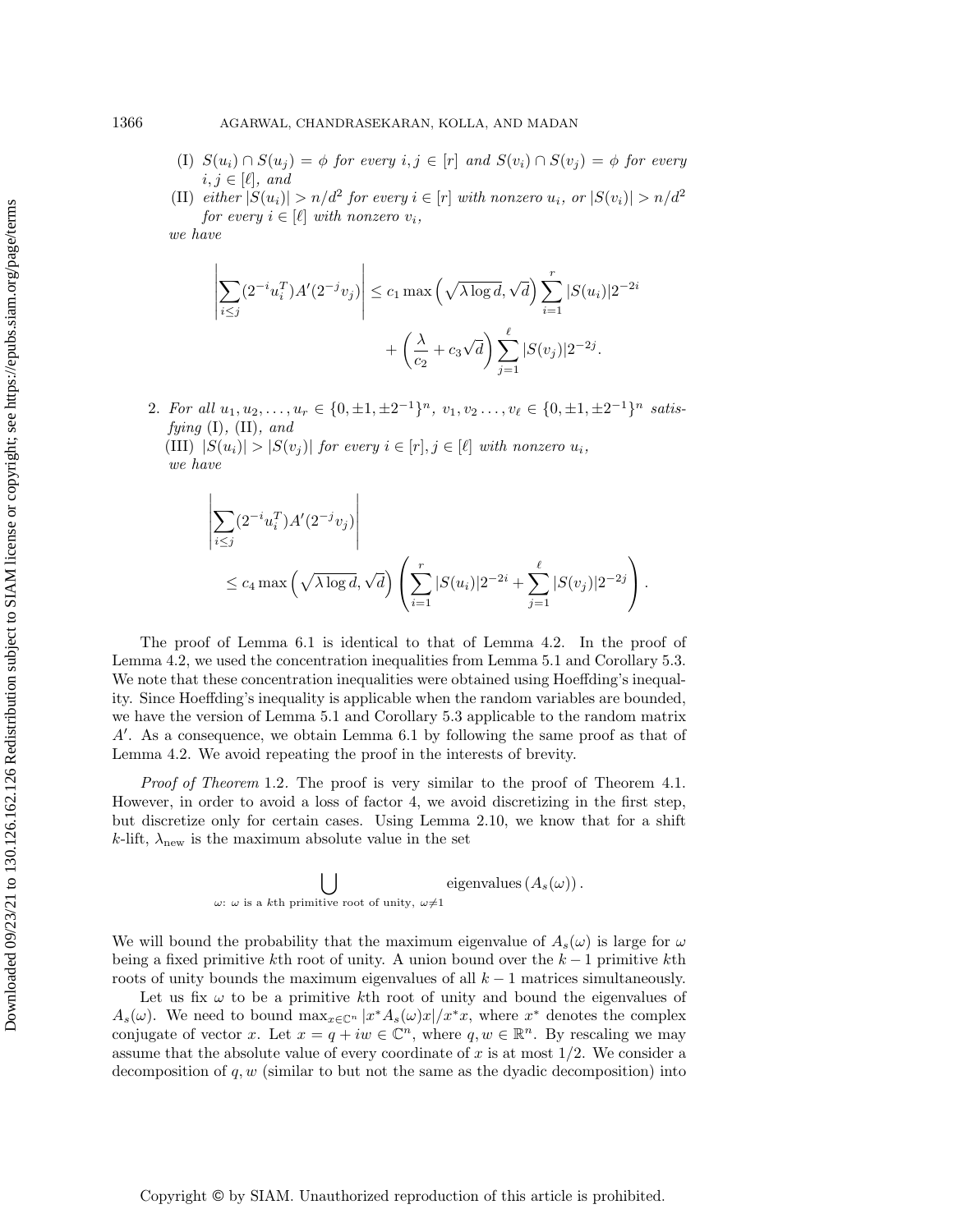a sequence of vectors  $y_i$ 's and  $z_i$ 's for  $i = 0, 1, \ldots$ , respectively as follows:

$$
[y_i]_j := \begin{cases} q_j & \text{if } 2^{-i-1} < |q_j| \leq 2^{-i}, \\ 0 & \text{otherwise}, \end{cases}
$$

$$
[z_i]_j := \begin{cases} w_j & \text{if } 2^{-i-1} < |w_j| \leq 2^{-i}, \\ 0 & \text{otherwise}. \end{cases}
$$

Let us partition the set of indices  $\{0, 1, ...\}$  into two sets  $M_r := \{i : |S(y_i)| < n/d^2\}$ and  $L_r := \{i : |S(y_i)| \ge n/d^2\}$  and define  $y_{M_r} := \sum_{i \in M_r} y_i$  and  $y_{L_r} := \sum_{i \in L_r} y_i$ . Similarly, define  $M_c$  and  $L_c$  based on the support of  $z_i$ 's and define  $z_{M_c}$  and  $z_{L_c}$ . We will refer to vectors  $y_{M_r}, z_{M_c}$  as "type M" vectors, and  $y_{L_r}$  and  $z_{L_c}$  as "type L" vectors. We note that

$$
x^*x = \|y_{M_r}\|^2 + \|y_{L_r}\|^2 + \|z_{M_c}\|^2 + \|z_{L_c}\|^2.
$$

By splitting the terms in  $|x^*A_s(\omega)x|$ , we get

$$
|x^* A_s(\omega)x| \le |(y_{M_r} + iz_{M_c})^* A_s(\omega)(y_{M_r} + iz_{M_c})| + |z_{L_c}^T A_s(\omega)y_{L_r}| + |y_{L_r}^T A_s(\omega)z_{L_c}|
$$
  
+ |y\_{L\_r}^T A\_s(\omega)y\_{L\_r}| + |y\_{L\_r}^T A\_s(\omega)y\_{M\_r}| + |y\_{M\_r}^T A\_s(\omega)y\_{L\_r}|  
+ |z\_{L\_c}^T A\_s(\omega)z\_{L\_c}| + |z\_{L\_c}^T A\_s(\omega)z\_{M\_c}| + |z\_{M\_c}^T A\_s(\omega)z\_{L\_c}|  
(6.1) + |y\_{L\_r}^T A\_s(\omega)z\_{M\_c}| + |z\_{M\_c}^T A\_s(\omega)y\_{L\_r}| + |z\_{L\_c}^T A\_s(\omega)y\_{M\_r}| + |y\_{M\_r}^T A\_s(\omega)z\_{L\_c}|.

<span id="page-29-0"></span>To derive an upper bound on  $|x^*A_s(\omega)x|$ , we will show upper bounds for each of the terms in the RHS using Lemma [6.1.](#page-27-1) We note that the concentration inequalities given in parts 1 and 2 of Lemma [6.1](#page-27-1) hold with probability at least  $1 - e^{-n/d^2}$  for some constants  $c_1, c_2 \ge 1000, c_3, c_4$ . Assuming parts 1 and 2 of Lemma [6.1,](#page-27-1) we will show the following claims.

<span id="page-29-1"></span>Claim 6.2.

$$
|(y_{M_r} + iz_{M_c})^* A_s(\omega)(y_{M_r} + iz_{M_c})| \leq \left(\lambda + \frac{128}{d}\right) \|y_{M_r} + iz_{M_c}\|^2.
$$

<span id="page-29-2"></span>CLAIM 6.3. For every pair of type  $L$  vectors a and  $b$ ,

$$
|a^T A_s(\omega)b| \leq \left(\frac{32\lambda}{c_2} + 32(c_1+c_3)\left(\max\left(\sqrt{\lambda\log(d)}, \sqrt{d}\right)\right)\right) \left(\|a\|^2 + \|b\|^2\right).
$$

<span id="page-29-3"></span>CLAIM 6.4. For every vector a of type  $M$  and every vector b of type  $L$ ,

$$
|a^T A_s(\omega) b| \le \frac{32\lambda}{c_2} \|b\|^2 + 32(c_1 + c_3 + c_4) \left( \max\left(\sqrt{\lambda \log(d)}, \sqrt{d}\right) \right) \left(\|b\|^2 + \|a\|^2\right).
$$

We note that all terms in the RHS of inequality  $(6.1)$  fall into one of the three categories given in Claims [6.2,](#page-29-1) [6.3,](#page-29-2) and [6.4](#page-29-3) above. Using these bounds, the following holds with probability at least  $1 - e^{-(n/d^2)}$ :

$$
|x^* A_s(\omega)x|
$$
  
\n
$$
\leq \left(\lambda + \frac{128}{d}\right) \|y_{M_r} + iz_{M_c}\|^2 + \frac{256\lambda}{c_2} \left( \|y_{L_r}\|^2 + \|z_{L_c}\|^2 \right)
$$
  
\n
$$
+ 256(c_1 + c_3 + c_4) \left( \max\left(\sqrt{\lambda \log(d)}, \sqrt{d}\right) \right) \left( \|y_{M_r}\|^2 + \|z_{M_c}\|^2 + \|y_{L_r}\|^2 + \|z_{L_c}\|^2 \right)
$$
  
\n
$$
\leq \left(\lambda + 288(c_1 + c_3 + c_4) \left( \max\left(\sqrt{\lambda \log(d)}, \sqrt{d}\right) \right) \right) x^* x.
$$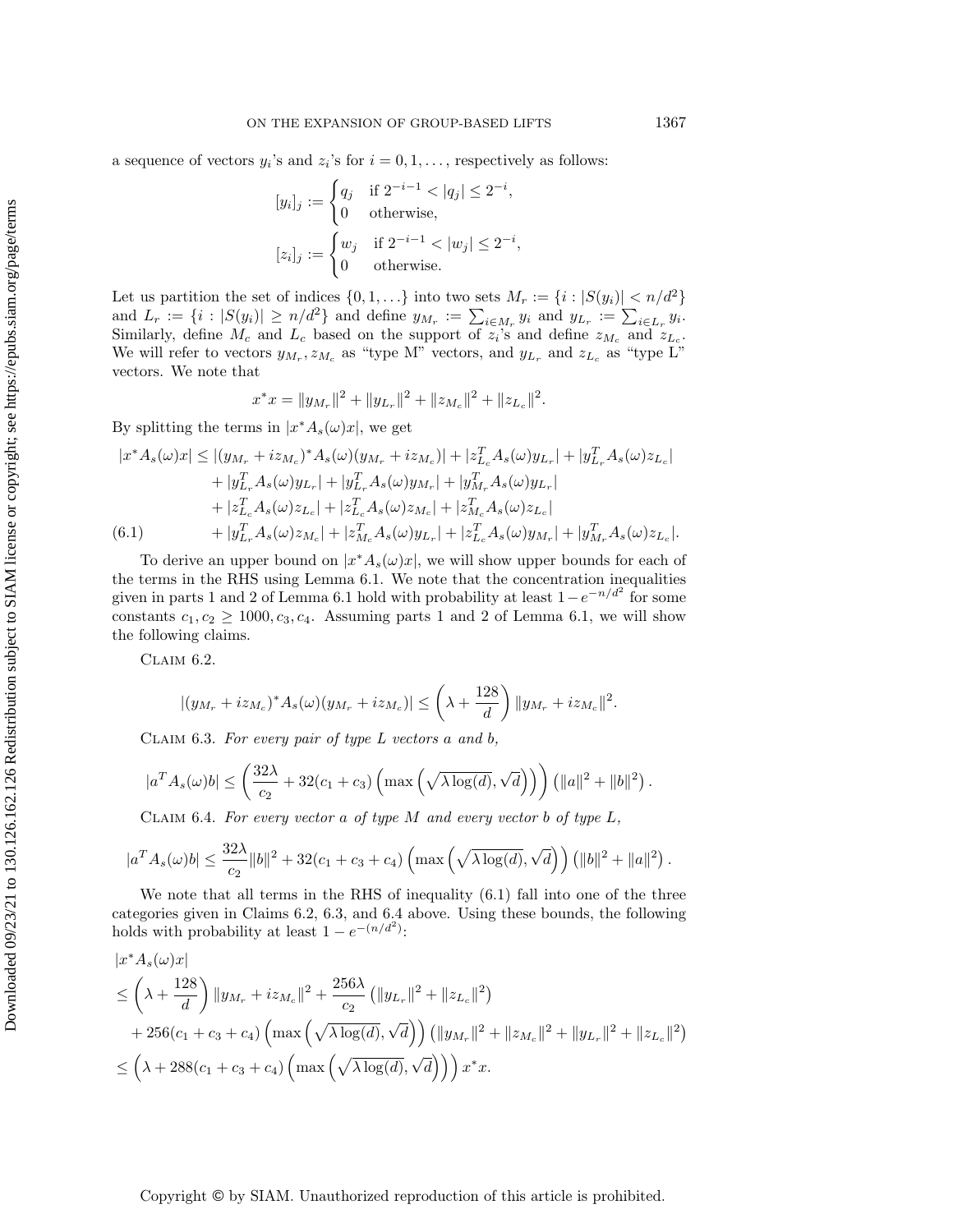The last inequality is because  $c_2 \geq 1000$  and  $d \geq 2$ . Taking a union bound over the  $k-1$  primitive roots of unity shows that there exists a constant c such that with probability at least  $1 - ke^{-(n/d^2)}$ , all new eigenvalues of a random shift k-lift have absolute value at most

$$
\lambda + c \max\left(\sqrt{\lambda \log(d)}, \sqrt{d}\right).
$$

*Proof of Claim* [6.2](#page-29-1). We observe that  $|(y_{M_r} + iz_{M_c})^* A_s(\omega)(y_{M_r} + iz_{M_c})| \leq y'^T A y'$ , where  $y'$  is a real vector whose jth coordinate is equal to the absolute value of the jth coordinate in  $y_{M_r} + iz_{M_c}$  and A is the adjacency matrix of the base graph. Let  $J = vv<sup>T</sup>$  and  $J' = v'v'^{T}$ , where v is the all-ones vector and v' is defined as  $v'_{i} = 1$  for  $i \in \{1, \ldots, n/2\}$  and  $v_i' = -1$  for  $i \in \{n/2 + 1, \ldots, n\}$ . For nonbipartite graph  $G$ , we have

$$
y'^T A y' = y'^T \left( A - \frac{d}{n} J \right) y' + y'^T \left( \frac{d}{n} J \right) y' \le \lambda \|y'\|^2 + y'^T \left( \frac{d}{n} J \right) y'
$$
  
=  $\lambda \| (y_{M_r} + iz_{M_c}) \|^2 + y'^T \left( \frac{d}{n} J \right) y'.$ 

Above, we have used the fact that the maximum eigenvalue of  $A - \left(\frac{d}{n}J\right)$  is  $\lambda$ . Similarly, for bipartite graphs, we have

$$
y'^T A y' = y'^T \left( A - \frac{d}{n} J + \frac{d}{n} J' \right) y' + y'^T \left( \frac{d}{n} J \right) y' - y'^T \left( \frac{d}{n} J' \right) y'
$$
  
\n
$$
\leq \lambda \|y'\|^2 + y'^T \left( \frac{d}{n} J \right) y' - y'^T \left( \frac{d}{n} J' \right) y'
$$
  
\n
$$
\leq \lambda \| (y_{M_r} + iz_{M_c}) \|^2 + y'^T \left( \frac{2d}{n} J \right) y'.
$$

It remains to bound  $|y'^T \frac{d}{n} Jy'|$ . Let  $y'_{M_r}$  and  $z'_{M_c}$  be vectors obtained by taking the absolute values of the coordinates of  $y_{M_r}$  and  $z_{M_c}$ , respectively. We have

$$
y'^T\left(\frac{d}{n}J\right)y'\leq (y'_{M_r}+z'_{M_c})^T\left(\frac{d}{n}J\right)(y'_{M_r}+z'_{M_c}).
$$

We recall that the number of entries between  $2^{-i-1}$  and  $2^{-i}$  in  $y'_{M_r}$  and  $z'_{M_c}$  are less than  $\frac{n}{d^2}$ . We will show that  $|u^T(\frac{d}{n})Jv| \leq \frac{4}{d}(\|u\|^2 + \|v\|^2)$ , where  $u, v \in \{y'_{M_r}, z'_{M_c}\}.$ 

Let  $u, v \in \{y'_{M_r}, z'_{M_c}\}\.$  By Lemma [2.1,](#page-6-0) there exist  $u', v'$  s.t.  $|u^T \frac{d}{n} Jv| \leq |u'^T \frac{d}{n} Jv'|$ , where  $u', v' \in \{0, \pm 2^{-1}, \pm 2^{-2}, \ldots\}^n$ ,  $||u'||^2 \le 4||u||^2$ , and  $||v'||^2 \le 4||v||^2$ . Consider the dyadic decomposition of  $u' = \sum_{i=0}^{\infty} 2^{-i}u_i$  obtained as follows: a coordinate of  $u_i$  is 1 if the corresponding coordinate of u' is  $2^{-i}$ , it is −1 if the corresponding coordinate of u' is  $-2^{-i}$ , and is 0 otherwise. Similarly define the dyadic decomposition of  $v' = \sum_{j=0}^{\infty} 2^{-j}v_j$ . We note that all entries between  $2^{-i-1}$  and  $2^{-i}$  in u and v are rounded to either  $2^{-i-1}$  or  $2^{-i}$  in u' and v' and all entries between  $-2^{-i-1}$  and  $-2^i$  are rounded to either  $-2^{-i-1}$  or  $-2^{-i}$ . Since the number of entries in u, v with absolute value between  $2^{-i-1}$  and  $2^{-i}$  is at most  $n/d^2$ , we get  $|S(u_i)|, |S(v_j)| < \frac{2n}{d^2}$  for all  $i, j$ .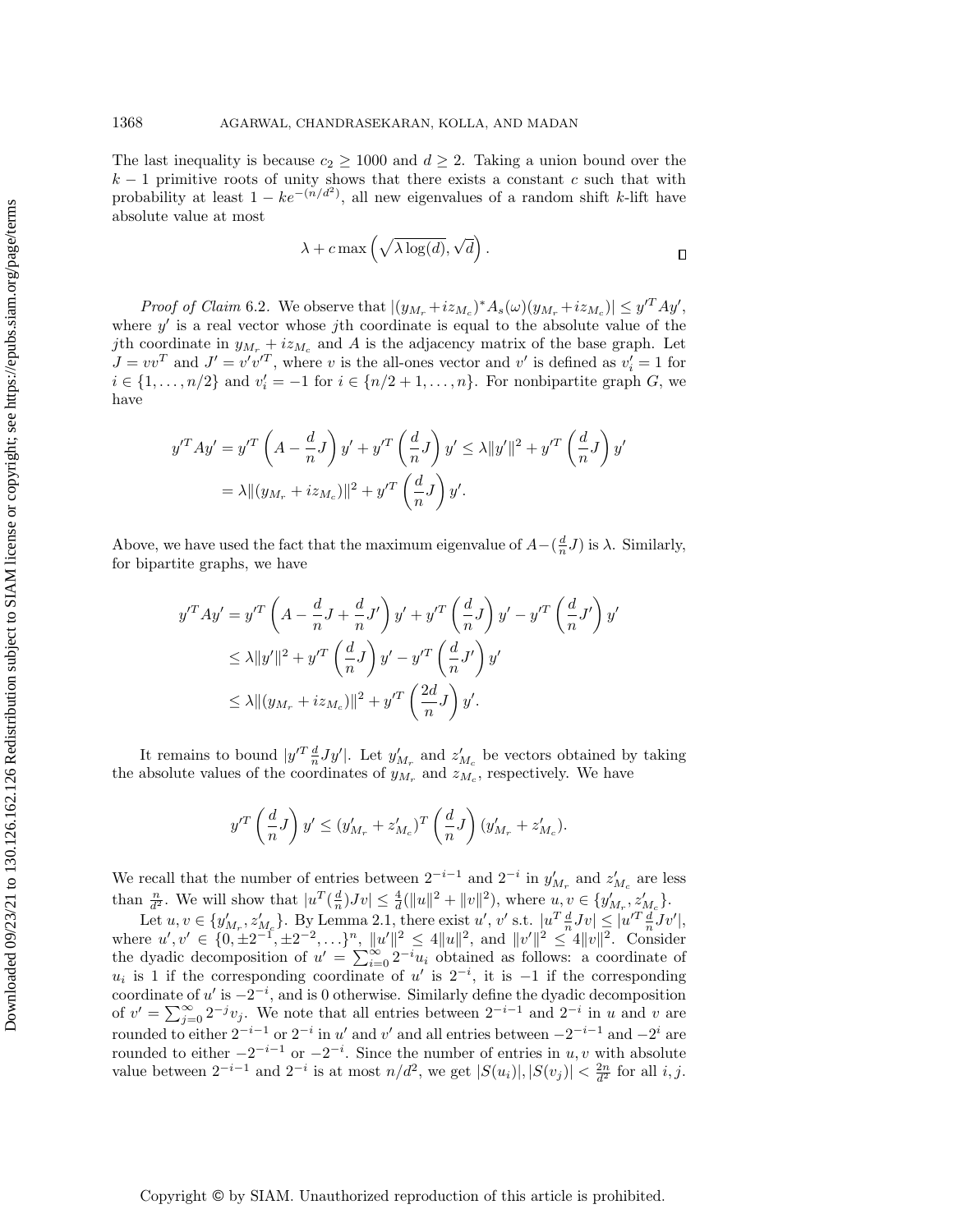Thus,

$$
\left|u'\left(\frac{d}{n}J\right)v'\right| = \left|\sum_{i,j=0}^{\infty} 2^{-i-j}u_i^T\left(\frac{d}{n}J\right)v_j\right|
$$
  
\n
$$
\leq \sum_{i=0}^{\infty} \sum_{j=i}^{\infty} 2^{-i-j} \frac{d}{n} |u_i^T J v_j| + \sum_{j=0}^{\infty} \sum_{i=j+1}^{\infty} 2^{-i-j} \frac{d}{n} |u_i^T J v_j|
$$
  
\n
$$
\leq \sum_{i=0}^{\infty} \sum_{j=i}^{\infty} 2^{-i-j} \frac{d|S(u_i)||S(v_j)|}{n} + \sum_{j=0}^{\infty} \sum_{i=j+1}^{\infty} 2^{-i-j} \frac{d|S(v_j)||S(u_i)|}{n}
$$
  
\n
$$
\leq 2 \sum_{i=0}^{\infty} 2^{-2i} \frac{|S(u_i)|}{d} \sum_{j=i}^{\infty} 2^{-j+i} + 2 \sum_{j=0}^{\infty} 2^{-2j} \frac{|S(v_j)|}{d} \sum_{i=j+1}^{\infty} 2^{-i+j}
$$
  
\n
$$
\leq \frac{4}{d} \left(\sum_{i=0}^{\infty} |S(u_i)| 2^{-2i} + \sum_{j=0}^{\infty} |S(v_j)| 2^{-2j}\right)
$$
  
\n
$$
\leq \frac{4}{d} \left(\left||u'\right||^2 + \left||v'\right||^2\right).
$$

For  $u, v \in \{y'_{M_r}, z'_{M_c}\}, |u^T(\frac{d}{n}J)v| \leq |u'^T(\frac{d}{n}J)v'| \leq \frac{4}{d}(\|u'\|^2 + \|v'\|^2) \leq$  $\frac{16}{d}(\|u\|^2 + \|v\|^2)$ . Therefore,

$$
y'^{T} \left(\frac{d}{n}J\right) y'
$$
  
\n
$$
\leq (y'_{M_r} + z'_{M_c})^{T} \left(\frac{d}{n}J\right) (y'_{M_r} + z'_{M_c})
$$
  
\n
$$
\leq y'^{T}_{M_r} \left(\frac{d}{n}J\right) y'_{M_r} + y'^{T}_{M_r} \left(\frac{d}{n}J\right) z'_{M_c} + z'^{T}_{M_c} \left(\frac{d}{n}J\right) y'_{M_r} + z'^{T}_{M_c} \left(\frac{d}{n}J\right) z'_{M_c}
$$
  
\n
$$
\leq \frac{16}{d} (\|y'_{M_r}\|^2 + \|y'_{M_r}\|^2 + \|y'_{M_r}\|^2 + \|z'_{M_c}\|^2 + \|z'_{M_c}\| + \|y'_{M_r}\|^2 + \|z'_{M_c}\| + \|z'_{M_c}\|)
$$
  
\n
$$
= \frac{64}{d} (\|y'_{M_r}\|^2 + \|z'_{M_c}\|^2) = \frac{64}{d} (\|y_{M_r}\|^2 + \|z_{M_c}\|^2) = \frac{64}{d} \|y_{M_r} + iz_{M_c}\|^2.
$$

Thus, we have

$$
|(y_{M_r} + iz_{M_c})^* A_s(\omega)(y_{M_r} + iz_{M_c})| \le y'Ay' \le (\lambda + (128/d)) ||(y_{M_r} + iz_{M_c})||^2.
$$

In order to show Claims [6.3](#page-29-2) and [6.4,](#page-29-3) we divide the matrix into its real and imaginary parts:  $A_s(\omega) = A_s^1(\omega) + iA_s^2(\omega)$ , where  $A_s^1(\omega)$  and  $A_s^2(\omega)$  are real matrices. For any two vectors  $a, b \in \mathbb{R}^n$ ,

$$
|a^T A_s(\omega)b| \le |a^T A_s^1(\omega)b| + |a^T A_s^2(\omega)b|.
$$

We will bound  $|a^T A'_s(\omega) b|$ , where  $A'_s(\omega) \in \{A_s^1(\omega), A_s^2(\omega)\}\$  for a, b as in Claims [6.3](#page-29-2) and [6.4.](#page-29-3) We start by discretizing a and b. By Lemma [2.1,](#page-6-0) there exist  $a', b'$  such that  $|a^T A'_s(\omega) b| \le |a'^T A'_s(\omega) b'|$ , where  $a', b' \in \{0, \pm 2^{-1}, \pm 2^{-2}, \dots\}^n$  and  $||a'||^2 \le 4||a||^2$ and  $||b'||^2 \leq 4||b||^2$ . Moreover, every entry of a and b between  $2^{-i-1}$  and  $2^{-i}$  is rounded to either  $2^{-i-1}$  or  $2^{-i}$  in a' and b', respectively (similarly, every entry between  $-2^{-i-1}$ and  $-2^{-i}$  is rounded to either  $-2^{-i-1}$  or  $-2^{-i}$ ). Consider the following vectors

Copyright © by SIAM. Unauthorized reproduction of this article is prohibited.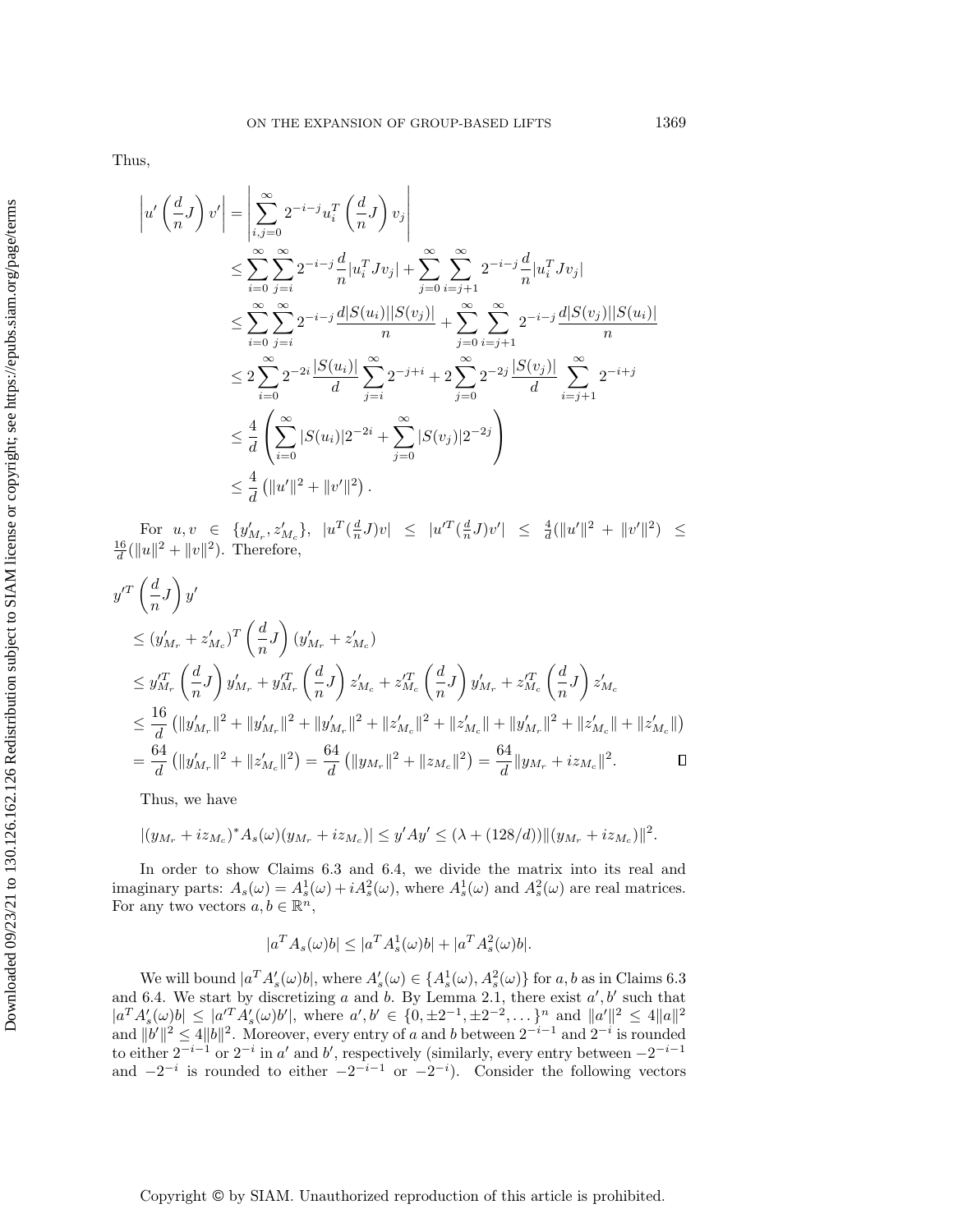${u_i}_{i \in \{0,1,...\}, \{v_i\}_{i \in \{0,1,...\}}$  obtained from  $a'$ , a and b, b', respectively:

$$
[u_i]_j := \begin{cases} 2^i a'_j & \text{if } 2^{-i-1} \le |a_j| < 2^{-i}, \\ 0 & \text{otherwise}, \end{cases}
$$

$$
[v_i]_j := \begin{cases} 2^i b'_j & \text{if } 2^{-i-1} \le |b_j| < 2^{-i}, \\ 0 & \text{otherwise}. \end{cases}
$$

We observe that  $u_i, v_i \in \{0, \pm 2^{-1}, \pm 1\}^n$ ,  $|a'^T A'_s(\omega) b'| = |\sum_{i,j=0}^{\infty} 2^{-i-j} u_i^T A'_s(\omega) v_j|$ ,  $||a'||^2 = \sum_i 2^{-2i} ||u_i||^2 \ge \frac{1}{4} \sum_i 2^{-2i} |S(u_i)|$ , and

$$
\left|\sum_{i,j=0}^{\infty} 2^{-i-j} u_i^T A_s'(\omega) v_j\right| \le \left|\sum_{i\le j} 2^{-i-j} u_i^T A_s'(\omega) v_j\right| + \left|\sum_{i
$$

*Proof of Claim* [6.3](#page-29-2). Since a and b are type L vectors, we have  $|S(u_i)|, |S(v_j)| \geq \frac{n}{d^2}$ for all nonzero  $u_i, v_j$ . By part 1 of Lemma [6.1,](#page-27-1)

$$
\left| \sum_{i \leq j} 2^{-i-j} u_i^T A_s'(\omega) v_j \right|
$$
  
\n
$$
\leq c_1 \left( \max \left( \sqrt{\lambda \log(d)}, \sqrt{d} \right) \right) \sum_{i=0}^{\infty} |S(u_i)| 2^{-2i} + \left( \frac{\lambda}{c_2} + c_3 \sqrt{d} \right) \sum_{j=0}^{\infty} |S(v_j)| 2^{-2j},
$$
  
\n
$$
\left| \sum_{i < j} 2^{-i-j} v_i^T A_s'(\omega) u_j \right|
$$
  
\n
$$
\leq c_1 \left( \max \left( \sqrt{\lambda \log(d)}, \sqrt{d} \right) \right) \sum_{i=0}^{\infty} |S(v_i)| 2^{-2i} + \left( \frac{\lambda}{c_2} + c_3 \sqrt{d} \right) \sum_{j=0}^{\infty} |S(u_j)| 2^{-2j}.
$$

Combining the above two we get

$$
|a'^T A'_s(\omega) b'|
$$
  
\n
$$
= \left| \sum_{i,j=0}^{\infty} 2^{-i-j} u_i^T A_s(\omega) v_j \right|
$$
  
\n
$$
\leq \left( \frac{\lambda}{c_2} + (c_1 + c_3) \left( \max \left( \sqrt{\lambda \log(d)}, \sqrt{d} \right) \right) \right) \left( \sum_{i=0}^{\infty} |S(u_i)| 2^{-2i} + \sum_{j=0}^{\infty} |S(v_j) 2^{-2j} \right) \right)
$$
  
\n
$$
\leq \left( \frac{4\lambda}{c_2} + 4(c_1 + c_3) \left( \max \left( \sqrt{\lambda \log(d)}, \sqrt{d} \right) \right) \right) (||a'||^2 + ||b'||^2).
$$

Hence,

$$
\begin{split} \left| a^T A'_s(\omega) b \right| &\leq \left| y^T A'_s(\omega) z \right| \\ &\leq \left( \frac{4\lambda}{c_2} + 4(c_1 + c_3) \left( \max\left( \sqrt{\lambda \log(d)}, \sqrt{d} \right) \right) \right) \left( \|a'\|^2 + \|b'\|^2 \right) \\ &\leq \left( \frac{16\lambda}{c_2} + 16(c_1 + c_3) \left( \max\left( \sqrt{\lambda \log(d)}, \sqrt{d} \right) \right) \right) \left( \|a\|^2 + \|b\|^2 \right). \end{split}
$$

 $\mathbf{I}$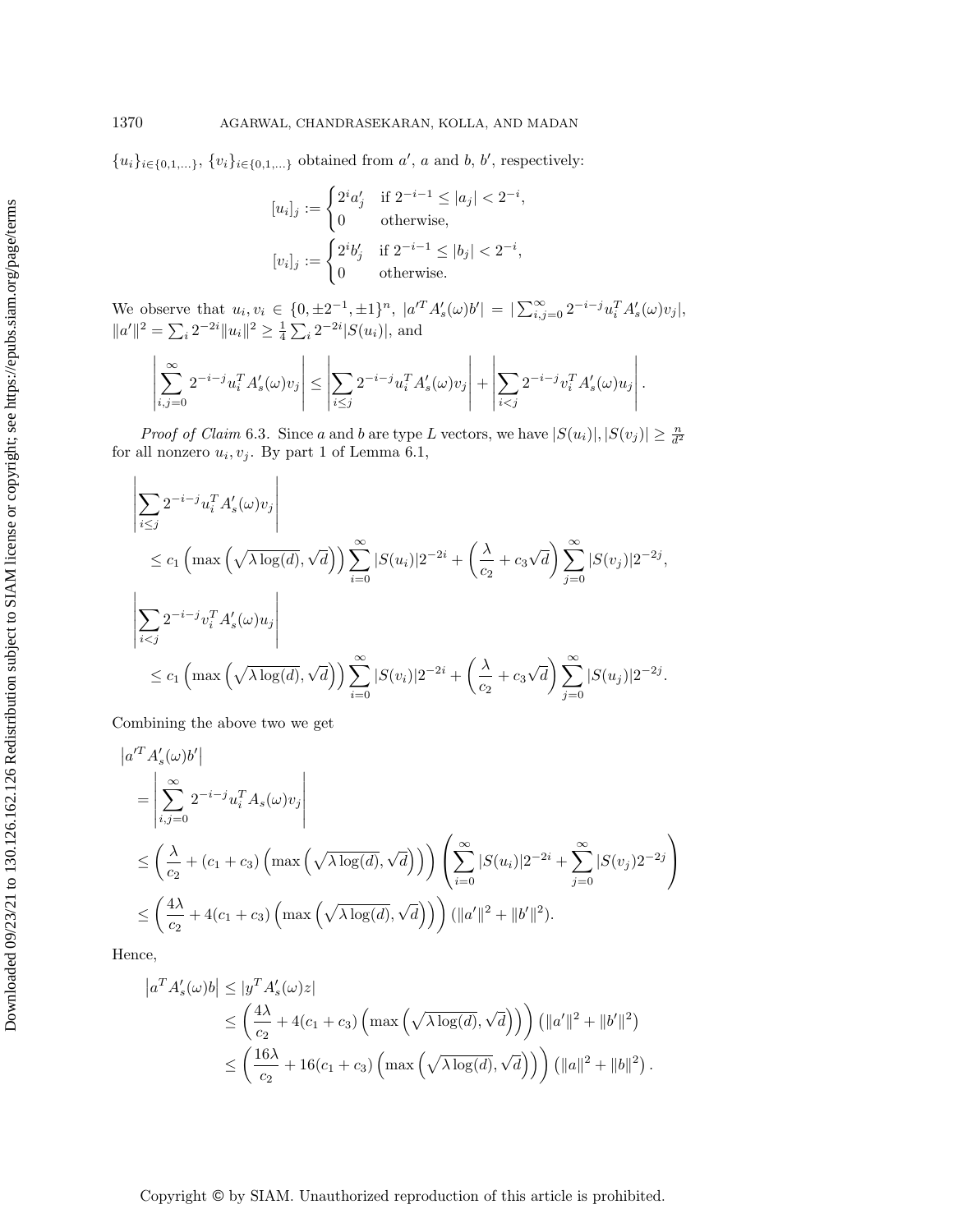Therefore,

$$
\begin{aligned} \left| a^T A_s(\omega) b \right| &\leq |a^T A_s^1(\omega) b| + |a^T A_s^2(\omega) b| \\ &\leq \left( \frac{32\lambda}{c_2} + 32(c_1 + c_3) \left( \max\left( \sqrt{\lambda \log(d)}, \sqrt{d} \right) \right) \right) \left( \|a\|^2 + \|b\|^2 \right). \end{aligned} \tag{1.12}
$$

*Proof of Claim* [6.4](#page-29-3). Since,  $a$  is a vector of type  $M$ ,  $b$  is a vector of type  $L$ , we have  $|S(u_i)| < \frac{n}{d^2} \leq |S(v_j)|$  for all nonzero  $v_j$ . Applying parts 1 and 2 of Lemma [6.1,](#page-27-1) we get

$$
\left| \sum_{i \leq j} 2^{-i-j} u_i^T A_s'(\omega) v_j \right|
$$
  
\n
$$
\leq c_1 \left( \max \left( \sqrt{\lambda \log(d)}, \sqrt{d} \right) \right) \sum_{i=0}^{\infty} |S(u_i)| 2^{-2i} + \left( \frac{\lambda}{c_2} + c_3 \sqrt{d} \right) \sum_{j=0}^{\infty} |S(v_j)| 2^{-2j},
$$
  
\n
$$
\left| \sum_{i < j} 2^{-i-j} v_i^T A_s'(\omega) u_j \right|
$$
  
\n
$$
\leq c_4 \left( \max \left( \sqrt{\lambda \log(d)}, \sqrt{d} \right) \right) \left( \sum_{i=0}^{\infty} |S(v_i)| 2^{-2i} + \sum_{j=0}^{\infty} |S(u_j)| 2^{-2j} \right).
$$

Combining the above two, we get

$$
\begin{split}\n&\left| a'^T A'_s(\omega) b' \right| \\
&= \left| \sum_{i,j} 2^{-i-j} u_i^T A_s(\omega) v_j \right| \\
&\leq \frac{\lambda}{c_2} \sum_j |S(v_j)| 2^{-2j} \\
&\quad + (c_1 + c_3 + c_4) \left( \max \left( \sqrt{\lambda \log(d)}, \sqrt{d} \right) \right) \left( \sum_j |S(v_j)| 2^{-2j} + \sum_i |S(u_i)| 2^{-2i} \right) \\
&\leq \frac{4\lambda}{c_2} \|b'\|^2 + 4(c_1 + c_3 + c_4) \left( \max \left( \sqrt{\lambda \log(d)}, \sqrt{d} \right) \right) \left( \|b'\|^2 + \|a'\|^2 \right).\n\end{split}
$$

Hence,

$$
|a^T A'_s(\omega) b| \le |a'^T A'_s(\omega) b'|
$$
  
\n
$$
\le \frac{4\lambda}{c_2} \|b'\|^2 + 4(c_1 + c_3 + c_4) \left( \max\left(\sqrt{\lambda \log(d)}, \sqrt{d}\right) \right) \left( \|b'\|^2 + \|a'\|^2 \right)
$$
  
\n
$$
\le \frac{16\lambda}{c_2} \|b\|^2 + 16(c_1 + c_3 + c_4) \left( \max\left(\sqrt{\lambda \log(d)}, \sqrt{d}\right) \right) \left( \|b\|^2 + \|a\|^2 \right)
$$

Copyright © by SIAM. Unauthorized reproduction of this article is prohibited.

.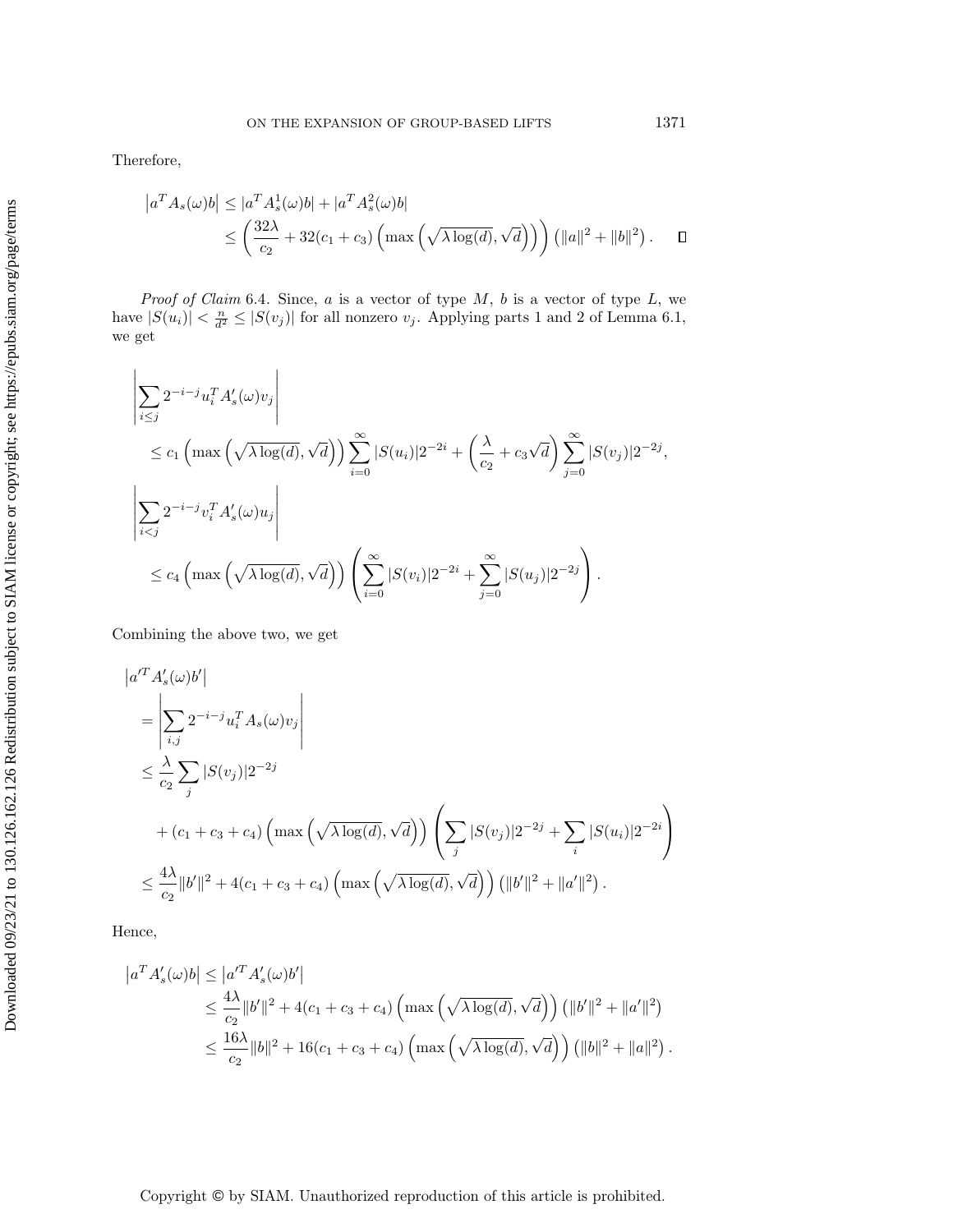Therefore,

$$
|a^T A_s(\omega)b| \le |a^T A_s^1(\omega)b| + |a^T A_s^2(\omega)b|
$$
  
 
$$
\le \frac{32\lambda}{c_2} ||b||^2 + 32(c_1 + c_3 + c_4) \left( \max\left(\sqrt{\lambda \log(d)}, \sqrt{d}\right) \right) (||b||^2 + ||a||^2).
$$

Acknowledgment. We would like to thank the anonymous reviewers for their thorough review which has led to significant improvements in the presentation of this work.

## REFERENCES

- <span id="page-34-11"></span>[1] L. Addario-Berry and S. Griffiths, The Spectrum of Random Lifts, preprint arXiv:1012.4097, 2010.
- <span id="page-34-13"></span>[2] Y. BILU AND N. LINIAL, Lifts, discrepancy and nearly optimal spectral gap, Combinatorica, 26 (2006), pp. 495–519.
- <span id="page-34-6"></span>C. BORDENAVE, A New Proof of Friedman's Second Eigenvalue Theorem and its Extension to Random Lifts, preprint, arXiv:1502.04482, 2015.
- <span id="page-34-17"></span>[4] K. CHANDRASEKARAN AND A. VELINGKER, Shift lifts preserving Ramanujan property, Linear Algebra Appl., 529 (2017), pp. 199–214.
- <span id="page-34-21"></span>[5] F. Chung, Diameters and eigenvalues, J. Amer. Math. Soc., 2 (1989), pp. 187–196.
- <span id="page-34-4"></span>[6] M. COHEN, Ramanujan graphs in polynomial time, in Proceedings of the 57th Annual Symposium on Foundations of Computer Science, FOCS '16, 2016, IEEE, Piscataway, NJ, pp. 276–281.
- <span id="page-34-14"></span>[7] R. Feng, J. Kwak, and J. Lee, Characteristic polynomials of graph coverings, Bull. Aust. Math. Soc., 69 (2004), pp. 133–136.
- <span id="page-34-7"></span>[8] J. FRIEDMAN, Relative expanders or weakly relatively Ramanujan graphs, Duke Math. J, 118 (2003), pp. 19–35.
- <span id="page-34-5"></span>[9] J. FRIEDMAN, A proof of Alon's second eigenvalue conjecture and related problems, Mem. Amer. Math. Soc., Vol. 195, AMS, Providence, RI, 2008.
- <span id="page-34-16"></span>[10] J. FRIEDMAN, J. KAHN, AND E. SZEMERÉDI, On the second eigenvalue of random regular graphs, in Proceedings of the 21st Annual ACM Symposium on Theory of Computing, STOC '89, ACM, New York, 1989, pp. 587–598.
- <span id="page-34-12"></span>[11] J. FRIEDMAN AND D.-E. KOHLER, The Relativized Second Eigenvalue Conjecture of Alon, preprint, arXiv:1403.3462, 2014.
- <span id="page-34-19"></span>[12] J. FRIEDMAN, R. MURTY, AND J. TILLICH, Spectral estimates for Abelian Cayley graphs, J. Combin. Theory Ser. B, 96 (2006), pp. 111–121.
- <span id="page-34-8"></span>[13] Y. GREENBERG, On the Spectrum of Graphs and their Universal Coverings, Ph.D. thesis, Hebrew University, Jerusalem, 1995.
- <span id="page-34-15"></span>[14] C. HALL, D. PUDER, AND W. F. SAWIN, Ramanujan coverings of graphs, in Proceedings of the 48th Annual ACM Symposium on Theory of Computing, STOC '16, ACM, New York, 2016, pp. 533–541.
- <span id="page-34-0"></span>[15] S. HOORY, N. LINIAL, AND A. WIGDERSON, Expander graphs and their applications, Bull. Amer. Math. Soc, 43 (2006), pp. 439–561.
- <span id="page-34-9"></span>[16] N. LINIAL AND D. PUDER, Word maps and spectra of random graph lifts, Random Structures Algorithms, 37 (2010), pp. 100–135.
- <span id="page-34-20"></span>[17] N. Linial and A. Wigderson, Expander graphs and their applications, [https://www.](https://www.boazbarak.org/expandercourse/allnotes.pdf) [boazbarak.org/expandercourse/allnotes.pdf](https://www.boazbarak.org/expandercourse/allnotes.pdf) (2003).
- <span id="page-34-10"></span>[18] E. LUBETZKY, B. SUDAKOV, AND V. VU, Spectra of lifted Ramanujan graphs, Adv. Math., 227 (2011), pp. 1612–1645.
- <span id="page-34-1"></span>[19] A. Lubotzky, R. Phillips, and P. Sarnak, Ramanujan graphs, Combinatorica, 8 (1988), pp. 261–277.
- <span id="page-34-18"></span>[20] A. Makelov, Expansion in Lifts of Graphs, Undergraduate thesis, Harvard Universit, Cambridge, MA.
- <span id="page-34-2"></span>[21] A. Marcus, D. Spielman, and N. Srivastava, Interlacing families I: Ramanujan graphs of all degrees, in Proceedings of the 54th Annual Symposium on Foundations of Computer Science, FOCS '13, 2013, IEEE, Piscataway, NJ, pp. 529–537.
- <span id="page-34-3"></span>[22] A. Marcus, D. Spielman, and N. Srivastava, Interlacing families IV: Bipartite Ramanujan graphs of all sizes, in Proceedings of 56th Annual Symposium on Foundations of Computer Science, FOCS '15, 2015, IEEE, Piscataway, NJ, pp. 1358–1377.